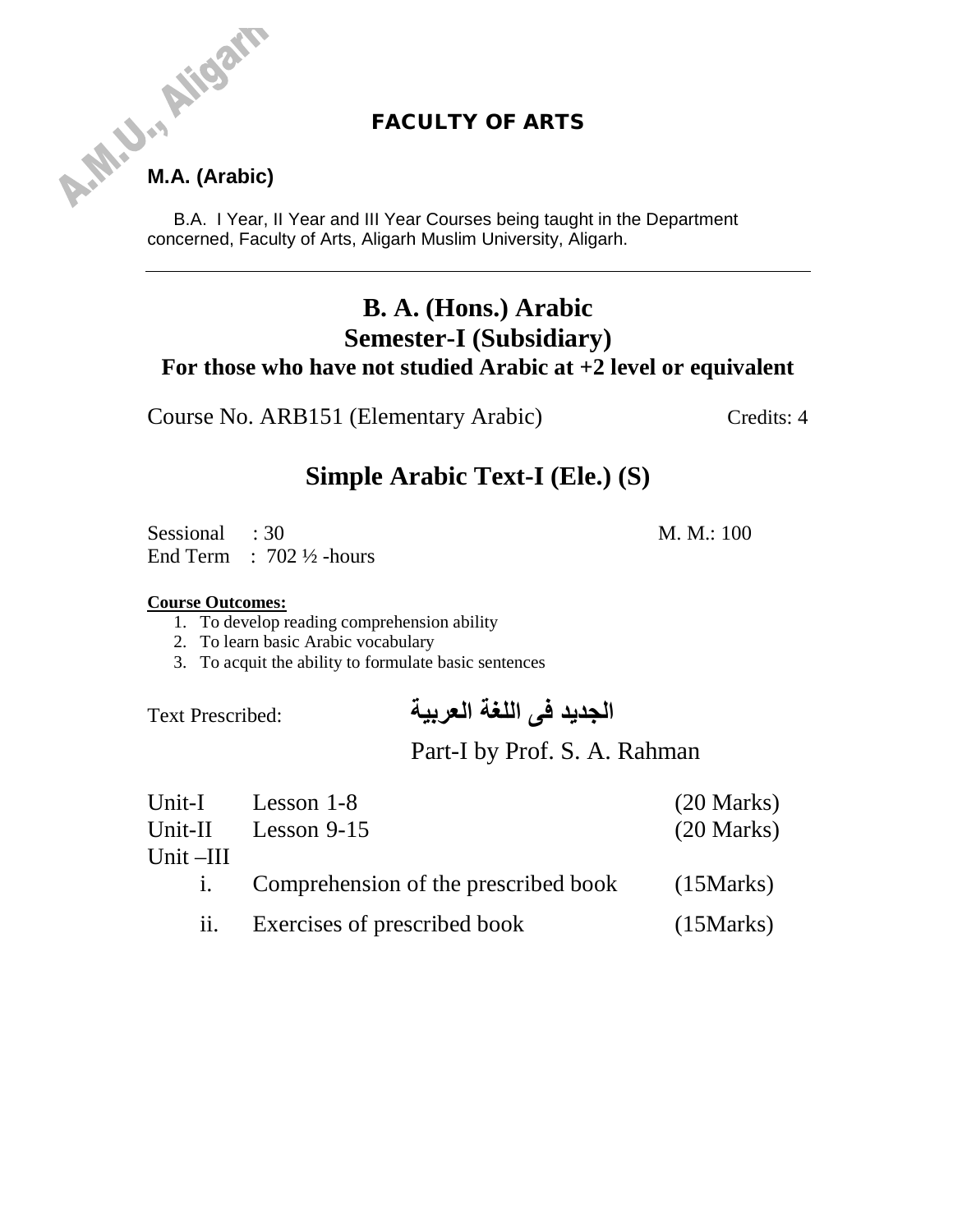# **B. A. (Hons.) Arabic Semester-I (Subsidiary) For those who have not studied Arabic at +2 level or equivalent**

Course No. ARB152 (Elementary Arabic) Credits: 2

# **Translation & Composition-I (Ele.) (S)**

Sessional : 30 M. M.: 100 End Term :  $702\frac{1}{2}$ -hours

### **Course Outcomes:**

- 1. To develop the ability to translate simple vowel sentence from Arabic into English and vice versa
- 2. To develop the ability to translate simple nominal sentences from English into Arabic and vice-versa
- 3. To develop the ability to correct Arabic sentences, formulate new ones and use new words in them

Translation based on Prescribed Book:

### **Unit-I Translation**

Simple Verbal sentences from Arabic into English and vice-versa (20 Marks)

### **Unit –II**

Simple Nominal sentences from English into Arabic and vice-versa (20 Marks)

### **Unit-III Composition**

i. Correction of Arabic sentences & Singular Plural of the words  $(5+5=10 \text{ Marks})$ 

ii. Ten sentences in Arabic on the following topics: (10 Marks)

### *School, Market, House, Garden, Library*

iii. Use the following words into Simple Arabic Sentences: (10) Marks)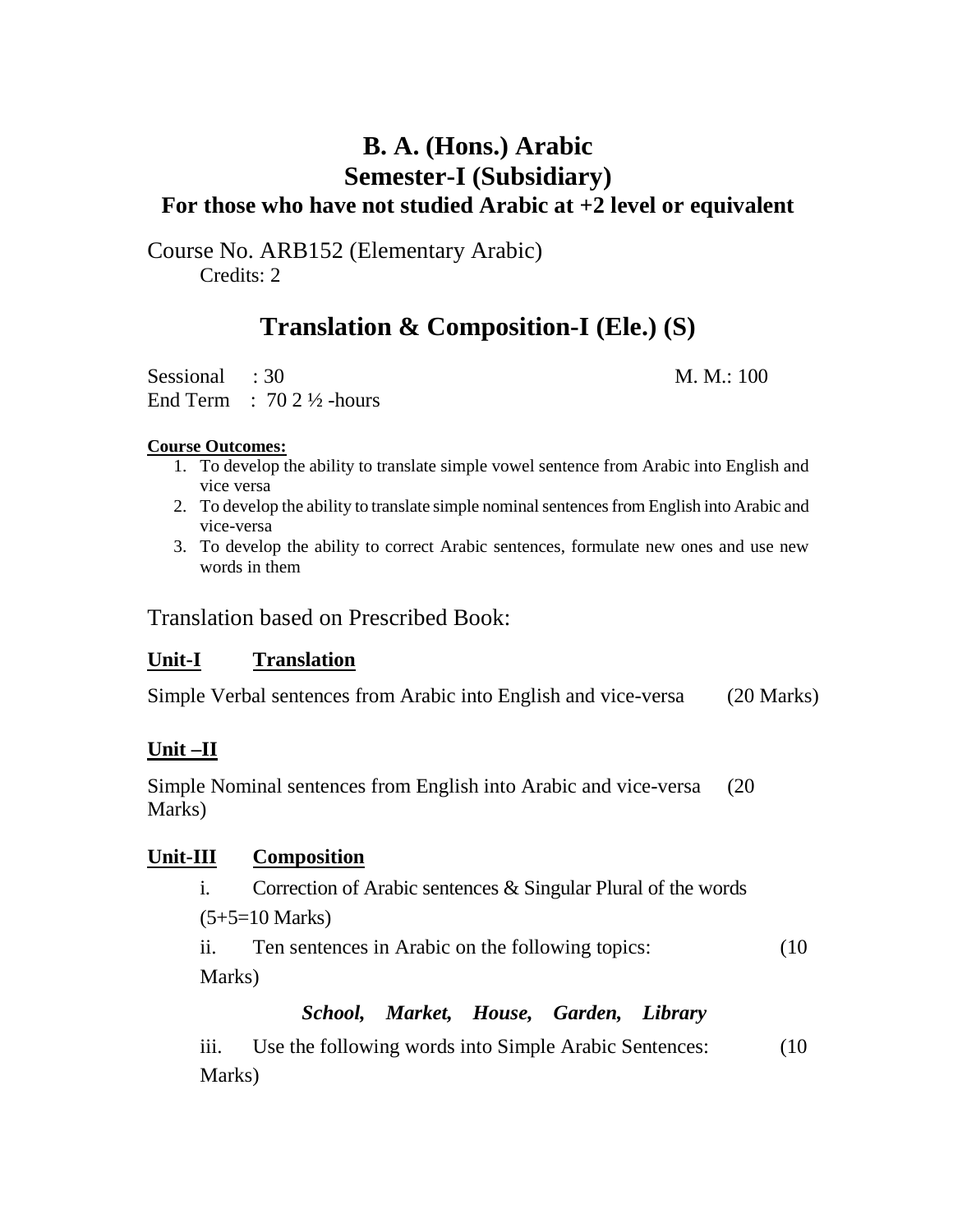مدرسة، تمر، شجر، قمیص، عصیر، بط، معبد، سائق، کیس، سکین، سمک، مظلة، مرسم، ھاتف، ھاتف جوال، کرسی، امرأة، ماء، مروحة، مکتب، بنت، ولد، غرفة، صراف، سیارة، دولاب، خبز، ثلاجة، جامعة، تذکرة، طائرة، رجل، ابن، اخت، عم، استاذ، طالب، السبورة، طبیب، خیاط، بقال، مھندس، رخیص، فراش، طباخ، فصل، منزل، مطعم، فندق، معرض، الغداء، العشاء، الفطور

### **Books recommended:**

- 1. العربیة اللغة فی الجدید. Part-I by Prof. S. A. Rahman (Prescribed)
- 2. Arabic For Beginners, by Dr. Syed Ali
- 3. The Essential Arabic by Prof. R.I. Fainan
- 4. Teach your Self Arabic by Prof. S. A. Rahman
- 5. Arabic Course (٣-١ ج العربیة اللغة دروس (by Dr. V. Abdur Rahim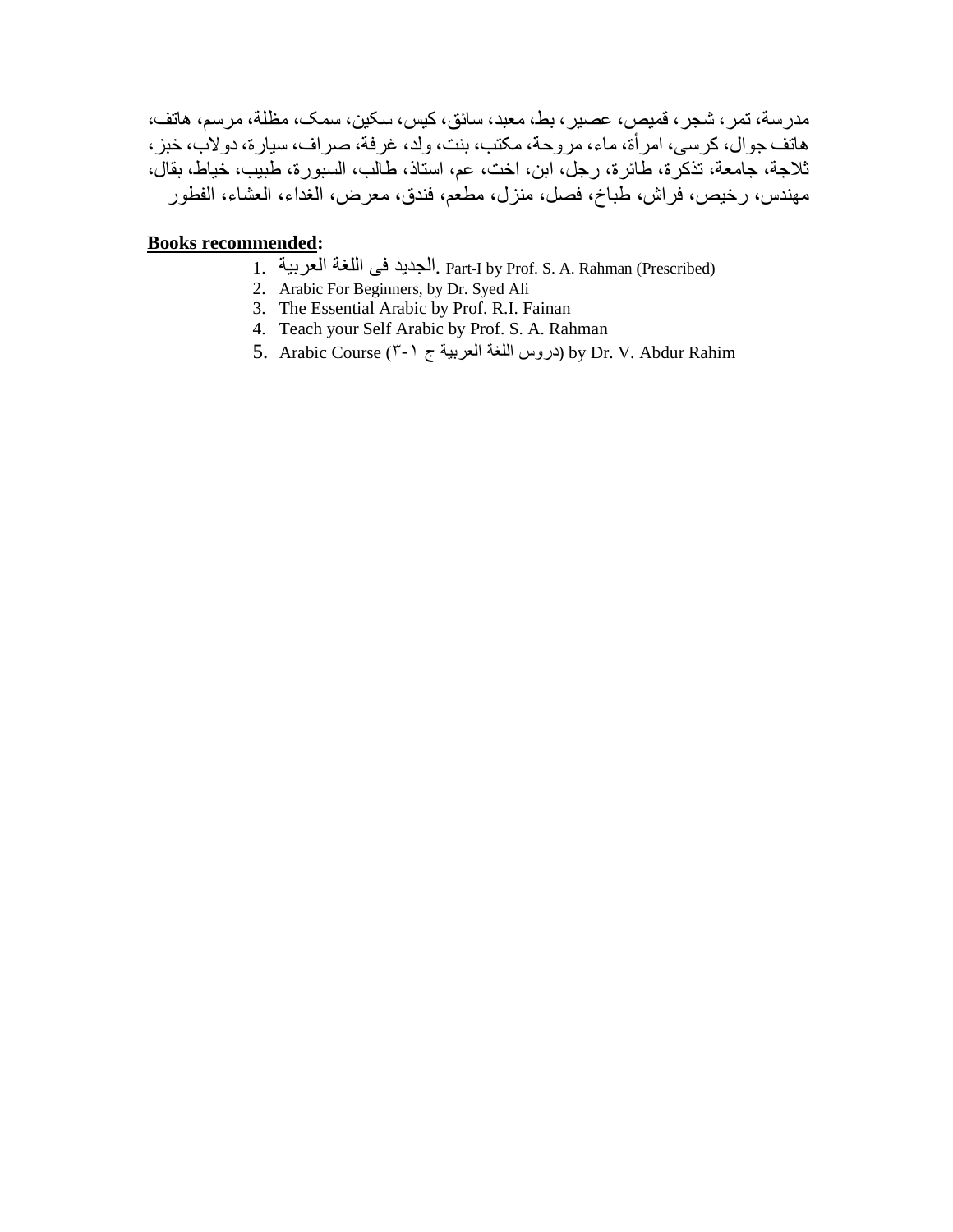# **B. A. (Hons.) Arabic Semester-I (Subsidiary)**

Course No. ARB161(S) (Advanced Arabic) Credits: 4

| <b>Classical Arabic Prose (Adv.) (S)</b> |  |                  |
|------------------------------------------|--|------------------|
| Sessional : 30                           |  | M. M.:           |
| 100                                      |  |                  |
| End Term $: 70$                          |  | $2\frac{1}{2}$ - |
| hours                                    |  |                  |

### **Course Outcomes:**

- 1. To translate passages of classical Arabic prose from Arabic into English/Urdu
- 2. To explain aforementioned passages and excerpts with reference to their context
- 3. To acquire familiarity with some famous and important prose writers of the classical period and their works

نخبة الادب :Prescribed Text

Unit-I

Unit-II

١۔ ھو اللطیف الخبیر

٢۔ ھرقل وأبوسفیان ٣۔ شاب بناء

**٤**۔ کما تدین تدان

٥۔ البخل والکرم

- ١۔ القضاء والقدر
- ٢۔ الامام الشافعی
- **٣۔** خطبة ابی بکر
	- **٤**۔ ذمة الملك
- ٥۔ جاریة سوداء

# ٦۔ فضل الصدقة

Unit –III

- i. Brief Introduction to Classical Arabic Prose
- ii. Short notes on books and writers.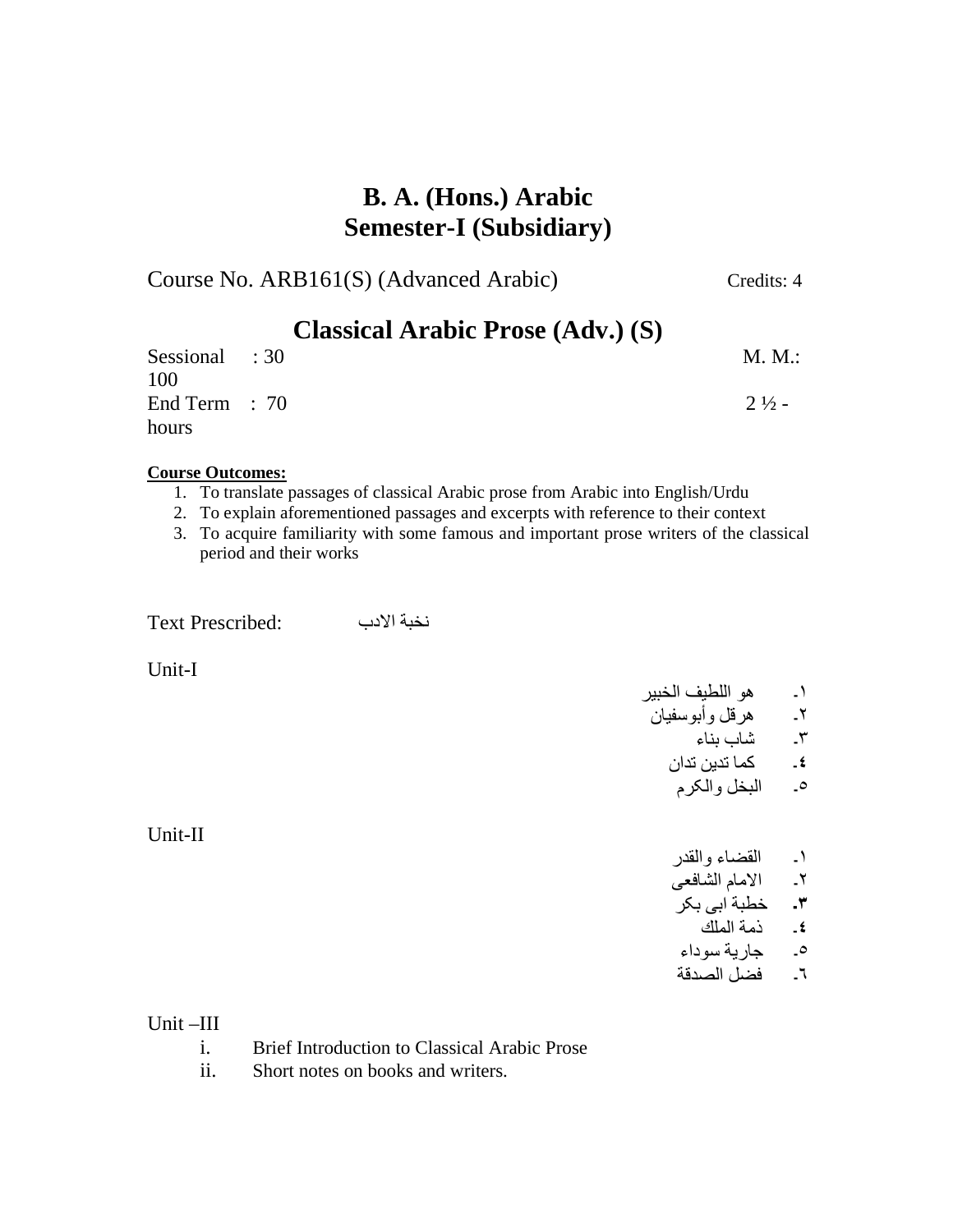# **B. A. (Hons.) Arabic Semester-I (Subsidiary)**

Course No. ARB162 (S) (Advanced Arabic) Credits: 2

# **Translation & Composition-I (Adv.) (S)**

| Sessional : 30  | M. M.:           |
|-----------------|------------------|
| 100             |                  |
| End Term $: 70$ | $2\frac{1}{2}$ - |
| hours           |                  |

### **Course Outcomes:**

- 1. To develop the ability to translate simple sentence from Arabic to English and vice versa
- 2. To correct grammatically incorrect sentences
- 3. To write short essays on given topics

### **Unit I:**

- i. Simple translation from Arabic into English
- ii. Simple translation from English into Arabic

### **Unit II:**

- i. Correction of Arabic sentences
- ii. Fill in the blanks
- iii. Use of following words into Arabic sentences:

**الأمن، مكتب الإستعلام، سیارة الإسعاف، الفیلم الوثائقي، المھرجان، الحاسوب، لوحة المفاتیح، البرمجیات، البورصة، أسھم الشركات، التفجر السكاني، التخصم المالي، الدخل، ضریبة الدخل، الأعمال المصرفیة، الصراف الآلي، بطاقة إئتمان، رصید، تعبئة، الإستثمار.**

### **Unit III:**

Simple and short essays on:

- 1. My school/my college
- 2. Market
- 3. Journey by train
- 4. My country

Books recommended:

**١۔** معلم الا نشاء (الجزء الاول) عبدالماجد الندوی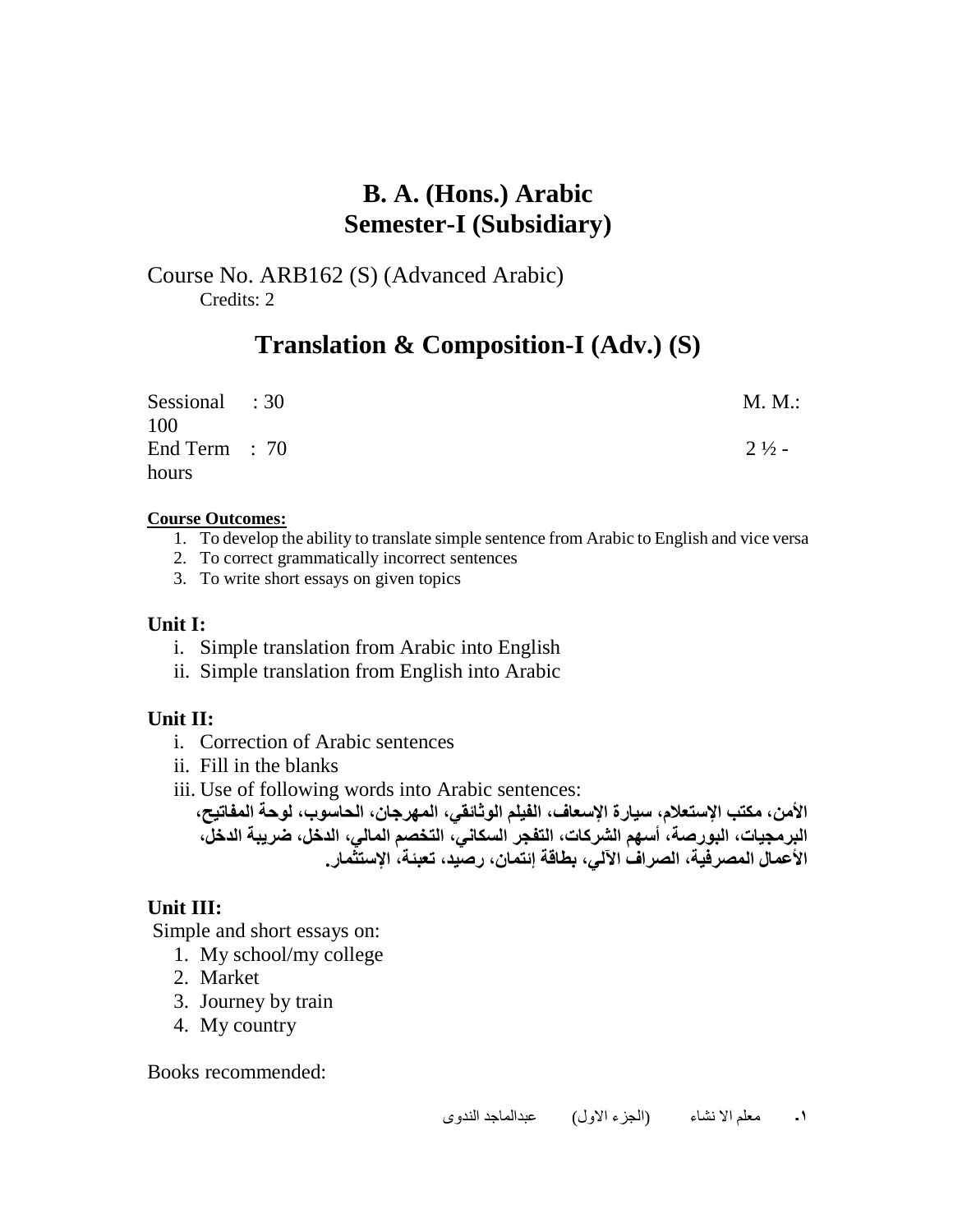- بیةللمبتدئینسیدعلی اللغةالعر **۔ ٢**
- منظور احمد خاں نحو الانشاء والترجمة ۔ ٣
	- التعبیر و المحادثة ۔ ٤
		- ه \_\_\_\_ دروس اللغة العربية
- محد اجتباء الندوي
	- ف۔ عبدالرحیم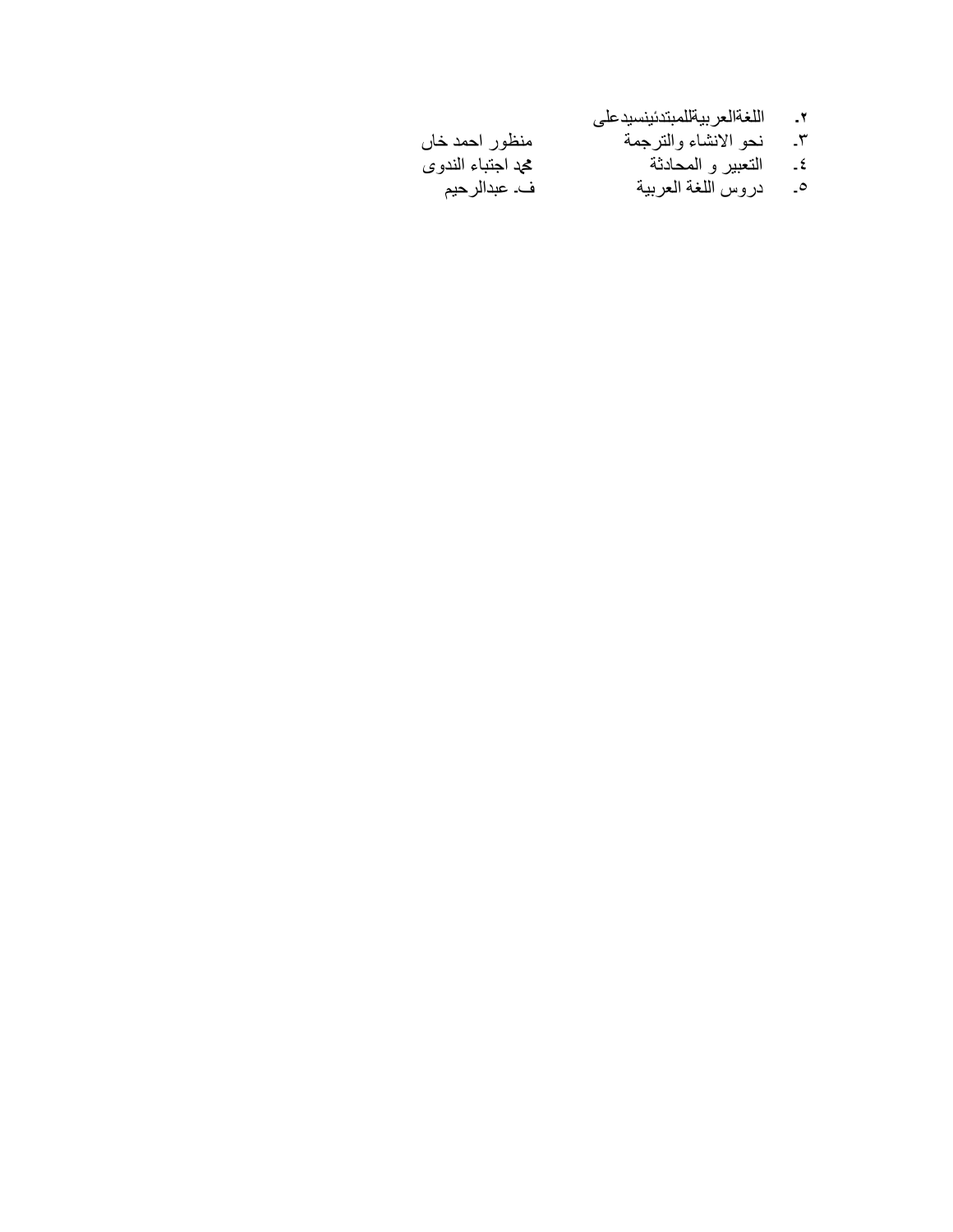# **B. A. (Hons.) Arabic Semester-I (Main)**

Course No. ARB171 (M) (Advanced Arabic) Credits: 4

| <b>Classical Arabic Prose (Adv.) (M)</b> |  |                  |
|------------------------------------------|--|------------------|
| Sessional : 30                           |  | M. M.:           |
| 100<br>End Term $: 70$                   |  | $2\frac{1}{2}$ - |
| hours                                    |  |                  |

### **Course Outcomes:**

- 1. To develop the ability to translate given passages of classical Arabic prose in to English/Urdu
- 2. To explain aforementioned passages and excerpts with reference to their context
- 3. To acquire familiarity with some famous and important prose writers of the classical period and their works

نخبة الادب :Prescribed Text

Unit-I

Unit-II

- ١۔ ھو اللطیف الخبیر ٢۔ ھرقل وأبوسفیان
	- ٣۔ شاب بناء
	- **٤**۔ کما تدین تدان ٥۔ البخل والکرم
		- ١۔ القضاء والقدر
	- ٢۔ الامام الشافعی
	- **٣۔** خطبة ابی بکر
	- **٤**۔ ذمة الملك ٥۔ جاریة سوداء
	- ٦۔ فضل الصدقة

Unit –III

- i. Brief Introduction to Classical Arabic Prose
- ii. Short notes on books and writers.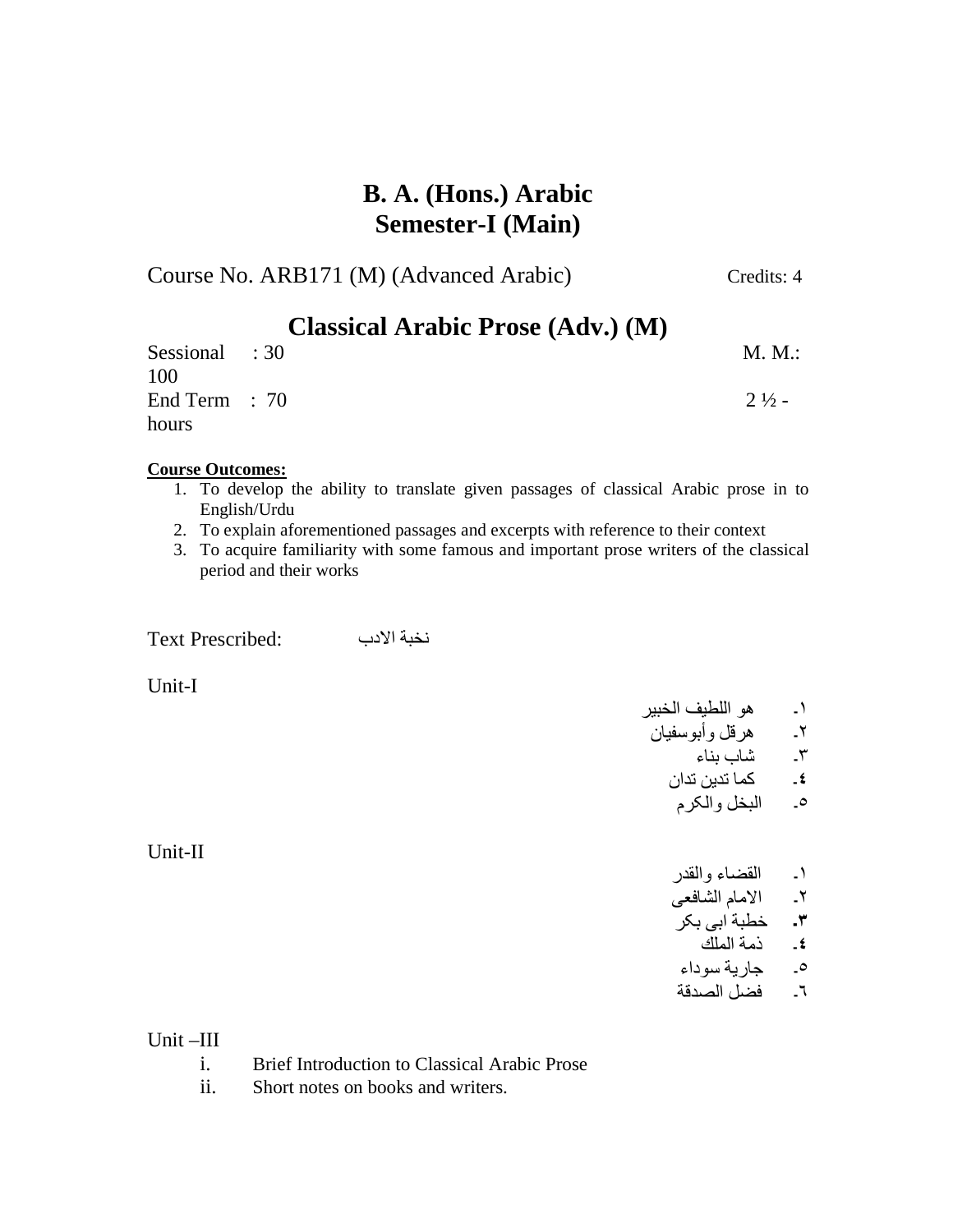# **B. A. (Hons.) Arabic Semester-I (Main)**

Course No. ARB172 (M) (Advanced Arabic) Credits: 2

# **Translation &Composition-I (Adv.) (M)**

| Sessional : 30<br>100 | M. M.:           |
|-----------------------|------------------|
| End Term $: 70$       | $2\frac{1}{2}$ - |
| hours                 |                  |

### **Course Outcomes:**

- 1. To develop the ability to translate simple sentence from Arabic to English and vice versa
- 2. To correct grammatically incorrect sentences
- 3. To write short essays on given topics

### **Unit I:**

- i. Simple translation from Arabic into English
- ii. Simple translation from English into Arabic

### **Unit II:**

- i. Correction of Arabic sentences
- ii. Fill in the blanks
- iii. Use of following words into Arabic sentences:

**الأمن، مكتب الإستعلام، سیارة الإسعاف، الفیلم الوثائقي، المھرجان، الحاسوب، لوحة المفاتیح، البرمجیات، البورصة، أسھم الشركات، التفجر السكاني، التخصم المالي، الدخل، ضریبة الدخل، الأعمال المصرفیة، الصراف الآلي، بطاقة إئتمان، رصید، تعبئة، الإستثمار.**

### **Unit III:**

Simple and short essays on:

- 1. My school/my college
- 2. Market
- 3. Journey by train
- 4. My country

Books recommended: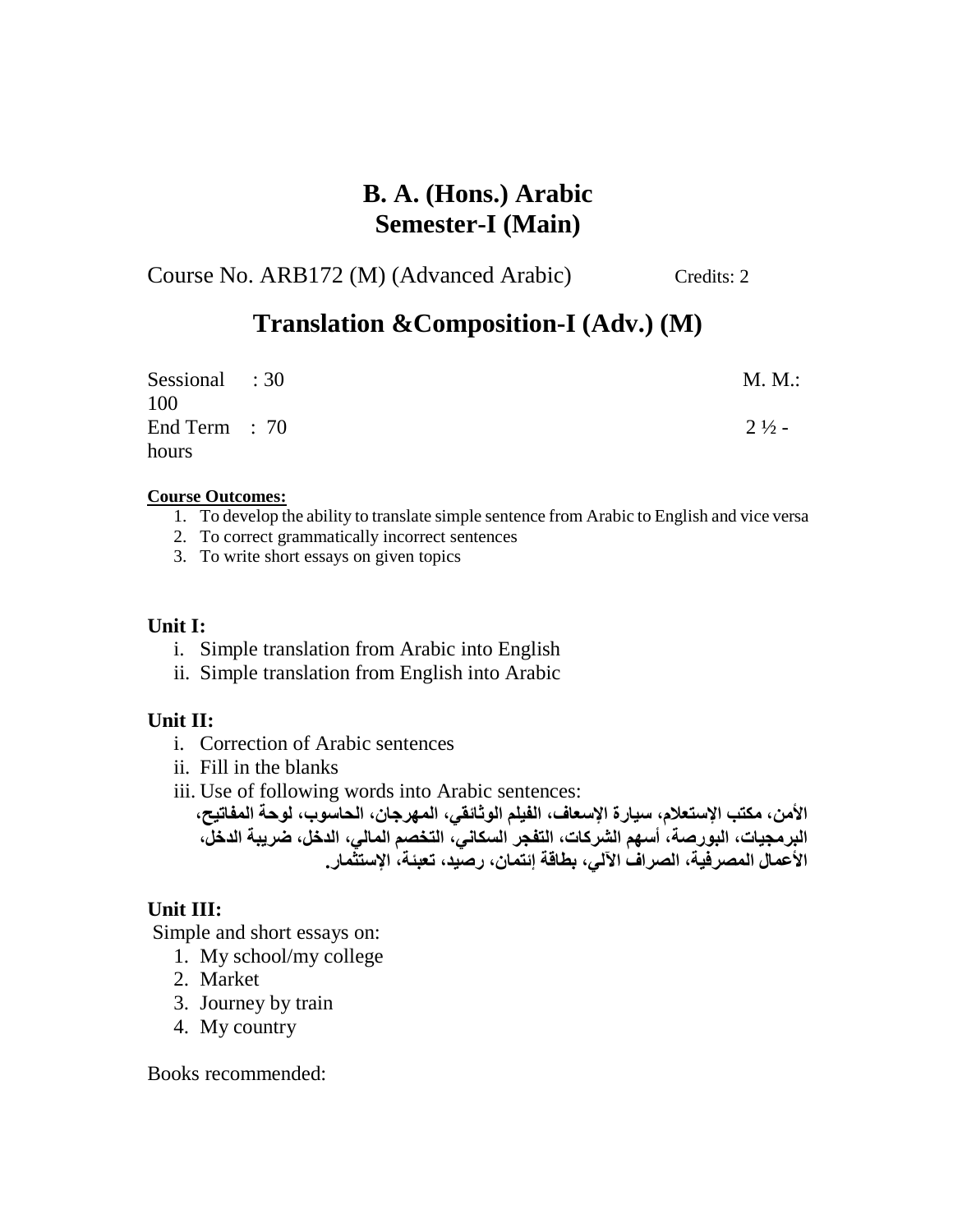| عبدالماجد الندوى  | معلم الانشاء         (الجزء الاول) | $\cdot$                  |
|-------------------|------------------------------------|--------------------------|
|                   | اللغة العربية للمبتد ئينسيد على    | ۰۲.                      |
| منظور احمد خاں    | نحو الانشاء والترجمة               | ٣.                       |
| محد اجتباء الندوي | التعبير و المحادثة                 | $-\epsilon$              |
| ف۔ عبدالر حیم     | دروس اللغة العربية                 | $\overline{\phantom{a}}$ |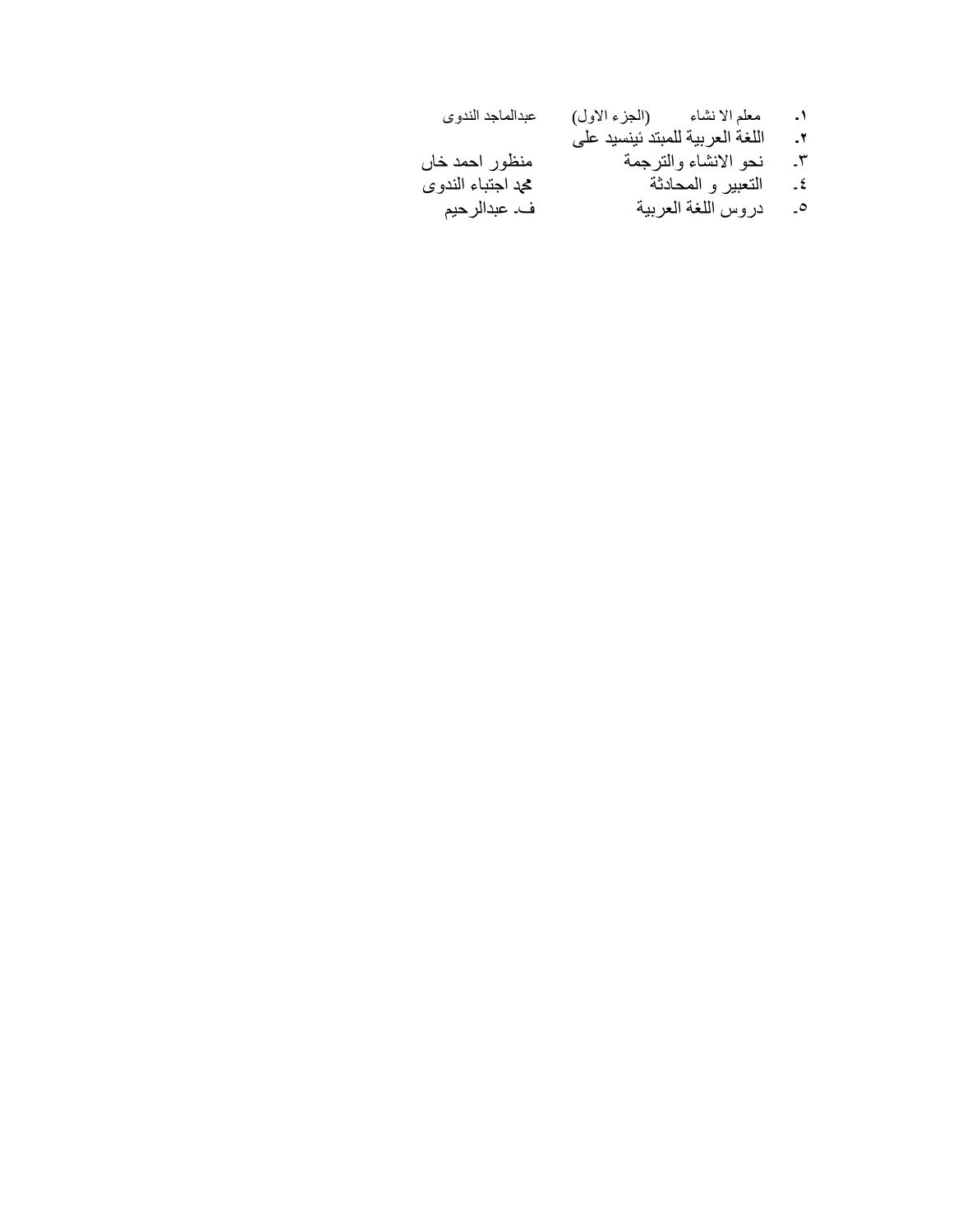# **B. A. (Hons.) Arabic Semester-II (Subsidiary) For those who have not studied Arabic at +2 level or equivalent**

Course No. ARB251

Credits: 4

# **Simple Arabic Text-II (Ele.) (S)**

| Sessional : 30  | M. M.:           |
|-----------------|------------------|
| 100             |                  |
| End Term $: 70$ | $2\frac{1}{2}$ - |
| hours           |                  |

### **Course Outcomes:**

- 1. To acquire reading comprehension skills
- 2. To acquire the ability to answer questions in Arabic
- 3. To formulate basic sentences in Arabic

 **.الجدید فی اللغة العربیة** :Prescribed Text

# Part-I by Prof. S. A. Rahman

| Marks)      | Unit-I Lesson 15-20    | (20  |
|-------------|------------------------|------|
| Marks)      | Unit-II Lesson $21-30$ | (20) |
| Unit $-III$ |                        |      |

i. Comprehension of the prescribed book

(15Marks)

ii. Exercises of prescribed book

(15Marks)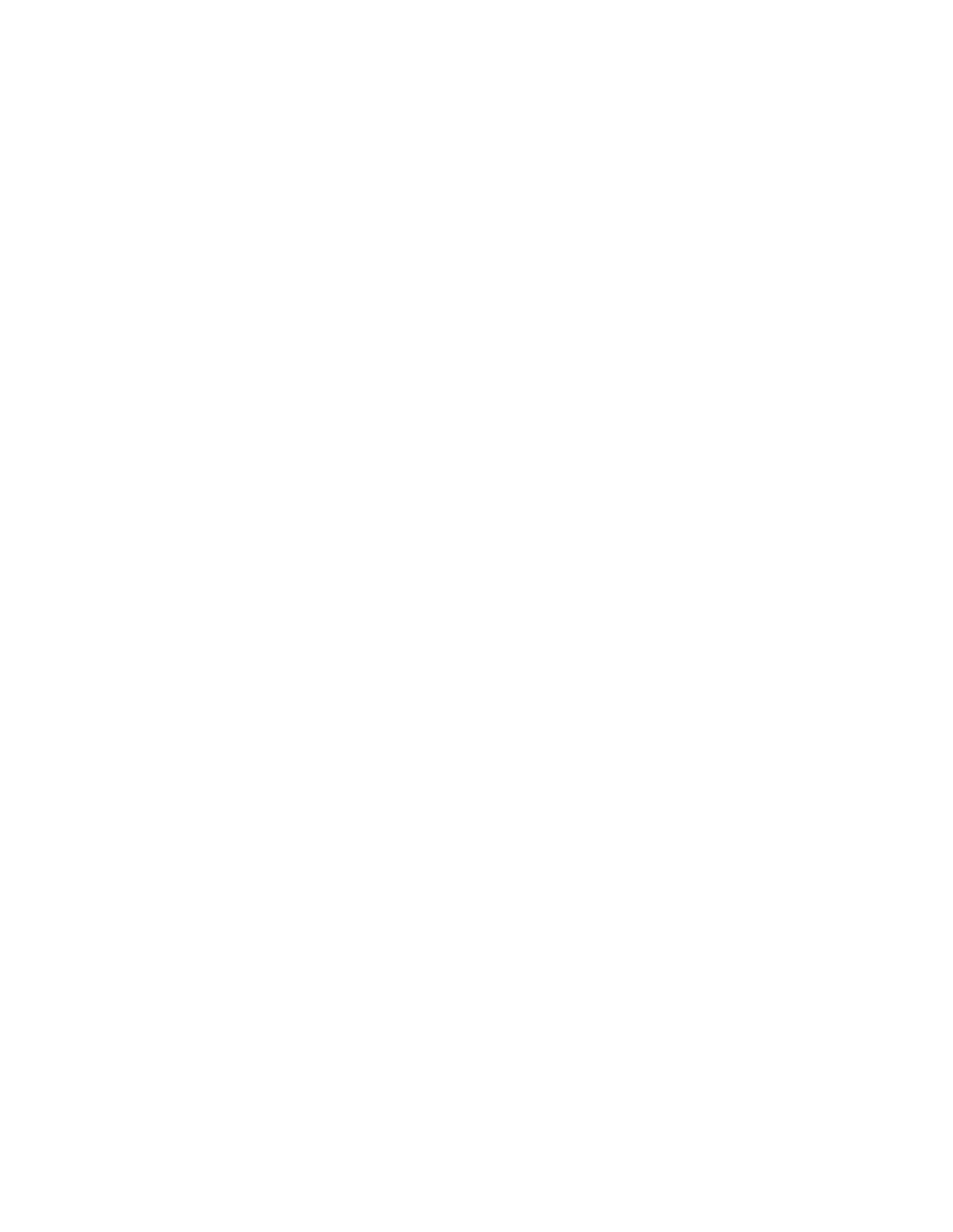# **B. A. (Hons.) Arabic Semester-II (Subsidiary) For those who have not studied Arabic at +2 level or equivalent**

Course No. ARB252 Credits: 2

# **Translation & Composition-II (Ele.) (S)**

| Sessional : 30        | M. M.: |
|-----------------------|--------|
| 100                   |        |
| End Term $: 70$       | Time:  |
| $2\frac{1}{2}$ -hours |        |

### **Course Outcomes**:

- 1. To translate nominal sentences from Arabic into English and vice versa
- 2. To translate visual sentences from Arabic into English and vice versa
- 3. To correct incorrect sentences, formulate new sentences from given words

Translation based on Prescribed Book:

### **Unit-I Translation**

Translation of Nominal sentences from Arabic into English and vice-versa (20 Marks)

### **Unit-II**

Translation of Verbal sentences from Arabic into English and vice-versa. (20) Marks)

### **Unit-III Composition** Unit-III

i. Correction of Arabic sentences & Singular Plural of the words

(5+5=10 Marks)

ii. Ten sentences in Arabic on the following topics: (10 Marks)

*College, Classroom, A.M.U., Airport, India* 

iii. Use the following words into Simple Arabic Sentences: (10) Marks)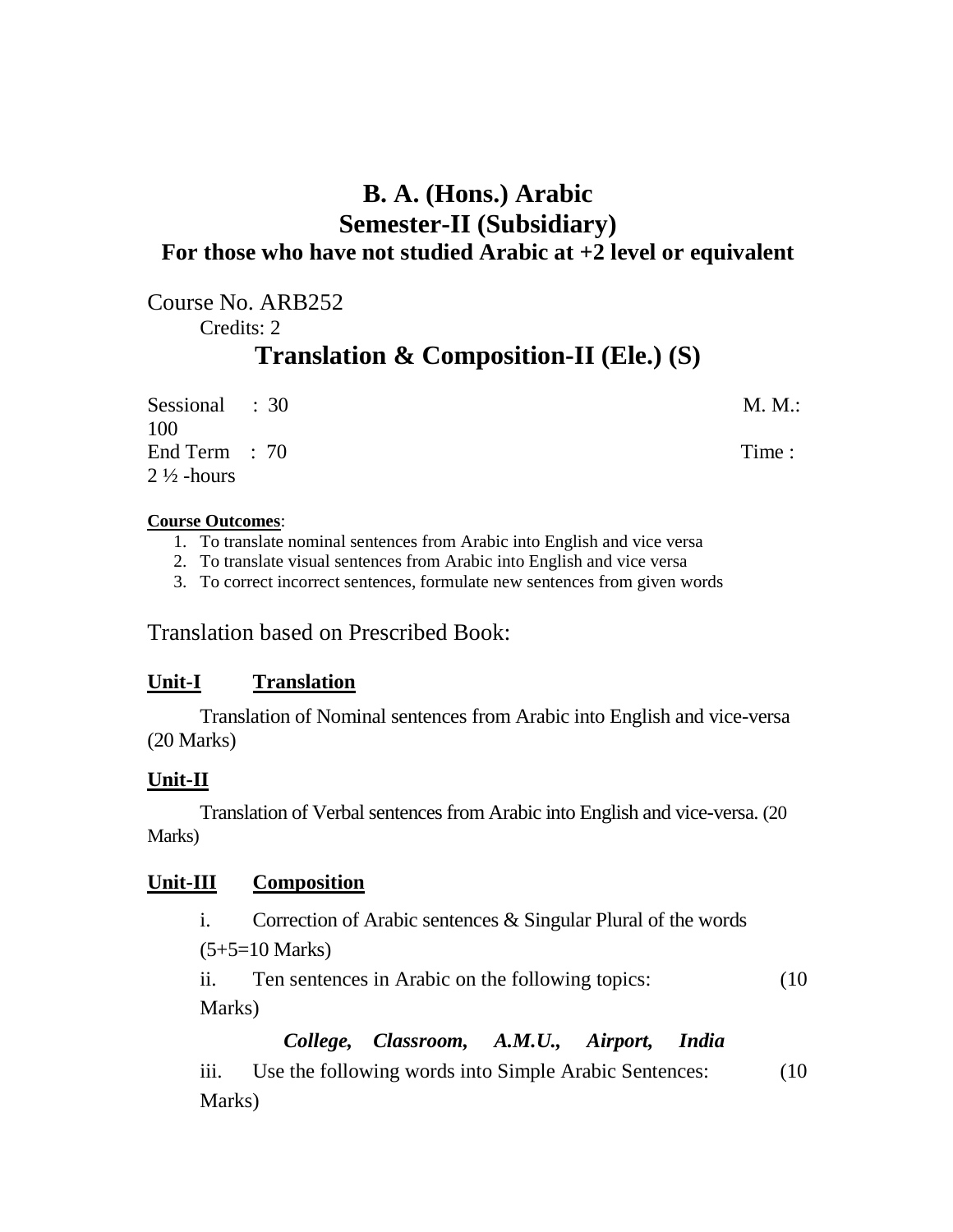طیر، حدیث، میزان، المطار، المذیاع، غالیة، المطعم، الفندق، الضیف، موظف، الزی، ساعی البرید، المطر، الرسائل، الشرطی، المدرس، العسکری، عاصمة، نظیفة، مصانع، السفارة، التلفاز، دارالبرلمان، رئیس، رئیس الوزراء، کبیرالوزراء، القلعة الحمرا، مرکز الاسعاف، السکة الحدیدیة، المستشفی، الشارع، الامبراطور، صدیق، دراجة ناریة، القطار، ساعة، دقیقھ،کلیة، جامعة، المجلس الوزاری، وزیر الداخلیة، وزیر المالیة، وزیر الخارجیة، الخادم، الازھار، الوطن، صوفیة، قطنیة، جیش

### **Books recommended:**

١۔ الجدید فی اللغة العربیة ، ایس۔اے۔ رحمن۔(Prescribed ( ٢۔ معلم الا نشاء (الجزء الثانی) عبدالماجد الندوی ٣۔ دروس اللغةالعربیة (الجزء الثانی) ف۔ عبدالرحیم Arabic For Beginners, by Syed Ali  $\frac{1}{2}$ 

# **B. A. (Hons.) Arabic Semester-II (Subsidiary)**

Course No. ARB261 Credits: 4

|                       | <b>Arabic Text (Adv.) (S)</b> |                  |
|-----------------------|-------------------------------|------------------|
| Sessional : 30<br>100 |                               | M. M.:           |
| End Term $: 70$       |                               | $2\frac{1}{2}$ – |
| hours                 |                               |                  |

### **Course Outcomes:**

- 1. To translate passages from classical Arabic prose works into English
- 2. To explain excerpts from the aforementioned works with reference to their context
- 3. To write brief essays on some important works of the classical period as well as their authors

نخبة الادب :Prescribed Text منثورات من ادب العرب

Unit-I

اسلام ابی ذر ہ تقدیم الدین علی الدنیا الی الرب الجلیل رجل صالح اخرالمقتول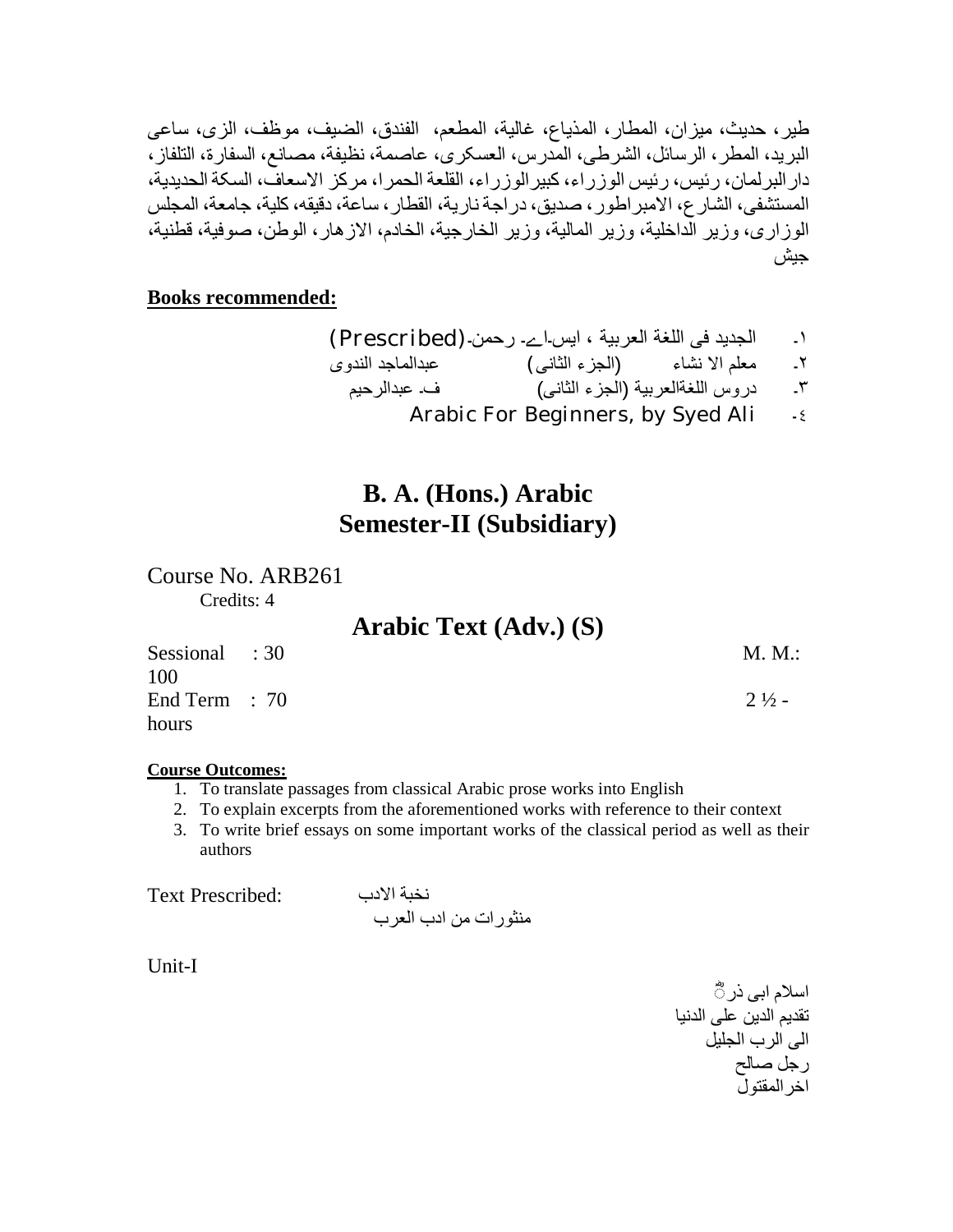Unit-II

عاقبة الحسد حیلة العجوز شھادة الشجرة حاتم فی صغره خطبة علي ؓ الحماسية

Unit –III Short notes on books and writes/short history of the relevant period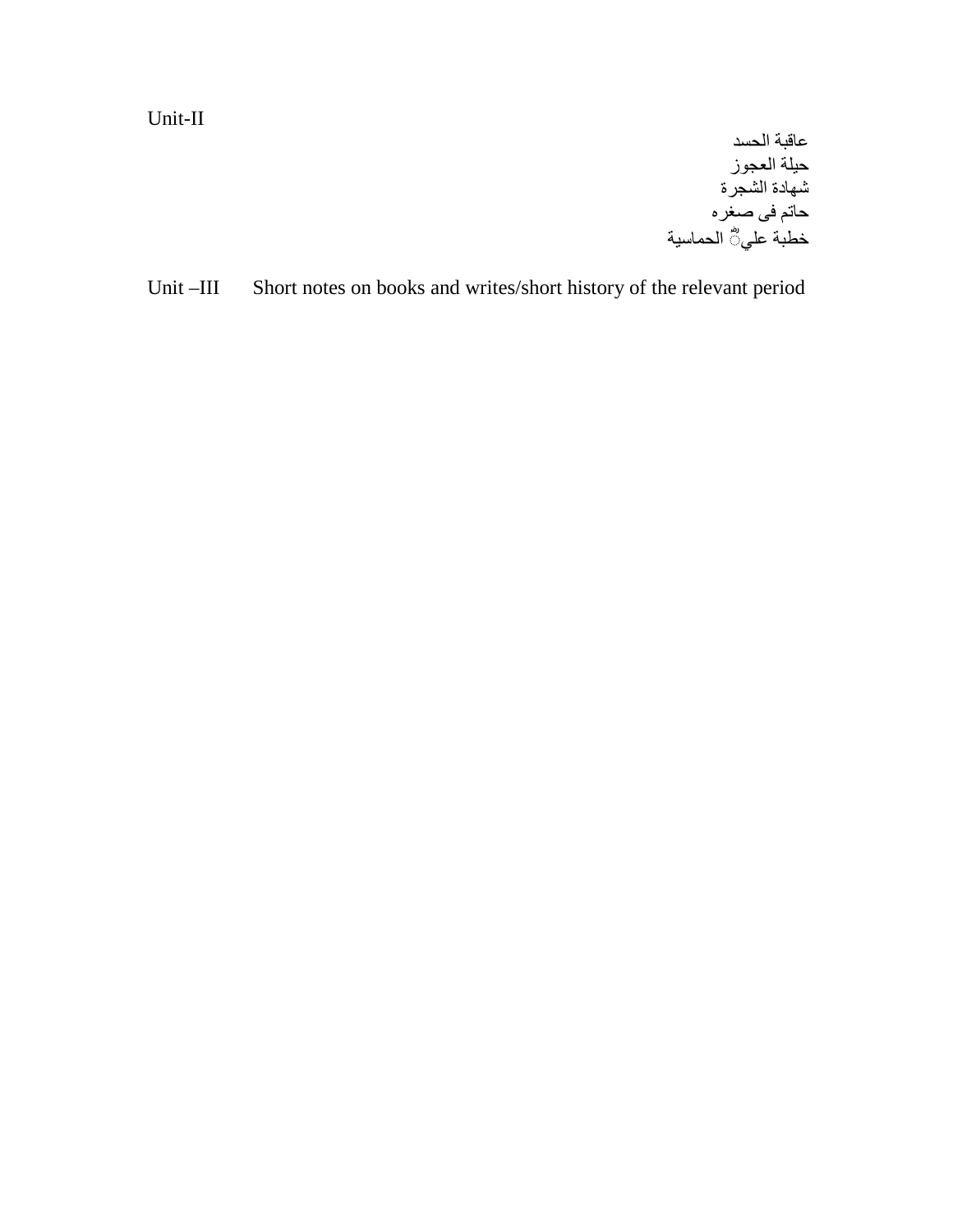# **B. A. (Hons.) Arabic Semester-II (Subsidiary)**

Course No. ARB 262 Credits: 2

# **Translation & Composition-II (Adv.) (S)**

| Sessional : 30<br>100 | M. M.:           |
|-----------------------|------------------|
| End Term $: 70$       | $2\frac{1}{2}$ - |
| hours                 |                  |

### **Course Outcomes:**

- 1. To translate short news items from Arabic into English and vice versa
- 2. To learn the ant of translating socio-political and literary terminologiesfrom Arabic into English and vice versa
- 3. To learn how to write applications, letters and paragraphs

### Unit-I

- 1. Translation of short news items from Arabic into English
- 2. Translation of short news items from English into Arabic

### Unit –II

1. Translation of Socio-Political and literary terminologies from Arabic into English

> **الترشیح، الحقوق المدنیة، الاعمال المصرفیة، الخبراء، علم الاحیاء، قنبلة یدویة، الھندسة المیکانیکیة، الأحکام العرفیة، مؤتمردولی، اعمال ھدامة، الوعی القومی، ناطق بلسان، المواطنون، الارھابیون، المشروعات الجدیدة، الشئون الاجتماعیة، المستشارون، الرکود، الأسھم، الأمم المتحدة**

2. Translation of Socio-Political and literary terminologies from English into Arabic True copy, withdrawal, Tremendous, Treaty, Telecommunications, Immigrant, Exhibition, Exemption, Distribution, Celebration, Broadcast, Boycott, Bankrupt, Income, Budget, Long-range, Majority, Mandatory, Memorandum, Supply.

Unit-III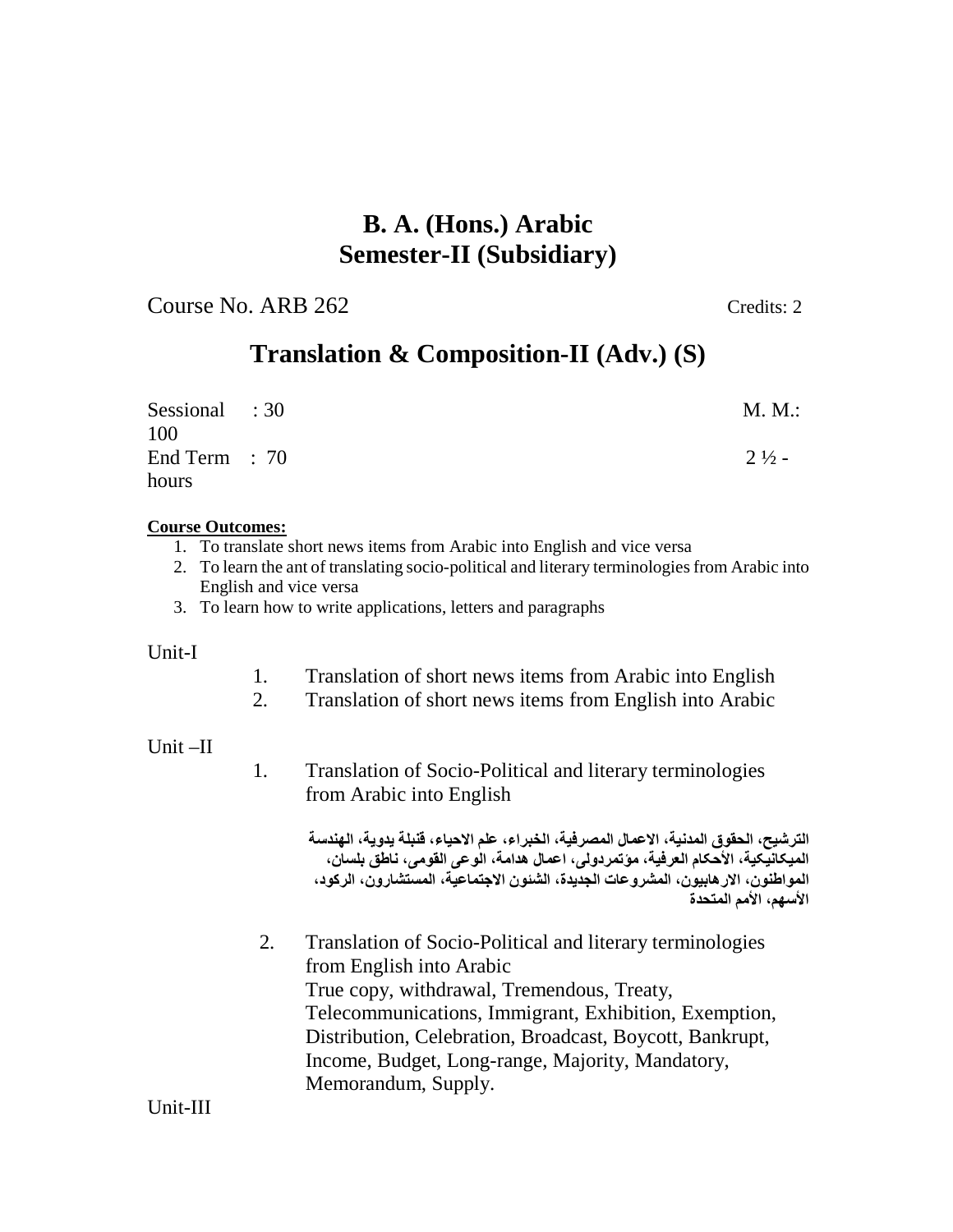- 1. Application writing
- 2. Letter writing
- 3. Paragraph writing

### Books recommended:

- 1. Translation from English into Arabic by Moinuddin Azmi
- 2. The Essential Arabic by Rafiul Imad Fainan
- 3. Arabic for Beginners by Saiyed Ali
- دروس فی الترجمة من الانجلیزیة الی العربیة۔۔ حبیب الله خاں 4.

# **B. A. (Hons.) Arabic Semester-II (Main)**

### Course No. ARB271 Credits: 4

**Arabic Text (Adv.) (M)** 

Sessional : 30 M. M.: 100 End Term : 70 2  $\frac{1}{2}$ -hours

- **Course Outcomes:** 1. To translate passages from classical Arabic prose works into English
	- 2. To explain excerpts from the aforementioned works with reference to their context
	- 3. To write brief essays on some important works of the classical period as well as their authors

 نخبة الادب :Prescribed Text منثورات من ادب العرب

Unit-I

اسلام ابی ذر تقدیم الدین علی الدنیا الی الرب الجلیل رجل صالح اخرالمقتول

عاقبة الحسد حیلة العجوز شھادة الشجرة حاتم فی صغره

Unit-II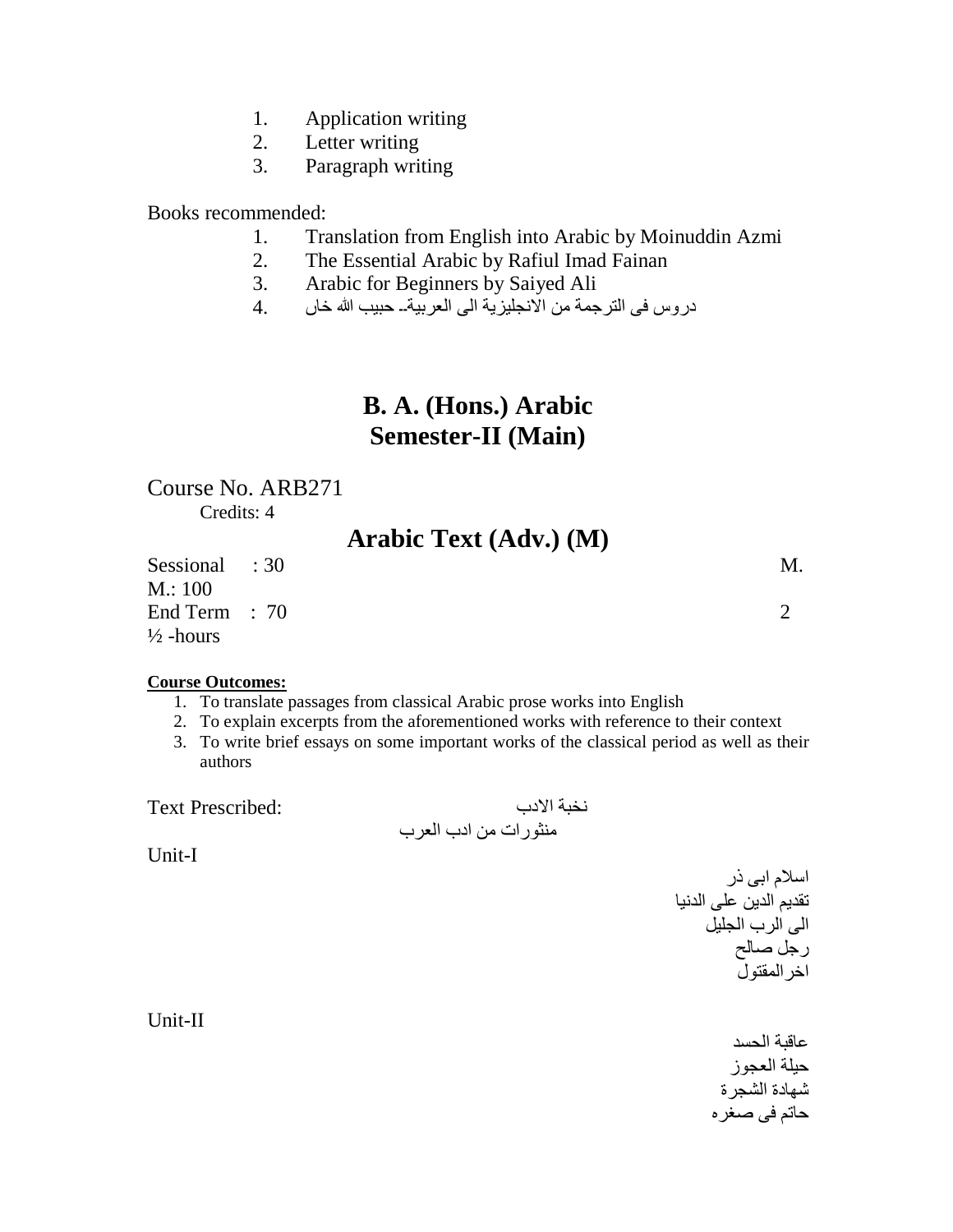Unit –III Short notes on books and writes/short history of the relevant period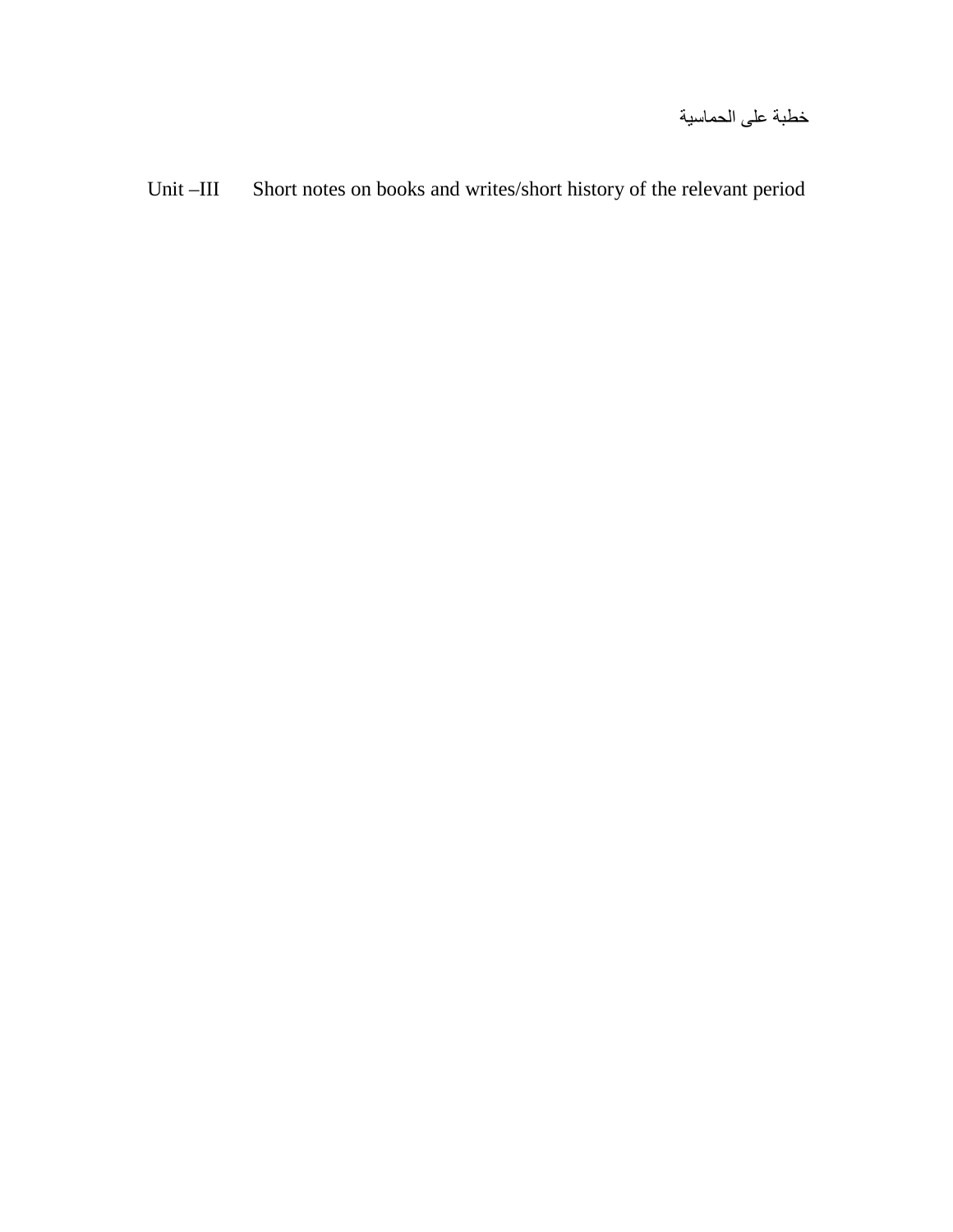# **B. A. (Hons.) Arabic Semester-II (Main)**

Course No. ARB272 Credits: 2

# **Translation &Composition-II (Adv.) (M)**

| Sessional : 30<br>M: 100                | M. |
|-----------------------------------------|----|
| End Term $: 70$<br>$\frac{1}{2}$ -hours |    |

### **Course Outcomes:**

- 1. To translate short news items from Arabic into English and vice versa
- 2. To learn the ant of translating socio-political and literary terminologiesfrom Arabic into English and vice versa
- 3. To learn how to write applications, letters and paragraphs

### Unit-I

- 1. Translation of short news items from Arabic into English
- 2. Translation of short news items from English into Arabic

### Unit –II

1. Translation of Socio-Political and literary terminologies from Arabic into English

> **الترشیح، الحقوق المدنیة، الاعمال المصرفیة، الخبراء، علم الاحیاء، قنبلة یدویة، الھندسة المیکانیکیة، الأحکام العرفیة، مؤتمردولی، اعمال ھدامة، الوعی القومی، ناطق بلسان، المواطنون، الارھابیون، المشروعات الجدیدة، الشئون الاجتماعیة، المستشارون، الرکود، الأسھم، الأمم المتحدة**

2. Translation of Socio-Political and literary terminologies from English into Arabic True copy, withdrawal, Tremendous, Treaty, Telecommunications, Immigrant, Exhibition, Exemption, Distribution, Celebration, Broadcast, Boycott, Bankrupt, Income, Budget, Long-range, Majority, Mandatory, Memorandum, Supply.

### Unit-III

1. Application writing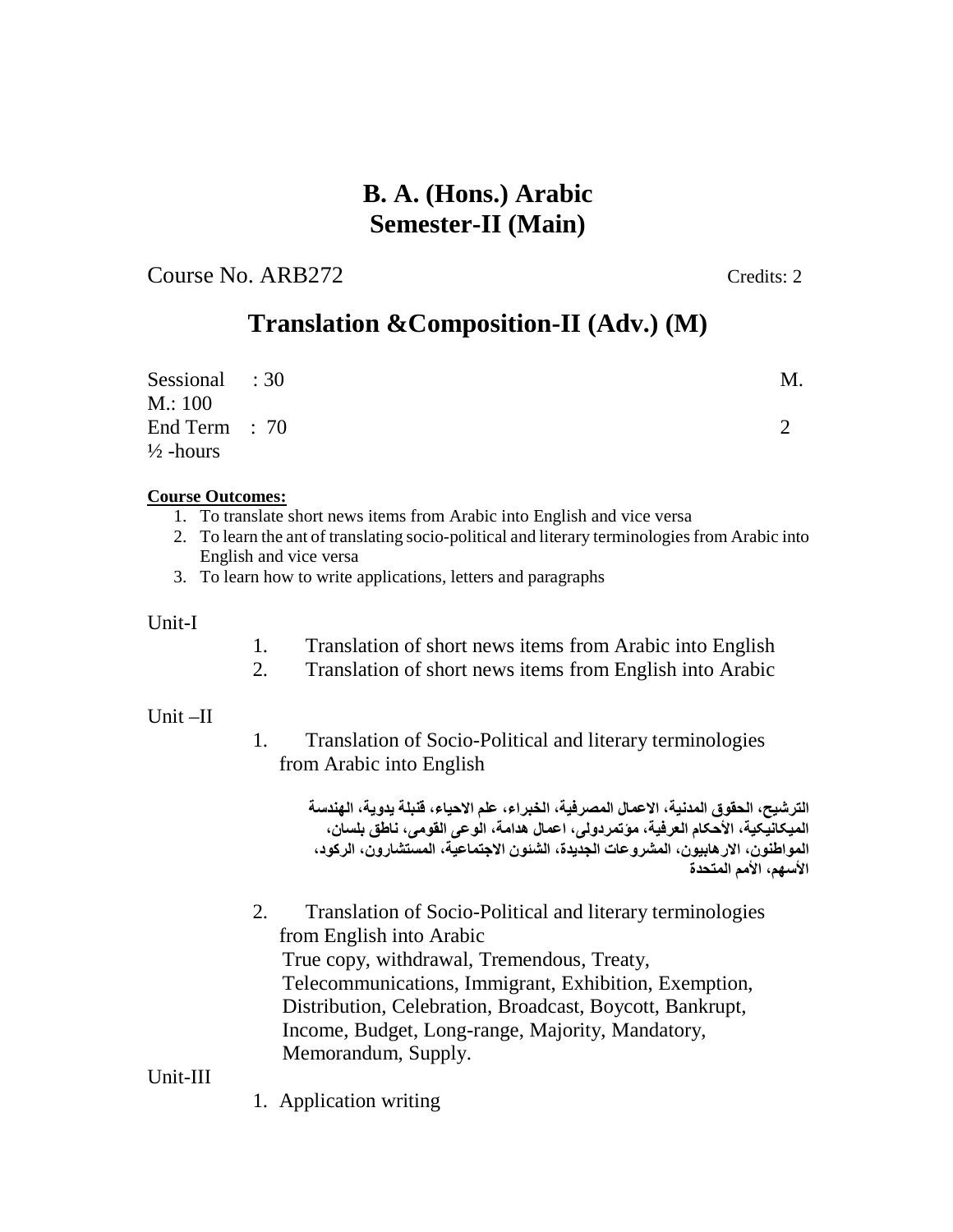- 2. Letter writing
- 3. Paragraph writing

### Books recommended:

- 1. Translation from English into Arabic by Moinuddin Azmi
- 2. The Essential Arabic by Rafiul Imad Fainan
- 3. Arabic for Beginners by Saiyed Ali
- دروس فی الترجمة من الانجلیزیة الی العربیة۔۔ حبیب الله خاں 4.

# **B. A. (Hons.) Arabic**

# **Semester-III (Subsidiary)**

### **For those who have not studied Arabic at +2 level or equivalent**

Course No. ARB351 Credits: 4

# **Simple Arabic Text-III (Ele.) (S)**

| Sessional : 30<br>100 | M. M.: |
|-----------------------|--------|
| End Term $: 70$       | Time:  |
| $2\frac{1}{2}$ -hours |        |

### **Course Outcomes**:

- 1. To acquire proficiency in reading comprehensive
- 2. To answer questions based on prescribed text
- 3. To develop writing skills in Arabic

# **الجدید فی اللغة العربیة** :Prescribed Text

# Part-II by Prof. S. A. Rahman

### **Unit-I**

| Lesson | 01-08 | (20) |
|--------|-------|------|
| Marks) |       |      |

### **Unit-II**

 $Lesson$  09-15 (20) Marks)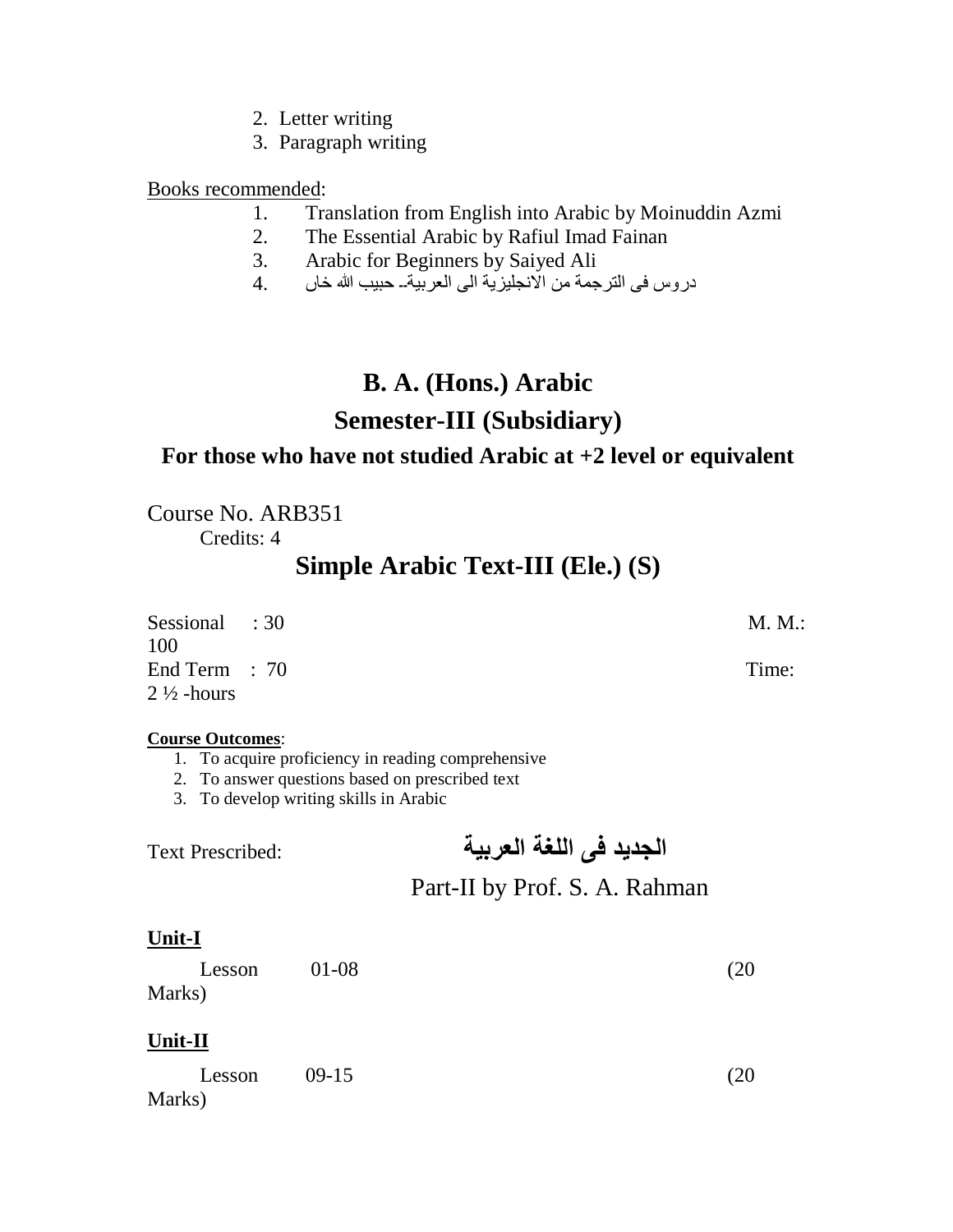# **Unit-III**

| Marks) | Comprehension of the Prescribed Book | $(15^{-}$ |
|--------|--------------------------------------|-----------|
| Marks) | <b>Exercises of Prescribed Book</b>  | (15)      |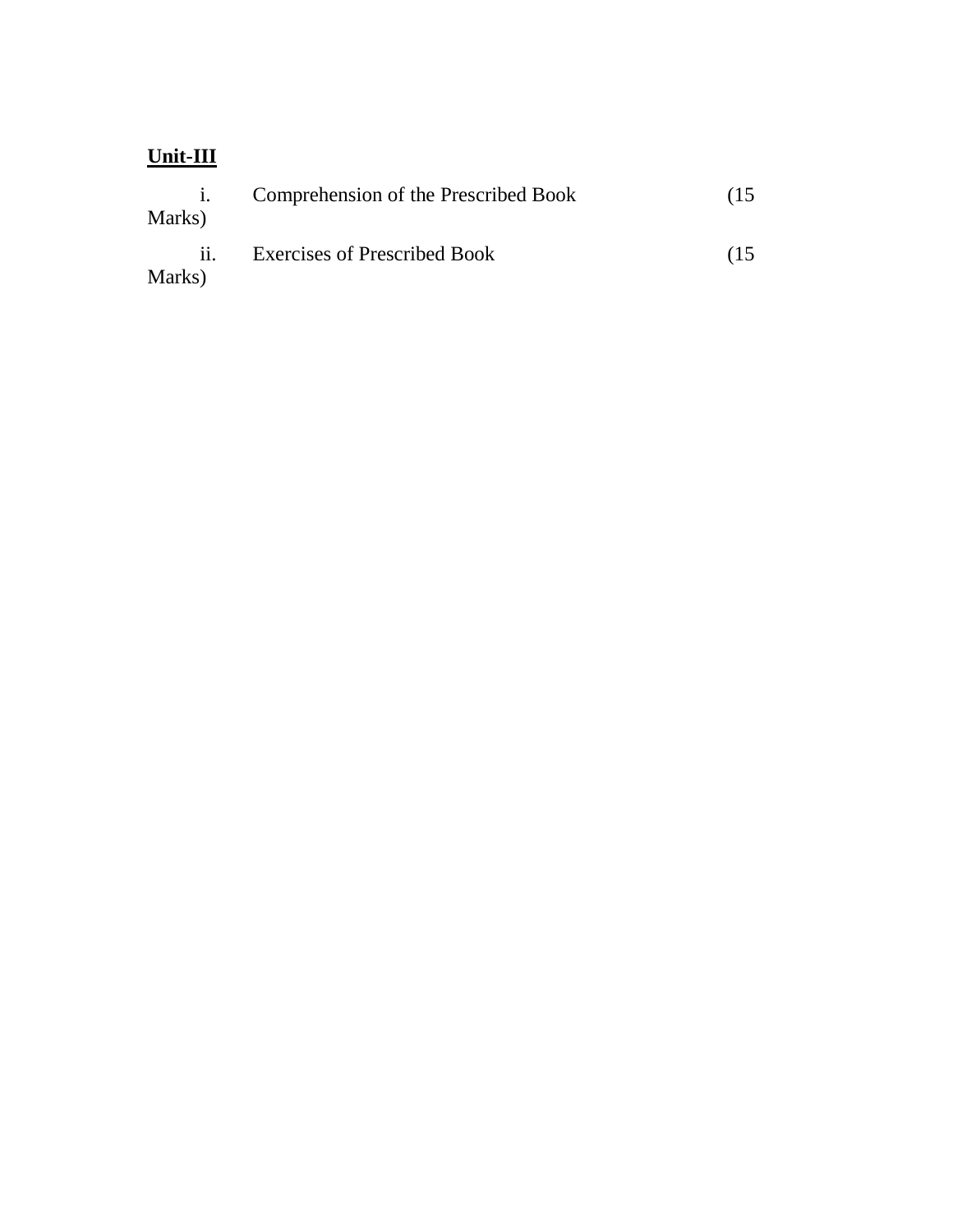# **B. A. (Hons.) Arabic Semester-III (Subsidiary) For those who have not studied Arabic at +2 level or equivalent**

Course No. ARB352 Credits: 2 **Grammar, Composition & Translation -I (Ele.) (S)** 

Sessional : 30 M. M.: 100 End Term : 70 Time:  $2\frac{1}{2}$ -hours

### **Course Outcomes:**

- 1. To acquire familiarity with the fundamentals of basic Arabic grammar
- 2. To correct grammatically incorrect sentences and formulate new…
- 3. To translate small passages form Newspapers from English into Arabic and vice versa

# **الجدید فی اللغة العربیة** Part-II by Prof. S. A. Rahman

### **Unit-I Grammar**

 $Lesson$  1-15 (20)

Marks)

اسماء اشاره، واحد مثنی جمع، الضمائر (متصلھ و منفصلھ)، افعال ناقصھ، فعل ماضی، مضارع (معروف ومجھول)، امر ونھی، افعال ثلاثی مجرد مزید، ان واخواتھا

### **Unit-II Composition**

- i. Correction of Arabic sentences (10 Marks)
- ii. Ten sentences in Arabic on the following topics: (10 Marks)

### *Summer Vacation, Letter to Father, Visit to Aligarh Exhibition, Uses of Computer, Central University*

iii. Use the following words into Simple Arabic Sentences: (10 Marks)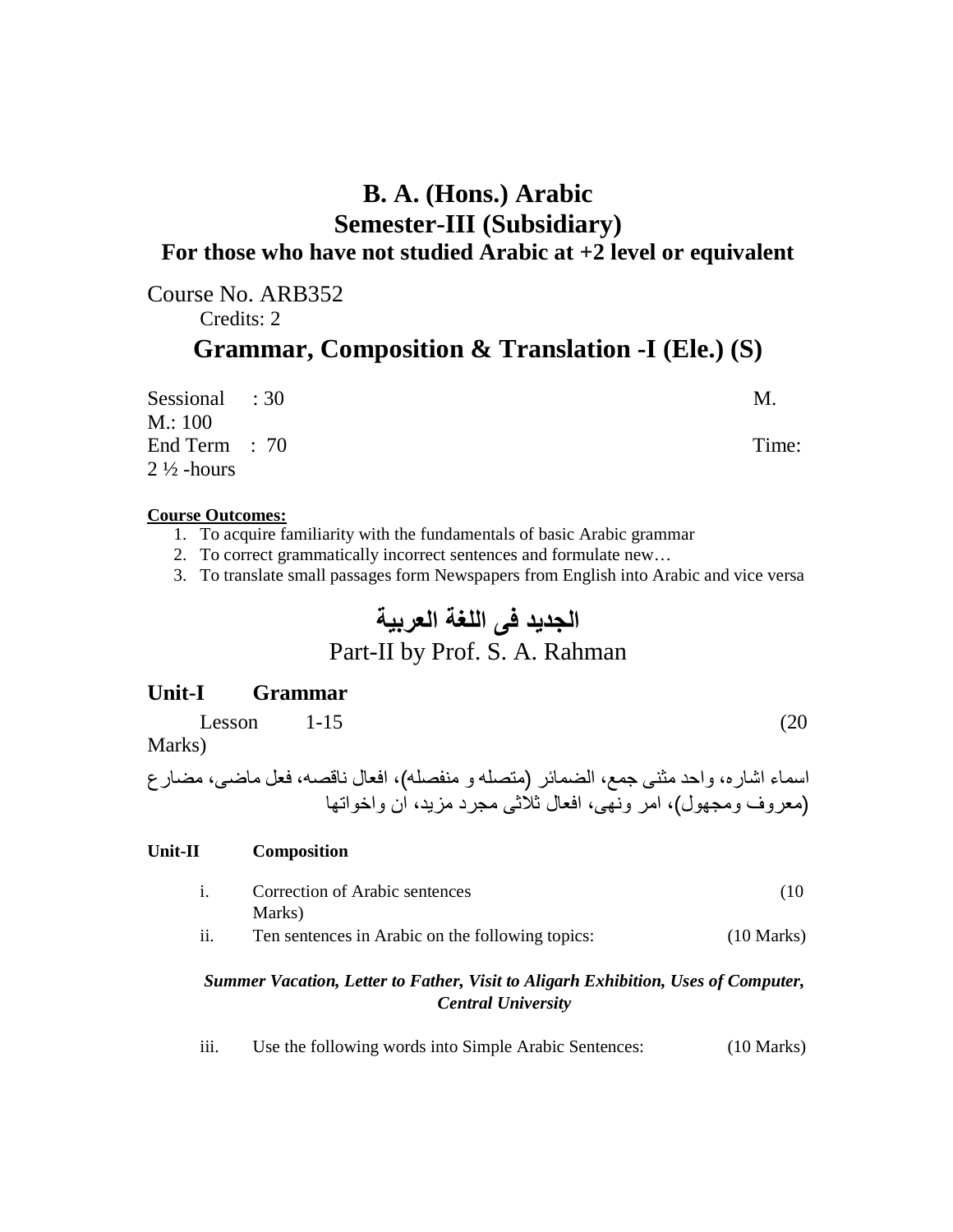المعرض الزراعی، شباک التذاکر، اجنحة، ولایة، مزدحمة، ٓ الالات الحدیثة، الجزارات، الحصادات، الفلاح، ٔ الاسمدة، البزور، الاسرة، عاصمة، روجة، البکالوریوس فی الھندسة، الغرفة، الزجاجة، الخزانة، ملفات، الزیارة، الصداقة، غرفة الاستقبال، تبادل التحیات، الملابس الجاھزة، عطلة، حدیقة الحیوانات، التذاکر، الببغاء، الطأوس، النعام، الاسد، الفیل، الغزال، الزرافة، الکرکدن، المھرجان، المباراة، المصارعة الحرة، رمی القرص، مناظرة، التھانی، کرة القدم، کرة السلة، بحیرة، اجرة النقل، ترموس، آلة التصویر، سجاد، الاستحمام، البلدان الفقیرة، السارق، السجن، الأوانی، التمنیات، ٔ الاشواق، النقود، الممتع، موقف السیارات، المسرحیة۔

### **Unit –III Translation:**

English into Arabic and Vice Versa (based on small passages from News Papers (20 Marks)

### **Books Recommended:**

| ٢. كتاب الصرف                   | عبدالرحمن امرتسرى              | ١. كتاب النحو ،                                                      |  |
|---------------------------------|--------------------------------|----------------------------------------------------------------------|--|
| ٤. اللغة العربية للمبتدئين سيطى | عبدالماجد ندوى<br>دف عبدالرحيم | عبدالرحمن امرتسرى<br>٣. معلم الانشاء،<br>۵ـ دروس اللغة العربية ج ٢ـ٣ |  |
|                                 |                                |                                                                      |  |

# **B. A. (Hons.) Arabic Semester-III (Subsidiary)**

Course No. ARB361 Credits: 4

# **Modern Arabic Prose (Adv.) (S)**

| Sessional : 30<br>100                    | M. M.: |
|------------------------------------------|--------|
| End Term $: 70$<br>$2\frac{1}{2}$ -hours | Time:  |

### **Course Outcomes:**

- 1. To translate passages from Modern Arabic prose writings into English/Urdu
- 2. To explain the aforementioned passages with reference to their context

3. To write brief essays on important works of modern Arabic prose and their authors

| <b>Text Prescribed:</b> | نخبة الادب                                      |
|-------------------------|-------------------------------------------------|
|                         | A Reader in Modern Literary Arabic by Farhat J. |
|                         |                                                 |

Ziadeh

Unit-I

الغنی والفقیر الأیام (١) حیاتی (١) البعوض والانسان

Unit-II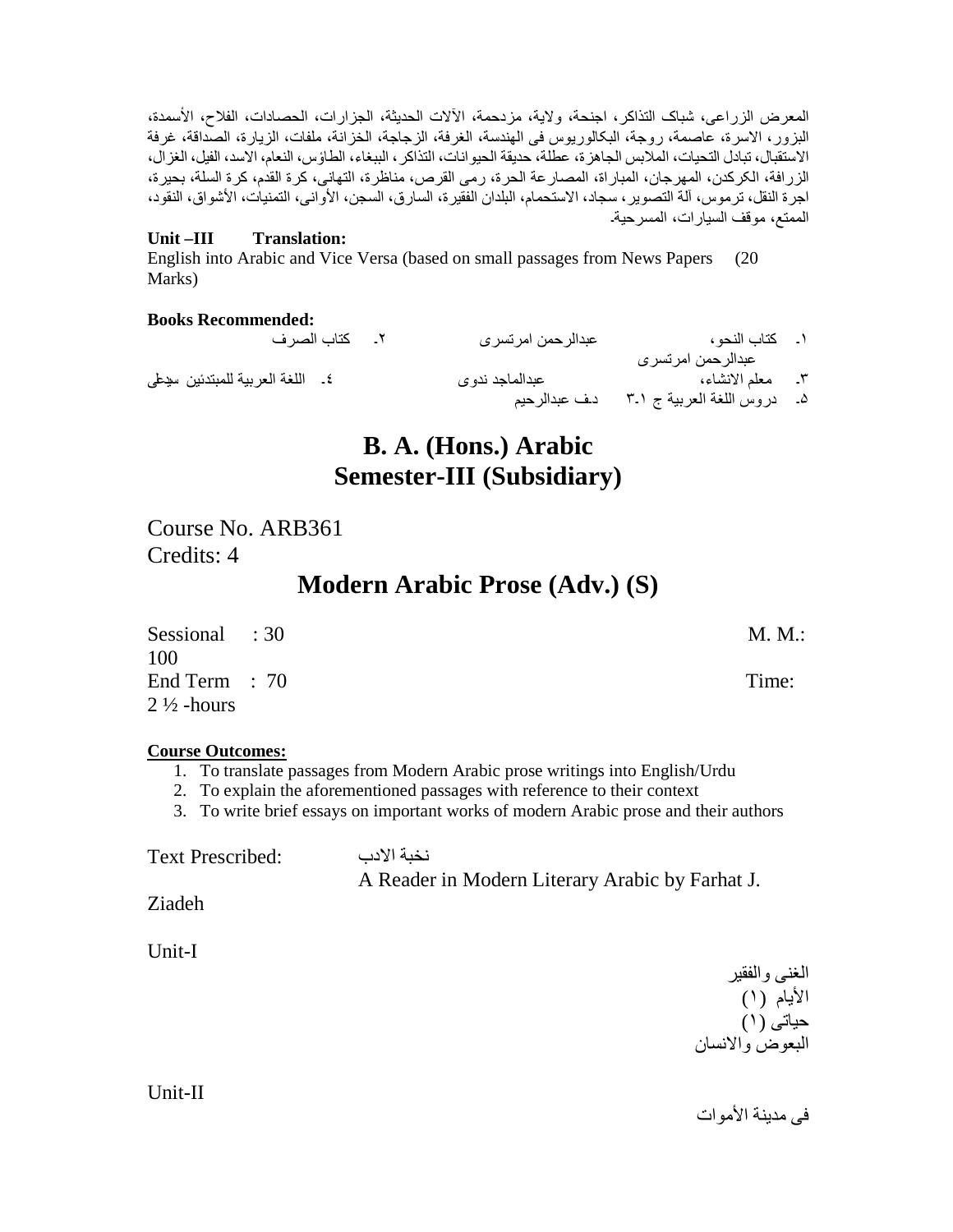صدیق یة حکا المدنية الاسلامية داء النسیان

Unit-III Sh ort notes on books and writers.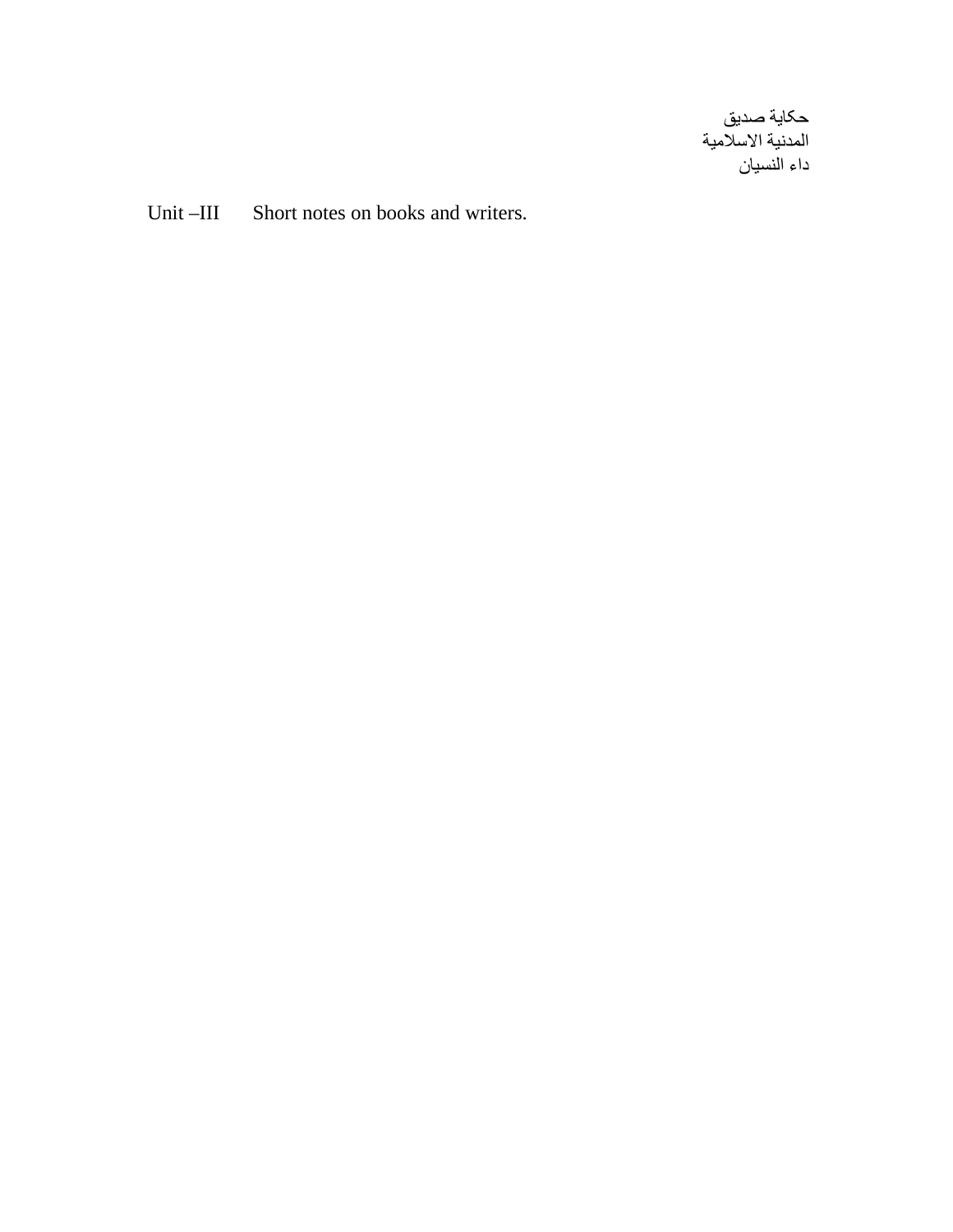# **B. A. (Hons.) Arabic Semester-III (Subsidiary)**

Course No. ARB362 Credits: 2

# **Grammar, Composition & Translation-I (Adv.) (S)**

| Sessional : 30<br>100                    | M. M.: |
|------------------------------------------|--------|
| End Term $: 70$<br>$2\frac{1}{2}$ -hours | Time:  |

### **Course Outcomes:**

- 1. To develop familiarity with Arabic grammar
- 2. To answer questions based on an unseen passage
- 3. To translate passages from newspapers into Arabic and English

### Unit-I

١۔ الفعل الثلاثی المجرد و أبوابھ ٢۔ الفعل المزید و أوزانھ ، اسم الالة، افعال المدح و الذم ، افعال المقاربة، افعال التعجب ٣۔ الاسم الموصول

- Unit-II Composition: Unseen Arabic passage question & answer
- Unit –III Translation: News Paper text (Political) from English into Arabic & vice versa

### **Books Recommended:**

 معلم الانشاء عبدالماجد الندوی اساس عربی نعیم الرحمن اللغة العربیة للمبتدئین سید علی ما یلزم من العربیة رفیع العماد فینان دروس فی الترجمة الصحفیة من العربیة الی الانکلیزیة حبیب الله خان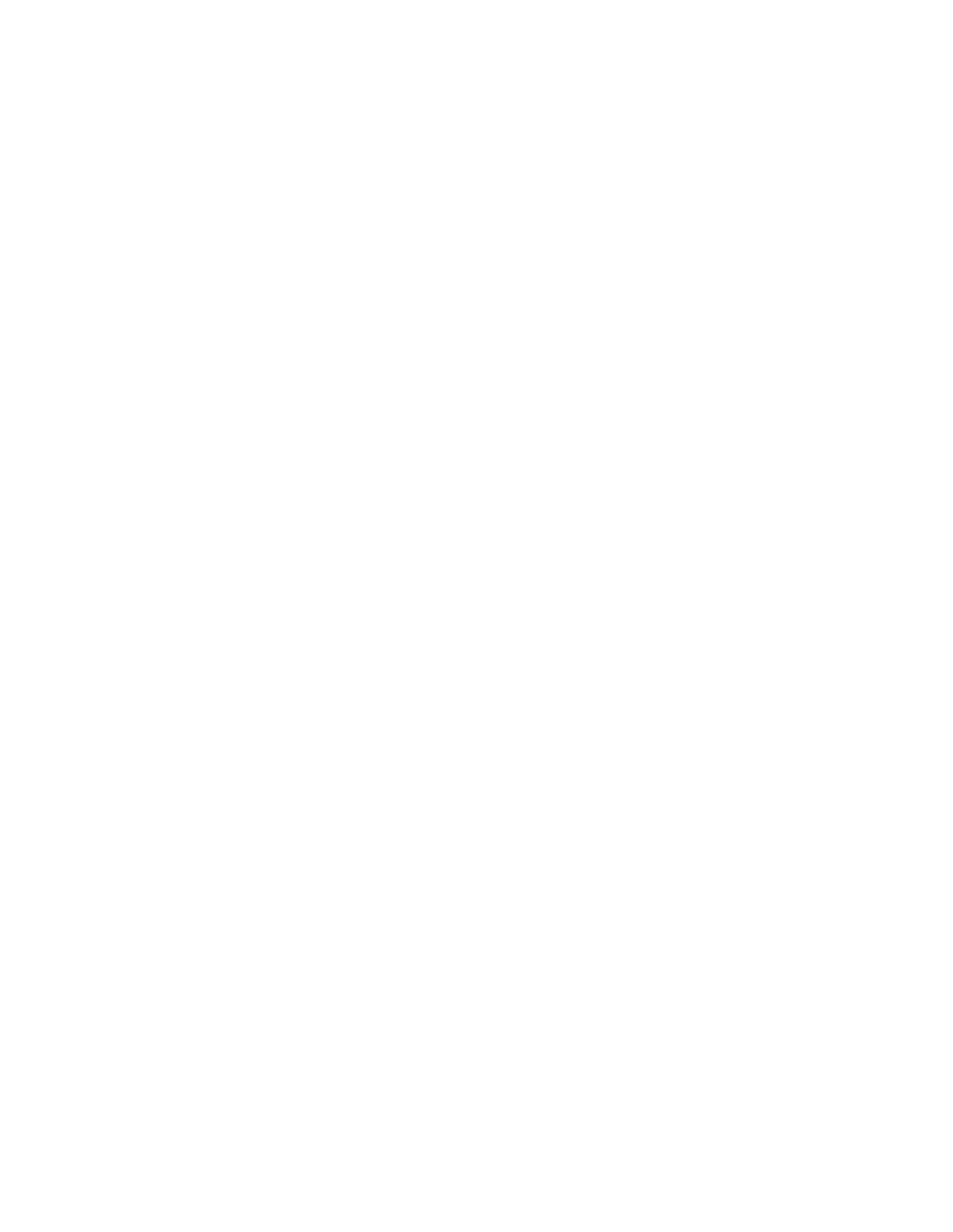# **B. A. (Hons.) Arabic Semester-III (Main)**

Course No. ARB371 Credits: 4

# **Modern Arabic Prose (Adv.) (M)**

| Sessional : 30<br>100                    | M. M.: |
|------------------------------------------|--------|
| End Term $: 70$<br>$2\frac{1}{2}$ -hours | Time:  |

### **Course Outcomes**:

- 1. To translate passages from Modern Arabic prose writings into English/Urdu
- 2. To explain the aforementioned passages with reference to their context
- 3. To write brief essays on important works of modern Arabic prose and their authors

نخبة الادب :Prescribed Text

A Reader in Modern Literary Arabic by Farhat J.

Ziadeh

Unit-I

الغنی والفقیر الأیام(١) حیاتی(١) البعوض والانسان

Unit-II

فی مدینة الأموات حکایة صدیق المدنیة الاسلامیة داء النسیان

Unit –III Short notes on books and writers.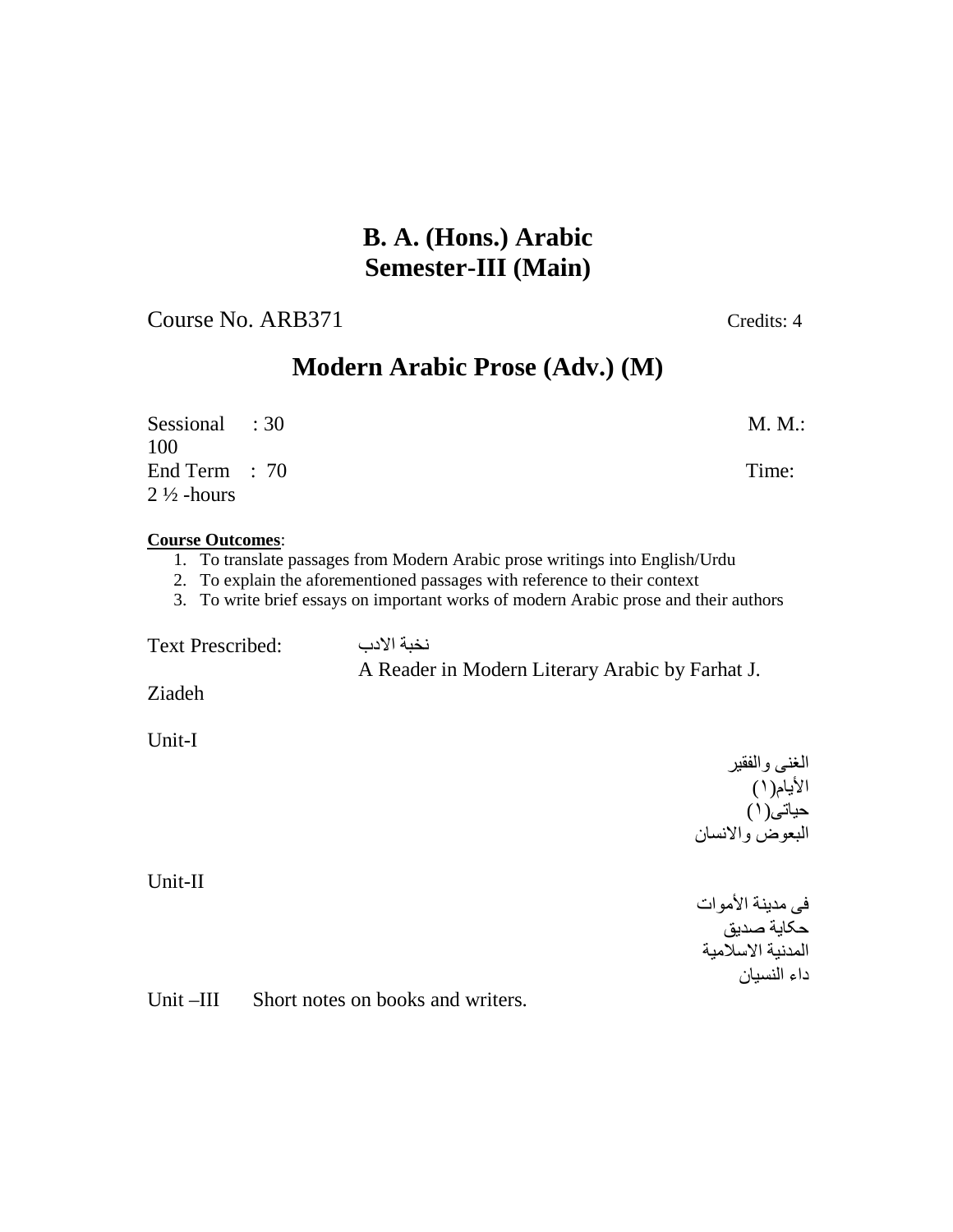# **B. A. (Hons.) Arabic Semester-III (Main)**

Course No. ARB372 Credits: 2

# **Grammar, Composition & Translation-I(Adv.) (M)**

Sessional : 30 M.M.: 100 End Term : 70 Time:  $2\frac{1}{2}$ -hours

### **Course Outcomes:**

- 1. To develop familiarity with Arabic grammar
- 2. To answer questions based on an unseen passage
- 3. To translate passages from newspapers into Arabic and English

Unit-I

- ١۔ الفعل الثلاثی المجرد و أبوابھ
- ٢۔ الفعل المزید و أوزانھ، اسم الالة، افعال المدح و الذم ، افعال المقاربة، افعال التعجب
	- ٣۔ الاسم الموصول

Unit-II Composition: Unseen Arabic passage - question & answer

Unit –III Translation: News Paper text (Political) from English into Arabic & vice versa

### **Books Recommended:**

 معلم الانشاءعبدالماجد الندوی اساس عربی نعیم الرحمن اللغة العربیة للمبتدئین سید علی ما یلزم من العربیة رفیع العماد فینان دروس فی الترجمة الصحفیة من العربیة الی الانکلیزیة حبیب الله خان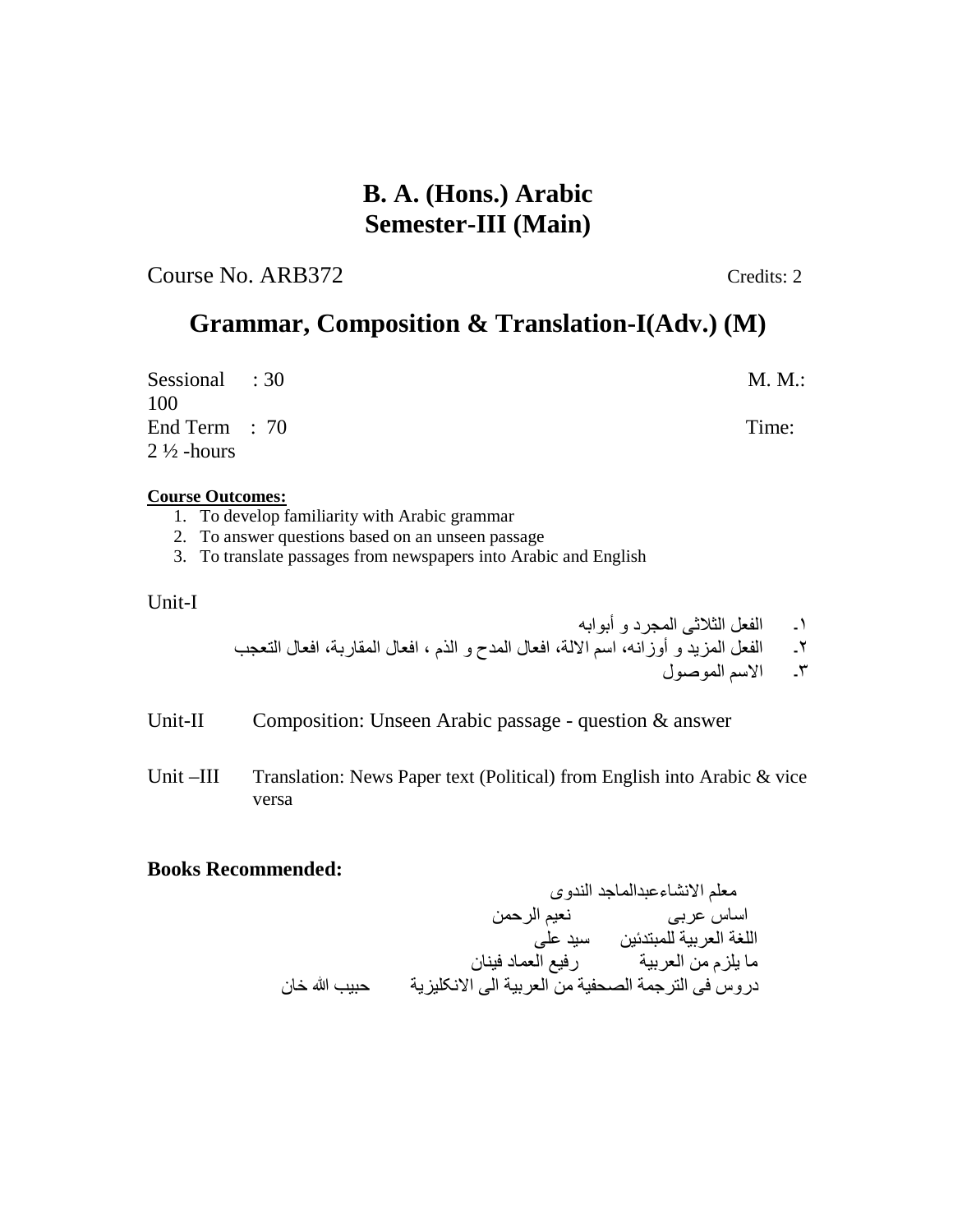# **B. A. (Hons.) Arabic Semester-IV (Subsidiary) For those who have not studied Arabic at +2 level or equivalent**

Course No. ARB451

Credits: 4

# **Simple Arabic Text-IV (Ele.) (S)**

| Sessional : 30         | M. M.:           |
|------------------------|------------------|
| 100<br>End Term $: 70$ | $2\frac{1}{2}$ - |
| hours                  |                  |

### **Course Outcomes:**

- 1. To develop reading comprehension skills based a prescribed book
- 2. To answer questions based on prescribed texts

3. To translate passages from prescribed book into English

**الجدید فی اللغة العربیة** :Prescribed Text

# Part-II by Prof. S. A. Rahman

### **Unit-I**

| Lesson | $15 - 20$ | (20) |
|--------|-----------|------|
| Marks) |           |      |

### **Unit-II**

| Lesson | 21-30 | (20) |
|--------|-------|------|
| Marks) |       |      |

### **Unit-III**

|        | Comprehension of the Prescribed Book | $(15^{-}$ |
|--------|--------------------------------------|-----------|
| Marks) |                                      |           |
|        | <b>Exercises of Prescribed Book</b>  | $(15^{-}$ |
| Marks) |                                      |           |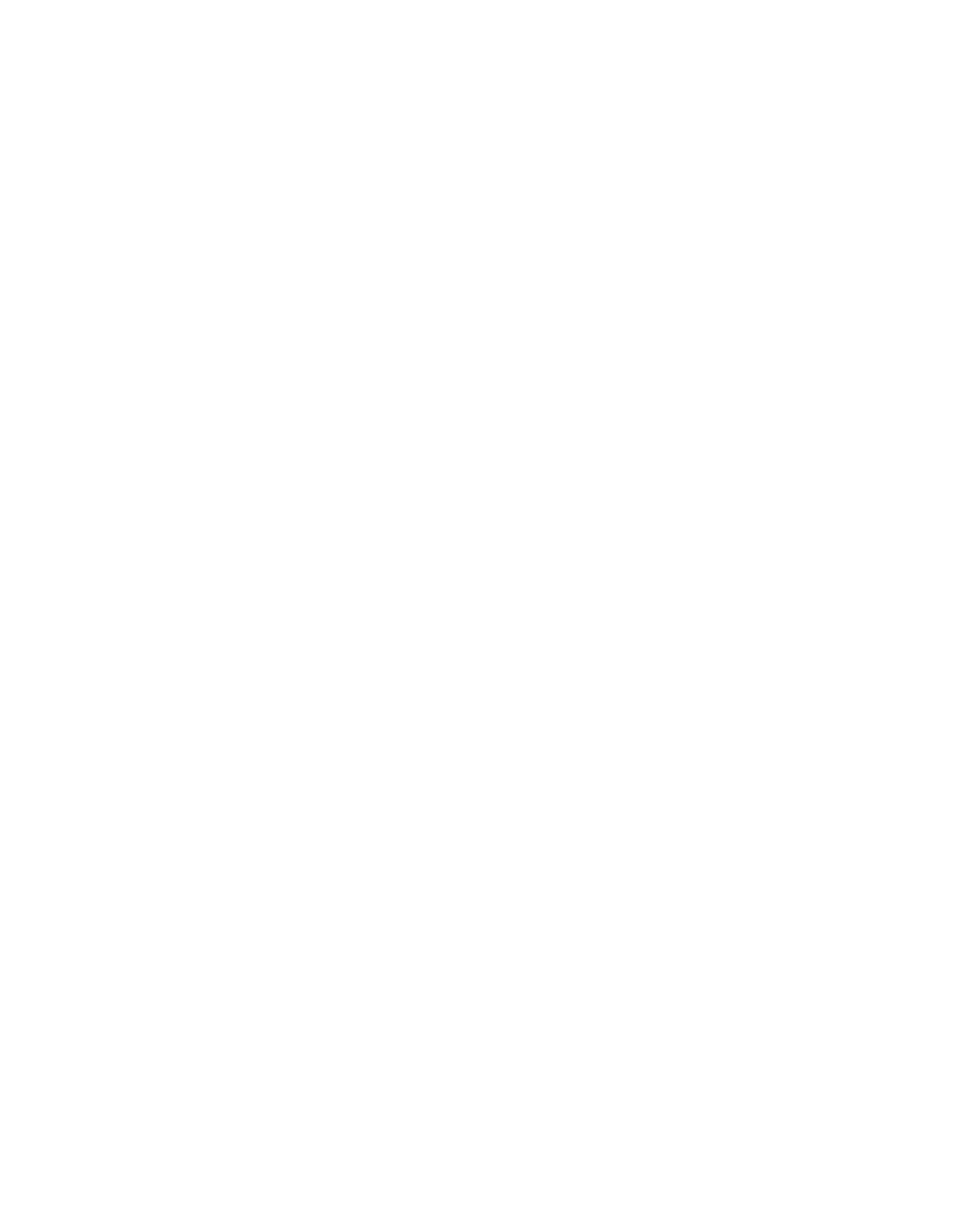# **B. A. (Hons.) Arabic Semester-IV (Subsidiary) For those who have not studied Arabic at +2 level or equivalent**

# Course No. ARB452 Credits: 2 **Grammar, Composition & Translation -II (Ele.) (S)**

| Sessional : 30        | M.    |
|-----------------------|-------|
| M: 100                |       |
| End Term $: 70$       | Time: |
| $2\frac{1}{2}$ -hours |       |

### **Course Outcomes:**

- 1. To understand fundamental principles of Arabic grammar
- 2. To correct grammatically incorrect sentences and formulate new ones
- 3. Use vocabulary passages from newspapers into English

# **الجدید فی اللغة العربیة**

# Part-II by Prof. S. A. Rahman

# **Unit-I Grammar**

| Lesson $15-30$ | (20) |
|----------------|------|
| Marks)         |      |

افعال جازمھ، حروف استفھام، حروف شرط، حروف استثناء، ظرف زمان ومکان، حروف نھی

### **Unit-II Composition**

i. Correction of Arabic sentences (10 Marks)

ii. Ten sentences in Arabic on the following topics: (10 Marks)

### *Winter Vacation, Letter to Mother, Hostel Life, Visit to Village, The Zoo*

iii. Use the following words into Simple Arabic Sentences: (10) Marks)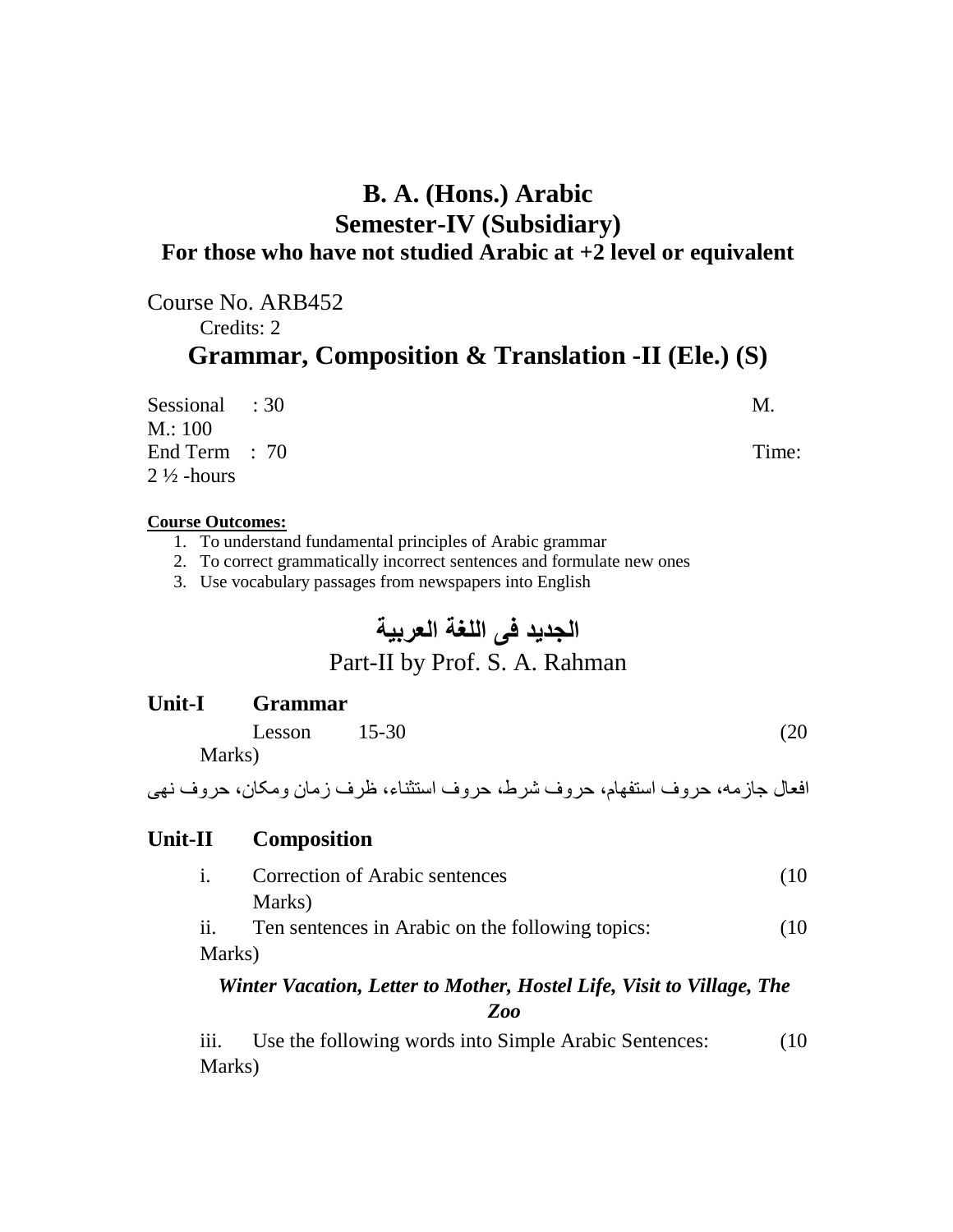المدیریة، الاجراءات، حفلة الزواج، محطة القطارات، الاستعلامات، قطار مباشر، شباب حجز التذاکر، الاستئمارة، العنوان الدائم، السجل الخاص، نادی الصباحة، القری، المدن، بلد زراعی، خصبة، انواع الخضر، الحبوب، حقل، ثور، الدواجن، الترعة، الأغراض، الساعة الشمسیة، السوق، الامتحان النھائی، الاجتماع، العجلة القیادة، الجرس الکھربی، کاتب الاختزال، العاجل، جدول الأعمال، المناھج الجدیدة، علم التجارة، الترشیح، حجرة النوم

### **Unit –III Translation:**

English into Arabic and Vice Versa (based on small passages from News Papers (20 Marks)

### **Books Recommended:**

١۔ کتاب النحو، عبدالرحمن امرتسری ٢۔ کتاب الصرف عبدالرحمن امرتسری ٣۔ معلم الانشاء، عبدالماجد ندوی ٤۔ اللغة العربیة للمبتدئین سید علی ۵۔ دروس اللغة العربیة ج ١۔٣ د۔ف عبدالرحیم

# **B. A. (Hons.) Arabic Semester-IV (Subsidiary)**

Course No. ARB461

Credits: 4

# **Medieval and Modern Arabic Poetry (Adv.) (S)**

| Sessional : 30<br>100 | M. M.:           |
|-----------------------|------------------|
| End Term $: 70$       | $2\frac{1}{2}$ - |
| hours                 |                  |

Course Outcomes:

- 1. To translate verses of Medieval Arabic Poetry into English
- 2. To explain select verses of modern Arabic poetry with reference to their context
- 3. To write short essays on the lives and contribution ofselect Medieval and modern Arabic Poets

**نخبة الأدب** :Prescribed Text

Unit-I

- **١۔ قالت الخنساء ترثی صخرا -- الخنساء**
- **٢۔ قال الفرزدق یمدح الحجاج -- الفرزدق**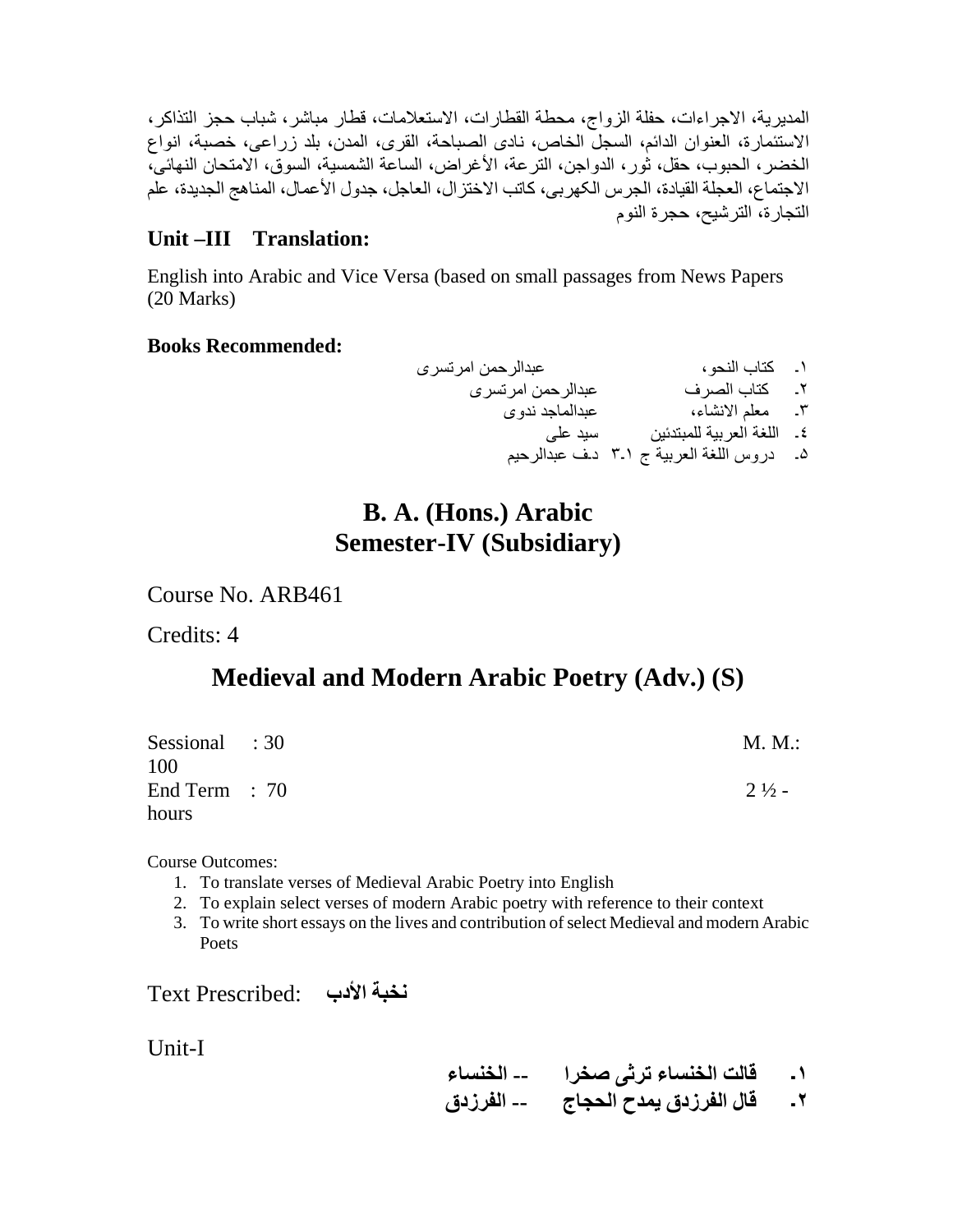**٣۔ قال فی زوال الدنیا -- أبوالعتاھیة ٤۔ الوعظ والزھد -- أبوتمام** 

Unit-II

**١۔ الھمزیة النبویة ( 25 أبیات) -- أحمد شوقى ٢۔ اللغة العربیة -- حافظ ابراھیم ٣۔ فى رثاء نفسى -- ابراھیم عبدالقادر المازنى**  ٤۔ **رقاد القلم -- إلیاس أبو شبكة** 

Unit –III Short notes on Poets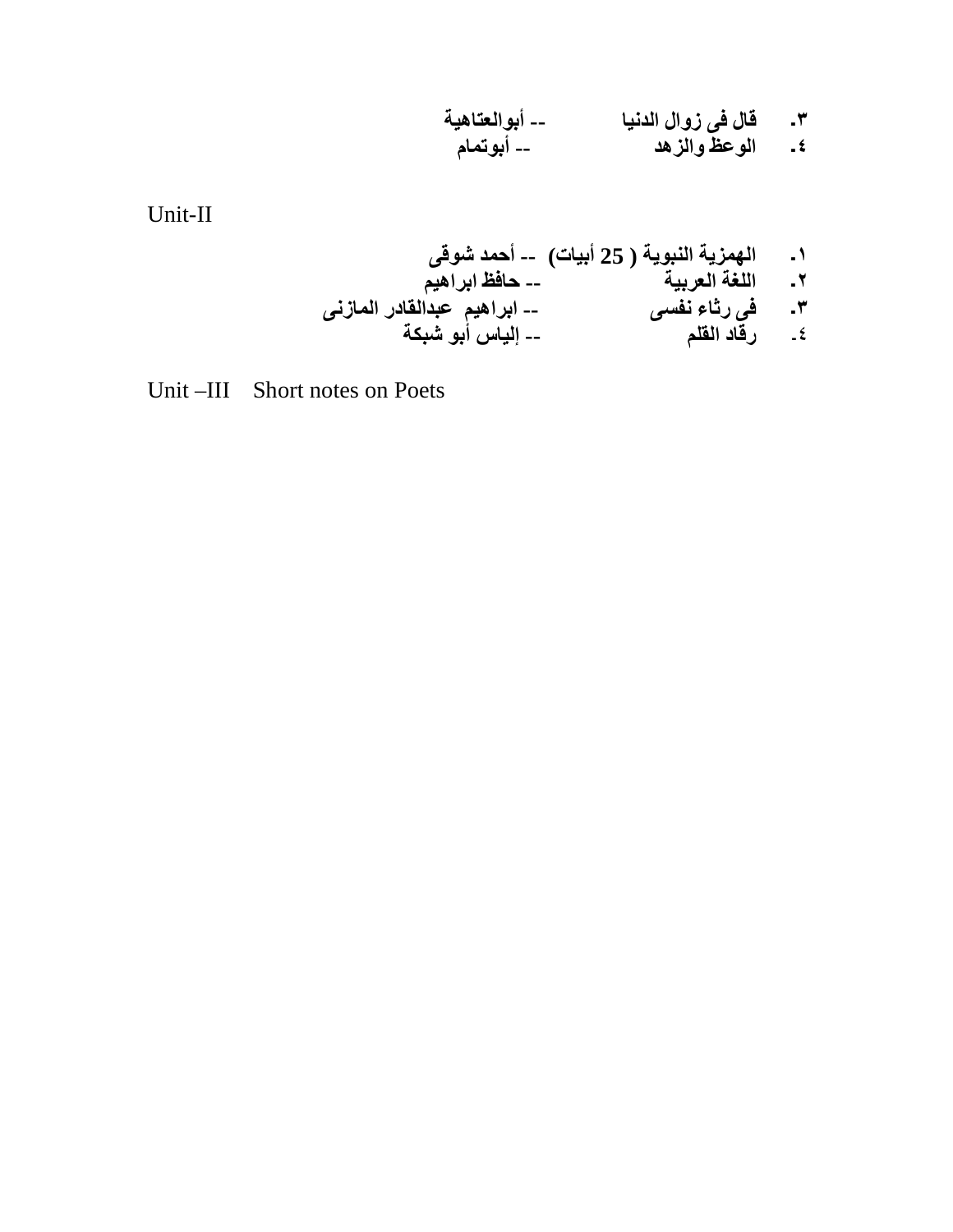# **B. A. (Hons.) Arabic Semester-IV (Subsidiary)**

Course No. ARB462 Credits: 2

# **Grammar, Composition & Translation-II (Adv.) (S)**

| Sessional : 30         | M. M.:           |
|------------------------|------------------|
| 100<br>End Term $: 70$ | $2\frac{1}{2}$ - |
| hours                  |                  |

Course Outcomes:

- 1. To understand some basic aspects of Arabic morphology
- 2. To be equated with the rudiments of Arabic grammar
- 3. To translate news items from Arabic with English and vice versa

### **Unit-I**

### **١۔ الفعل المعتل**

### **٢۔ الفعل المضاعف**

### **٣۔ الفعل المھموز**

### **Unit-II**

- **١۔ المرفوعات**
- **٢۔ المنصوبات**
	- **٣۔ التوابع**

### **Unit –III**

1. Translation of news items: commercial and political, from Arabic into English and vice-versa.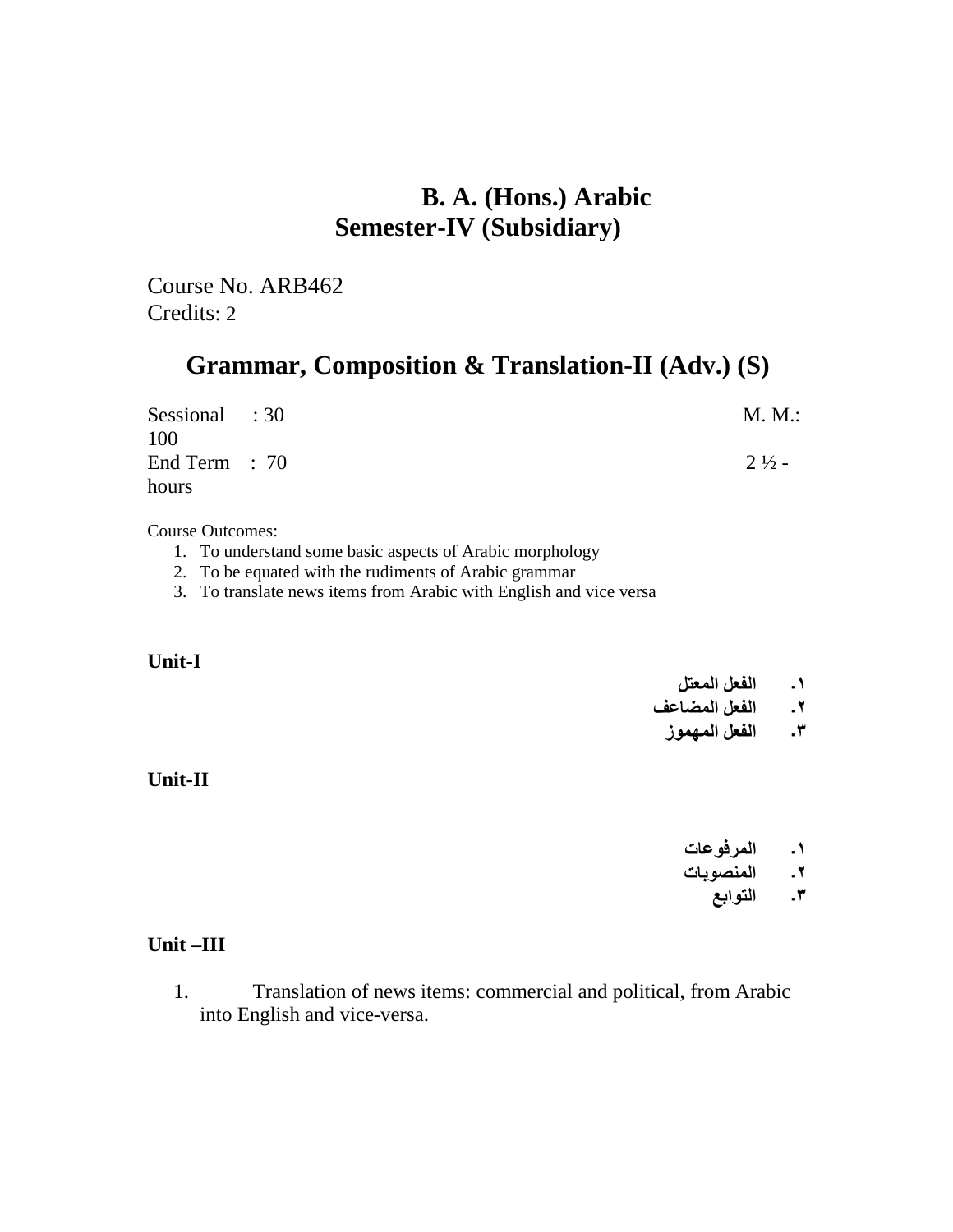# **B. A. (Hons.) Arabic Semester-IV (Subsidiary)**

Course No. ARB471

Credits: 4

# **Medieval and Modern Arabic Poetry (Adv.) (M)**

| Sessional : 30<br>100 | M. M.:           |
|-----------------------|------------------|
| End Term : 70         | $2\frac{1}{2}$ - |
| hours                 |                  |

Course Outcomes:

- 1. To translate verses of Medieval Arabic Poetry into English
- 2. To explain select verses of modern Arabic poetry with reference to their context
- 3. To write short essays on the lives and contribution ofselect Medieval and modern Arabic Poets

**نخبة الأدب** :Prescribed Text

Unit-I

- **١۔ قالت الخنساء ترثی صخرا -- الخنساء ٢۔ قال الفرزدق یمدح الحجاج -- الفرزدق ٣۔ قال فی زوال الدنیا -- أبوالعتاھیة** 
	- **٤۔ الوعظ والزھد -- أبوتمام**

Unit-II

**١۔ الھمزیة النبویة ( 25 أبیات) -- أحمد شوقى ٢۔ اللغة العربیة -- حافظ ابراھیم ٣۔ فى رثاء نفسى -- ابراھیم عبدالقادر المازنى**  ٤۔ **رقاد القلم -- إلیاس أبو شبكة** 

Unit –III Short notes on Poets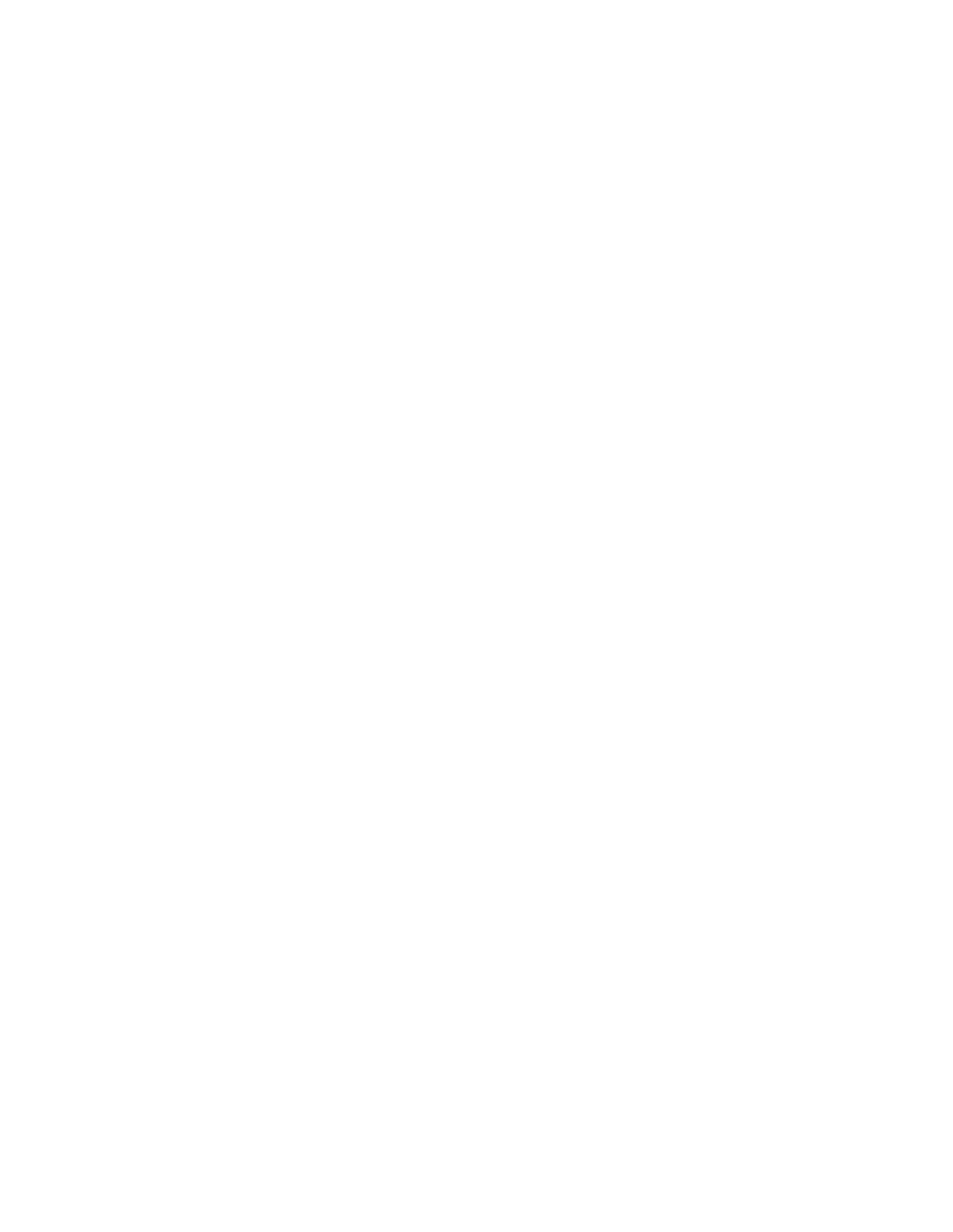# **B. A. (Hons.) Arabic Semester-IV (Subsidiary)**

Course No. ARB472 Credits: 2

# **Grammar, Composition & Translation-II (Adv.) (M)**

| Sessional : 30  | M. M.:           |
|-----------------|------------------|
| 100             |                  |
| End Term $: 70$ | $2\frac{1}{2}$ - |
| hours           |                  |

Course Outcomes:

- 1. To understand some basic aspects of Arabic morphology
- 2. To be equated with the rudiments of Arabic grammar
- 3. To translate news items from Arabic with English and vice versa

### **Unit-I**

### **١۔ الفعل المعتل**

### **٢۔ الفعل المضاعف**

**٣۔ الفعل المھموز**

### **Unit-II**

- **١۔ المرفوعات**
- **٢۔ المنصوبات**
	- **٣۔ التوابع**

### **Unit –III**

1. Translation of news items: commercial and political, from Arabic into English and vice-versa.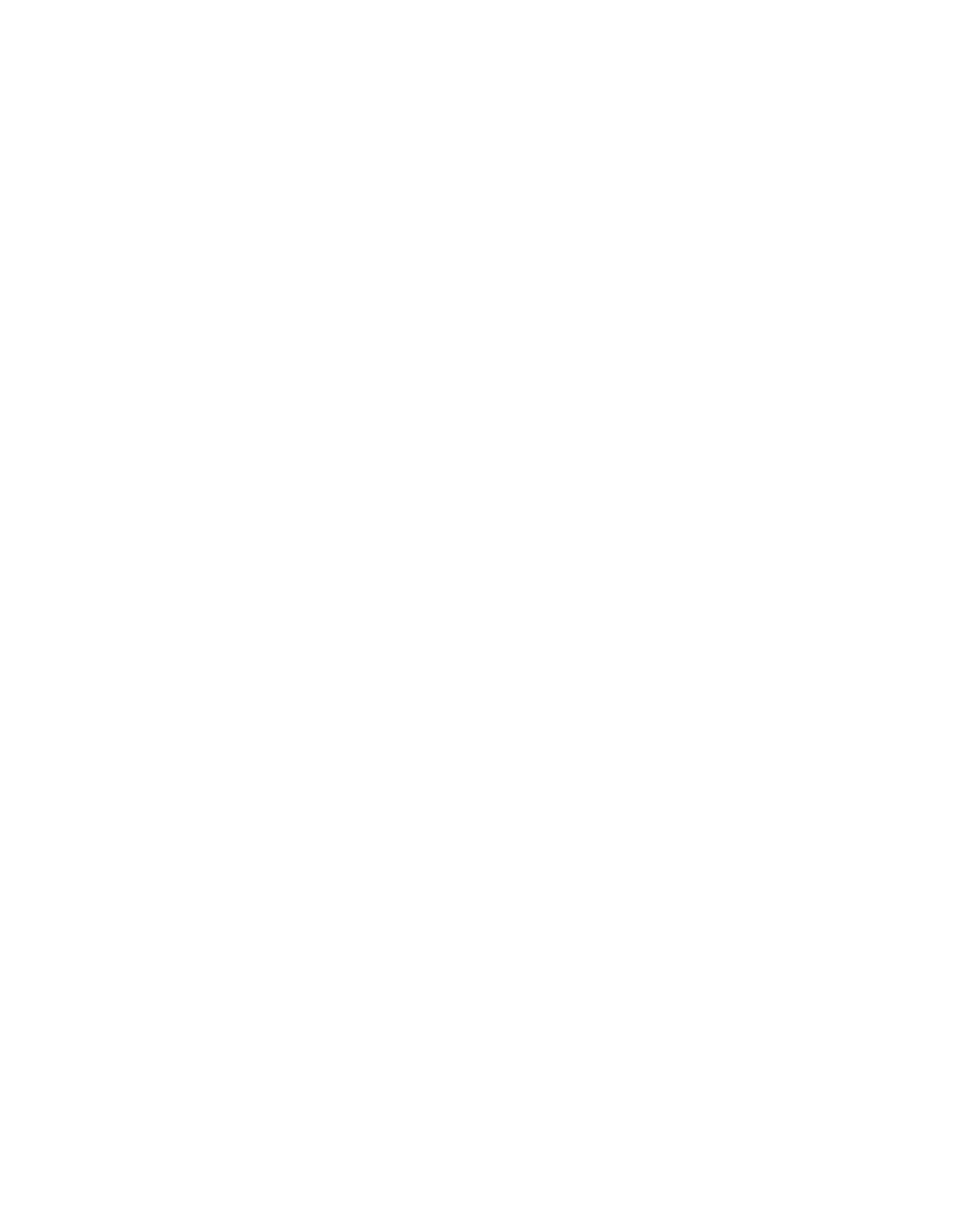### Course No. ARB551 Credits: 04

# **History of Arabic Literature (A)**

Sessional : 30 M.M.: 100 End Term :  $70 \quad 2\frac{1}{2}$ -hours

Course Outcomes:

- 1. To describe the development of Arabic poetry in the pre-Islamic period
- 2. To elaborate the impact of Islamic on Arabic literature
- 3. To explain the condition of poetry, oratory and grammar in the Umayyad period

| Pre – Islamic period |
|----------------------|
|                      |

- i. The Socio-Political Condition of Arab
- ii. Poetry
- iii. The Muallaqat
- iv. Importance of the poet

### Unit-II Early Islamic Period

- i. Literary values of the Holy Quran
- ii. Hadith Literature
- iii. Poetry
- Unit –III Umayyad Period
	- i. Poetry
	- ii. Oratory
	- iii. Grammar

### **(Books Recommended**) **المراجع**

- **أحمد حسن الزیات تاریخ الأدب العربي**
- **حنا الفاخوري تاریخ الأدب العربي**
- **شوقي ضیف تاریخ الأدب العربي** 
	- **مصطفى صادق الرافعي تاریخ آداب العرب**
- **جرجي زیدان تاریخ آداب اللغة العربیة** 
	- **History of Arabs – P.K. Hitty** •
- **A Literary History of the Arabs –P. K. Nicholson** •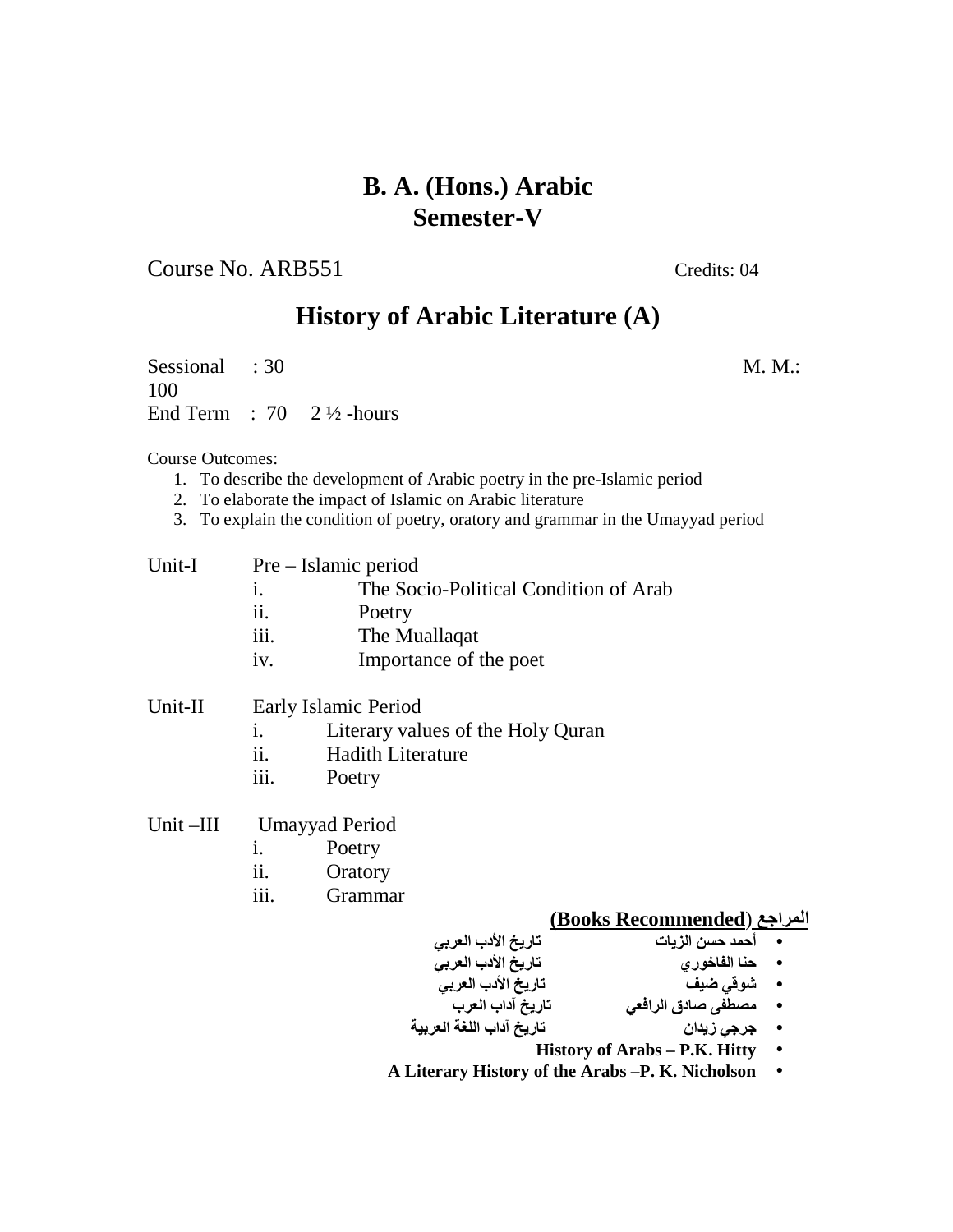Course No. ARB552 Credits: 04

# **Advance Grammar & Translation**

Sessional : 30 M.M.: 100 End Term :  $70$  2  $\frac{1}{2}$ -hours

Course Outcomes:

- 1. To understand some important aspects of Arabic grammar
- 2. To gain familiarity with some important aspects of Arabic morphology
- 3. Translate mews items from English into Arabic and vice versa

Unit-I

ضمائر، اسم معرب و اسم مبنی، منصرف و غیر منصرف

Unit-II

خاصیت أبواب ثلاثي مزید ، تعلیلات

Unit –III Translation of news items from English into Arabic and vice versa.

### **Books Recommended:**

معلم الانشاء (الأول) عبدالماجد الندوی اساس عربی نعیم الرحمن اللغة العربیة للمبتدئین سید علی ما یلزم من العربیة رفیع العماد فینان دروس فی الترجمة الصحفیة من العربیة الی الانکلیزیة حبیب الله خان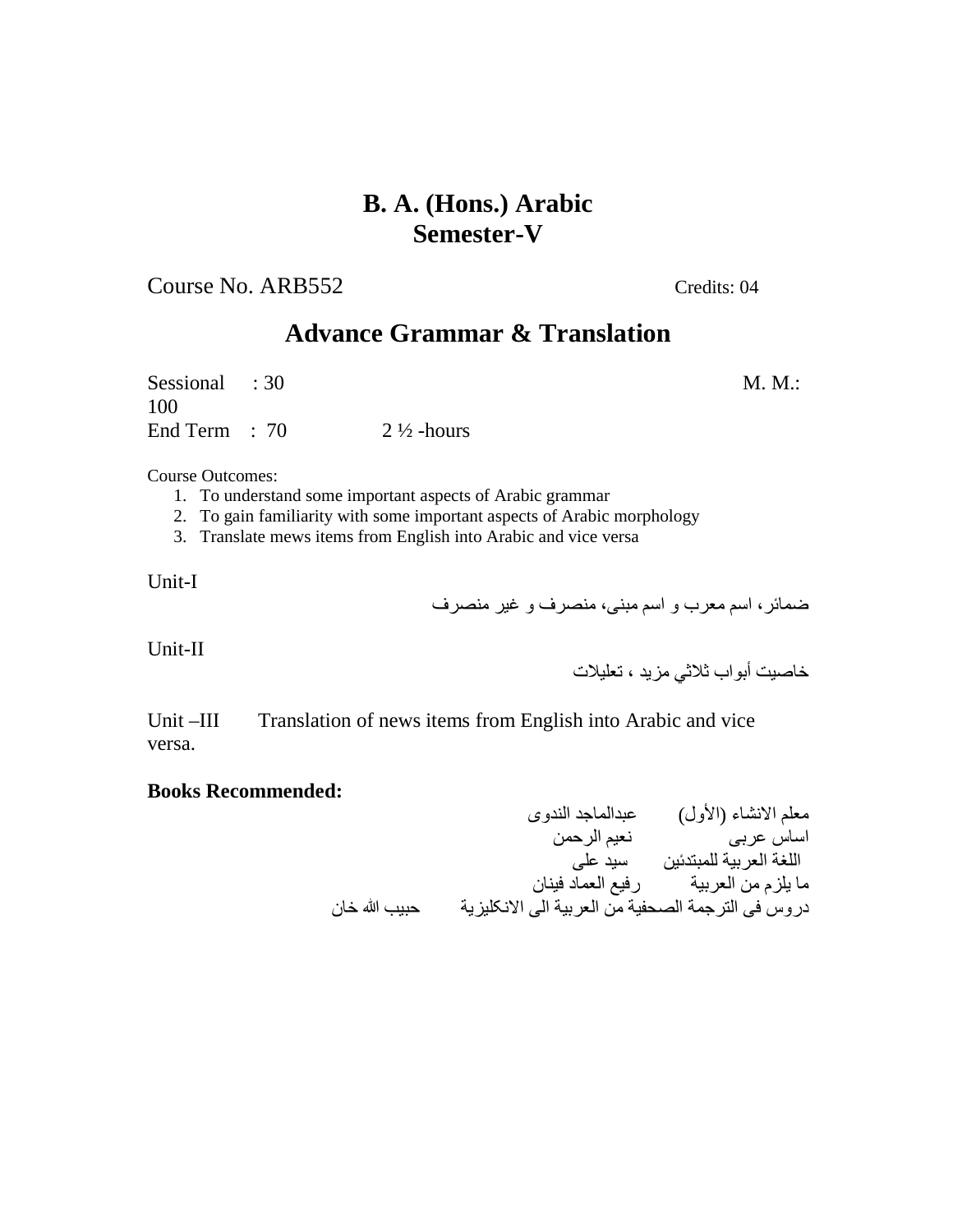Course No. ARB553 Credits: 04

# **Arabic Poetry of Abbasid Period**

| Sessional : 30  | M. M.:           |
|-----------------|------------------|
| 100             |                  |
| End Term $: 70$ | $2\frac{1}{2}$ - |
| hours           |                  |

Course Outcomes:

- 1. To translate select verses of Abbasid poetry from Arabic into English
- 2. To explain select verses of Abbasid poetry with reference to their context
- 3. Write short essays about the life and times of key Abbasid poets

**نخبة الأدب** :Prescribed Text

**Unit – I** 

**Unit – II** 

١۔ أبو العتاھیة وقال في زوال الدنیا ٢۔ بشار بن برد زفرة حزین

٣۔ أبو نواس نضت عنھا القمیص

١۔ متنبی غیر انثی العقل والحسب (٢۵ أبیات) ٢۔ أبو تمام الوعظ والزھد

٣۔ ابن المعتز الدنیا الخادعة

### **Unit – III**

Short Notes on the Poets and their age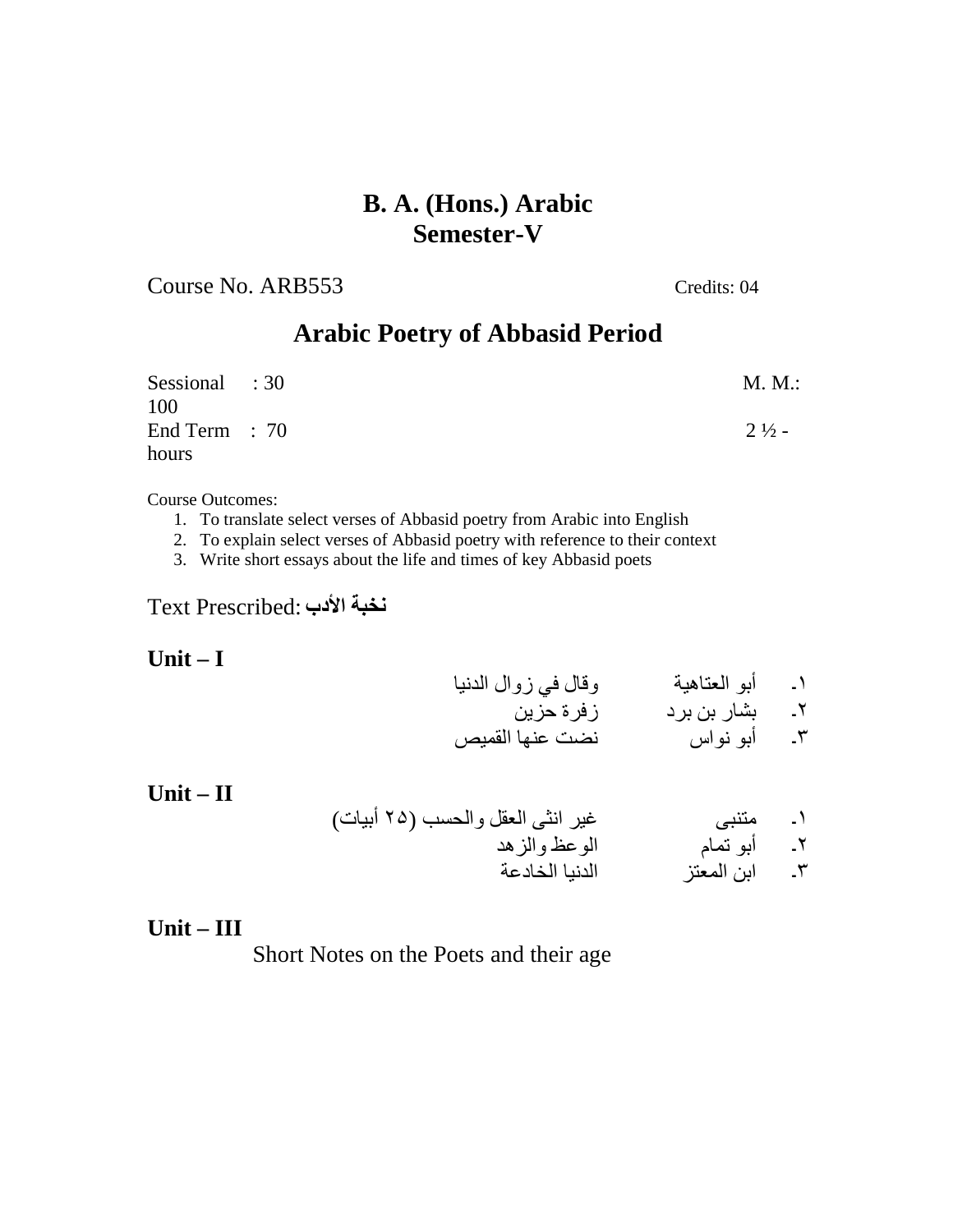Course No. ARB554 Credits: 04

# **Rhetoric & Prosody**

| Sessional : 30       | $M. M.$ : |
|----------------------|-----------|
| 100                  |           |
| End Term $: 70$      | Time :2   |
| $\frac{1}{2}$ -hours |           |

Course Outcomes:

- 1. To describe the emergence and development of Arabic Rhetoric and Prosody
- 2. To define and explain key concepts in Arabic Rhetoric and Prosody
- 3. To define and differentiate between select metrical rhyme schemes

**Unit – I** 

**١۔ علوم البلاغة والعروض: النشأة والتطور**

**Unit – II** 

- **١۔ علم المعاني: تعریفھ وأھم مبا حثھ: الإیجاز والإطناب والمساواة** 
	- **٢۔ علم البدیع: تعریفھ وأھم مباحثھ: الجناس والتوریة والطباق**

**Unit – III** 

- **١۔ علم العروض: تعریفھ /وتطور**
- **٢۔ أھم البحور: البحرالطویل، بحرالرجز، البحرالمتقارب**

**(Books Recommended**) **المراجع**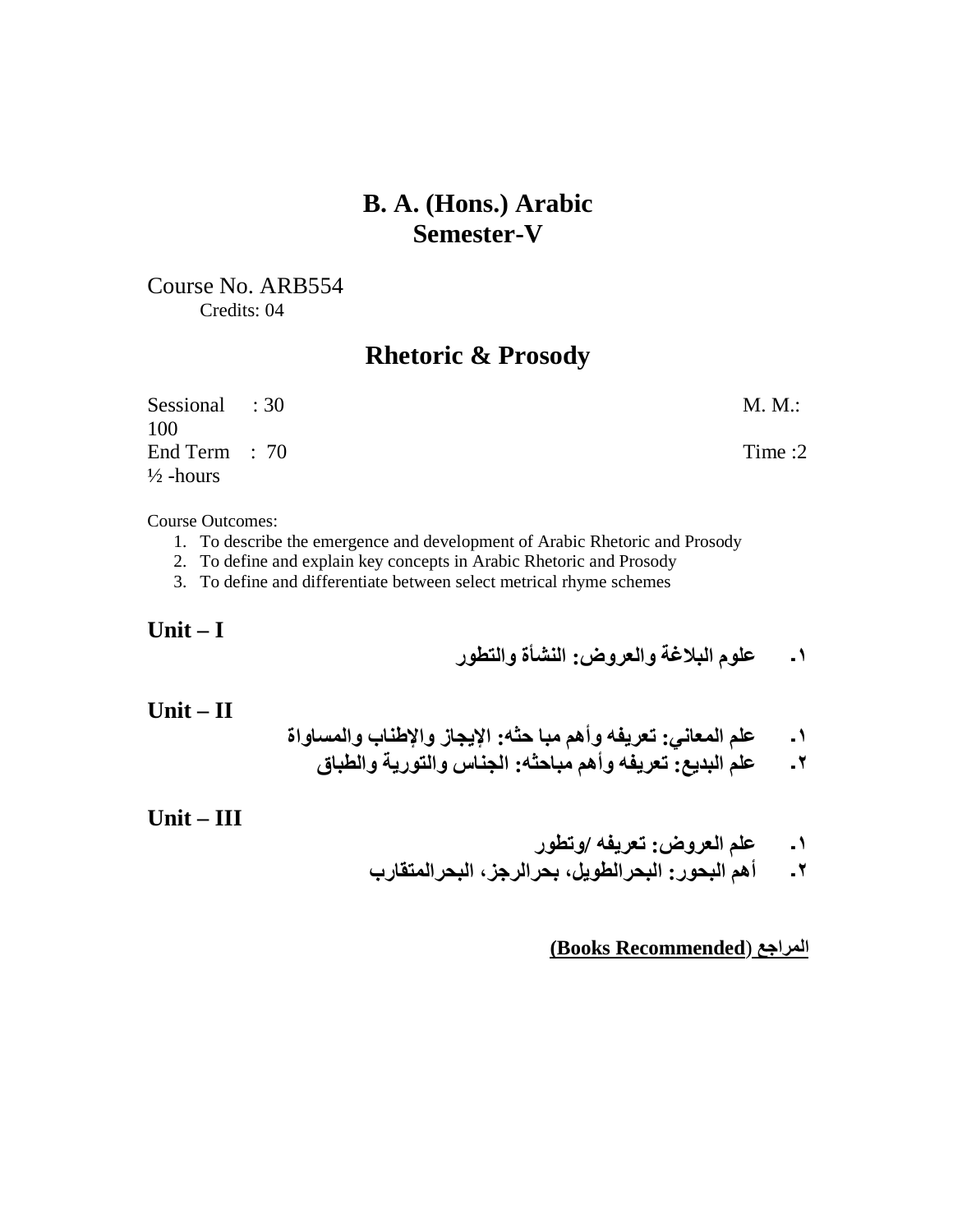Course No. ARB561 Credits: 04

# **Communicative Arabic (Letter Writing)**

| Sessional : 30       | $M. M.$ : |
|----------------------|-----------|
| 100                  |           |
| End Term $: 70$      | Time $:2$ |
| $\frac{1}{2}$ -hours |           |

Course Outcomes:

- 1. To define correspondence and describe its components
- 2. To differentiate between various types of correspondences
- 3. To draft letters and emails in Arabic

الوحدة الأولى: كتابة الرسائل ١۔ تعریف الرسالة ٢۔ نشأة الرسالة وتطورھا ٣۔ عناصر الرسالة

الوحدة الثانیة: أقسام الرسائل ١۔ الرسائل العامة ٢۔ البرید الالیكتروني ٣۔ خدمة الرسائل القصیرة

الوحدة الثالثة: نماذج وتمارین ١۔ نماذج الرسائل ٢۔ نماذج البرید الالیكتروني ٣۔ نماذج خدمة الرسائل القصیرة

### **(Books Recommended**) **المراجع**

١۔ شكري علاوي: فن المراسلات العربیة

٢۔ صابر أیوب (ترجمة ندیم الواجدي) عربي میں خط لکھیئے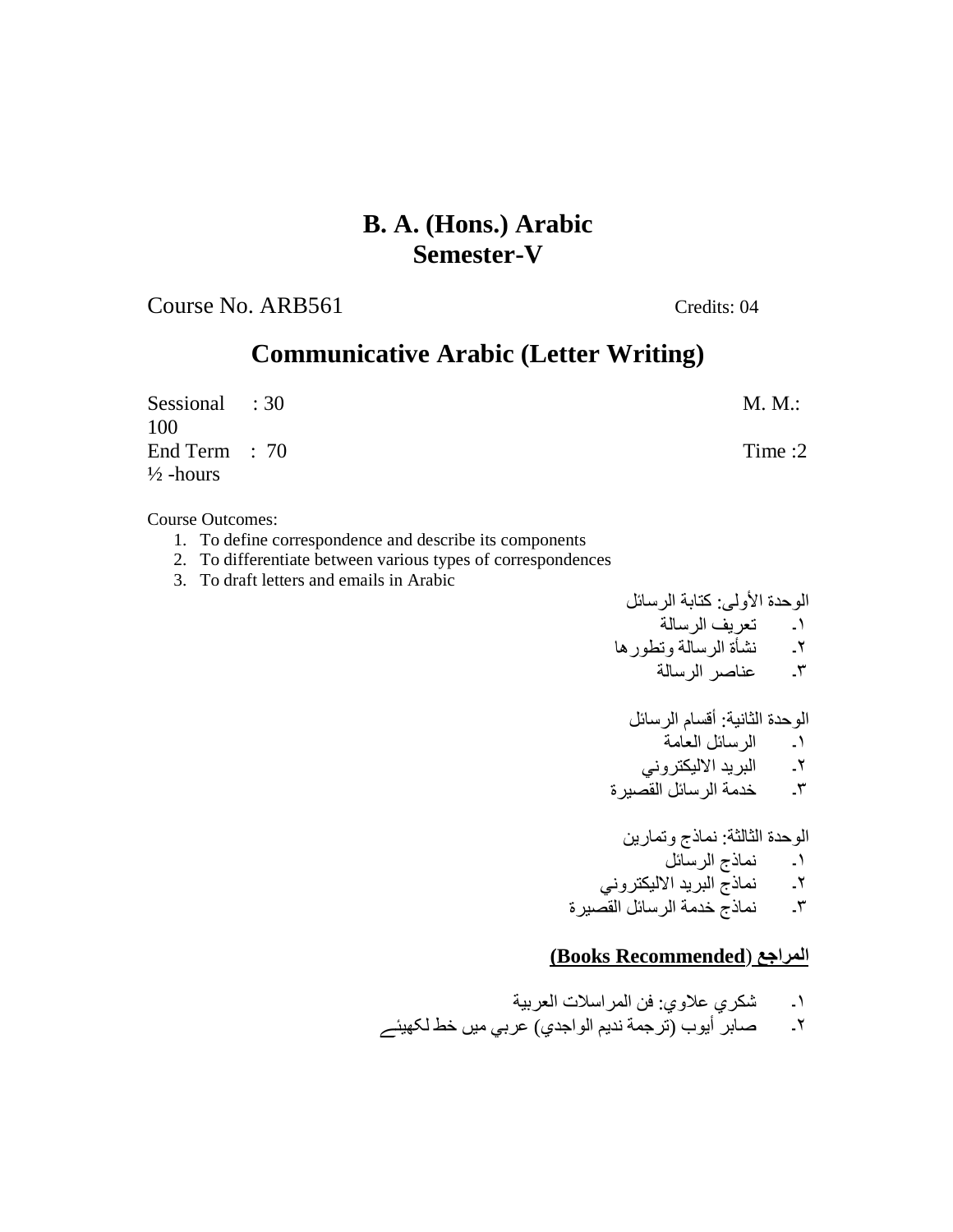Course No. ARB562 Credits: 04

# **Conversational Arabic**

Sessional : 30 M.M.: 100 End Term : 70 Time : 2  $\frac{1}{2}$ -hours

### Course Outcomes:

- 1. To gain proficiency in conversing in Arabic
- 2. To learn basic conversational techniques
- 3. To gain familiarity with aspects of Arab culture and etiquette

### **Unit – I**

- 1. Saying "Hellow"
- 2. What is your name?
- 3. What is this?
- 4. The Family
- 5. What do you do?
- 6. In the Restaurant
- 7. Asking for Directions
- 8. At the Supermarket

### **Unit – II**

- 1. What happened yesterday
- 2. Going for Shopping
- 3. Looking for an Apartment
- 4. Wakened Plan
- 5. Making an Appointment
- 6. At the Clinic
- 7. At the Bank
- 8. Culture Notes

### **Unit – III**

Practical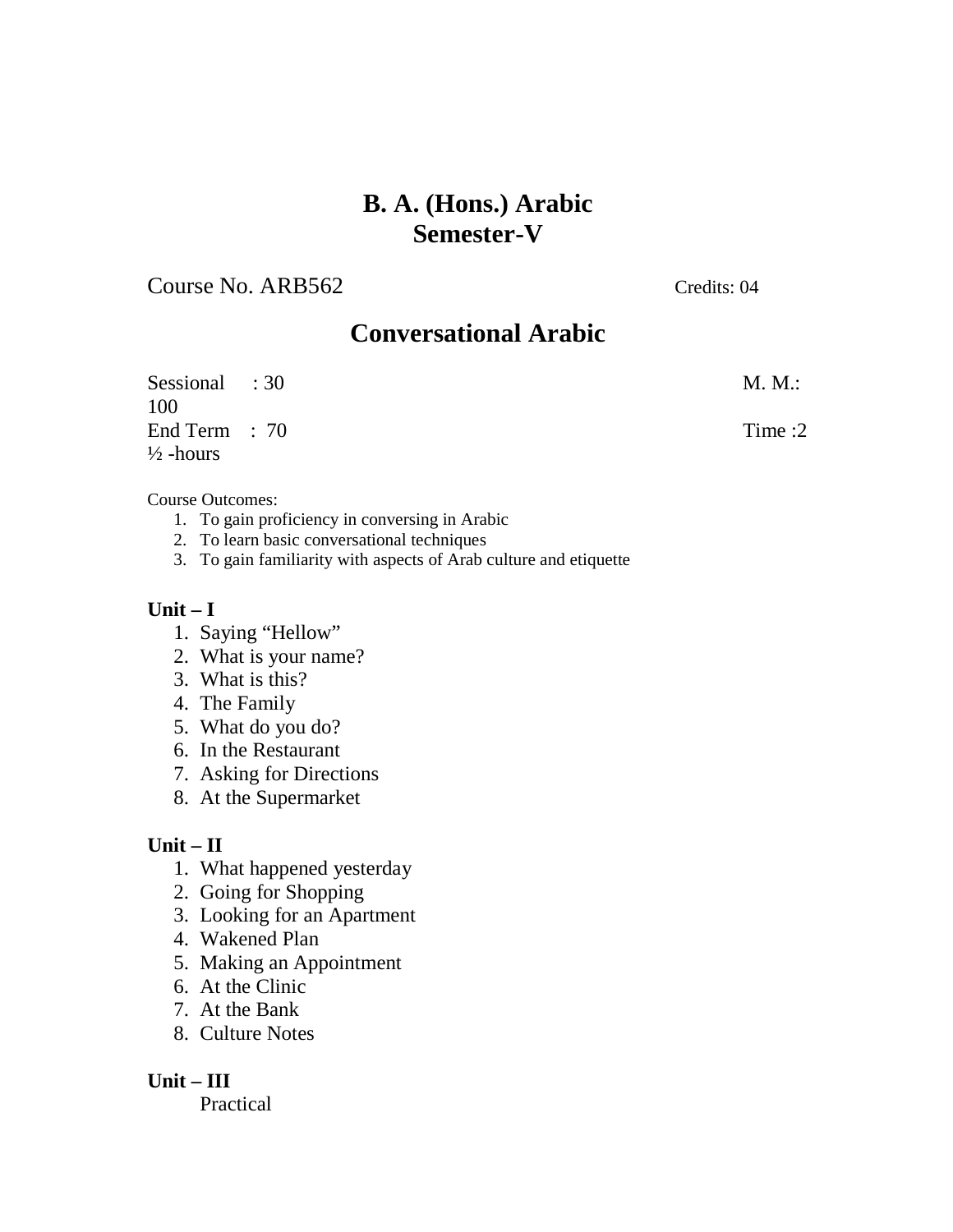### **(Books Recommended**) **المراجع**

- 1. Let's Talk Arabic by Adam Yacoub
- 2. Arabic Conversation Drills by Dr. V. Abdur Rahim
- علمنی العربیة (ج ،١ ،٢ ،٣ ٤) اعداد۔ الأستاذة / مرشدة رزوق 3.

# **B. A. (Hons.) Arabic Semester-V**

Course No. ARB571 Credits: 04

# **Arabic Short Story: Introduction & Text**

Sessional : 30 M.M.: 100 End Term : 70 Time :2  $\frac{1}{2}$ -hours

Course Outcomes:

- 1. To develop a sound conceptual understanding of this literary genre
- 2. To translate selects short stories into English and explain them with reference to their context
- 3. To write essays about noteworthy short story writers in Arabic

### **Unit I**

Short Stories

- 1. Introduction
- 2. Definition
- 3. Development
- 4. Components

### **Unit II**

**Selected Short Stories (Text):** 

١۔ في القطار ٢۔ الأعمی ٣۔ الحادثة

**Unit III**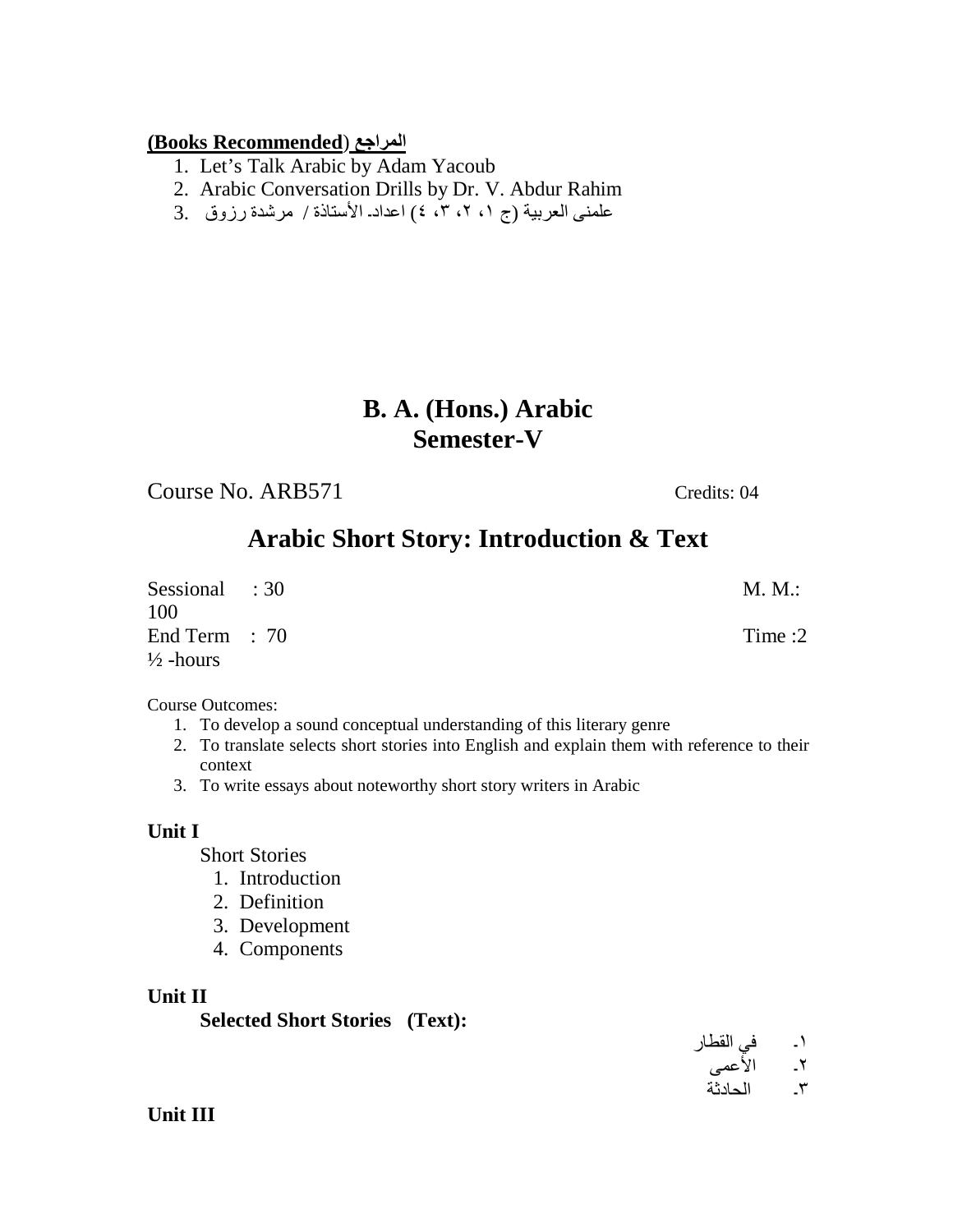### **Life and Works of the Writers:**

١۔ محمد تیمور

٢۔ محمود البدوي

٣۔ نجیب محفوظ

### **(Books Recommended**) **المراجع**

- فن القصة –محمد یوسف نجم
- الأدب وفنونھ: دراسة ونقد- عز الدین إسماعیل
- القصة العربیة المعاصرة تطورھا وأعلامھا- أنور الجندي
- القصة القصیرة: دراسة ومختارات- د. الطاھر أحمد مكي
	- دراسات في القصة القصیرة- یوسف الشاروني
- اتجاھات القصة المصریة القصیرة- د. سید حامد الفساج
	- فن القصة المصریة القصیرة- د. رشاد رشدي
		- في القصة القصیرة- فؤاد دوارة
- Contemporary short story Baudin (Naurice) New York 1953 •
- Writing of the short story- Charles i. Glicksbert, New York, 1953
	- The short story –O'Faclain, Sean Chicago, 1964 ●

# **B. A. (Hons.) Arabic Semester-V**

Course No. ARB572 Credits: 04

# **Arabic Drama: Introduction & Text**

Sessional : 30 M.M.: 100 End Term : 70 Time: 2  $\frac{1}{2}$ -hours

Course Outcomes:

- 1. To describe the emergence and development of Arabic Drama
- 2. To discuss the contributions of leading dramatists to the development of Arabic drama
- 3. To translate excerpts from Arabic dramas into English and explain their import with reference to their contexts

**Unit – I** 

الأدب المسرحي العربي:

(الف) نشأتھ وتطوره (ب) عناصره (ج) أقسامھ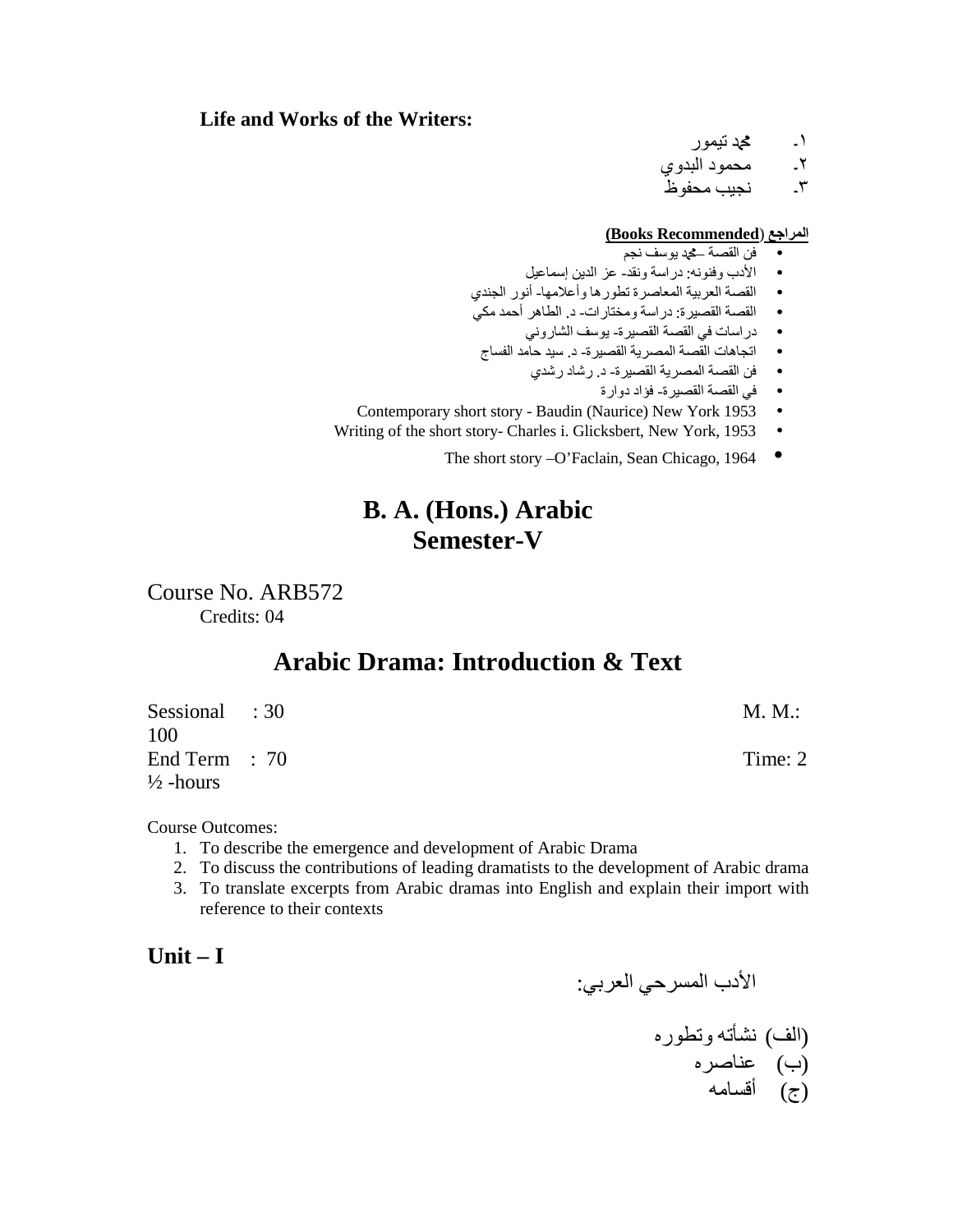(ح) عوامل تأخر العرب عن المسرحیة

**Unit – II**  رواد المسرح العربی فی العصر الحدیث واسھامھم فی تطور الفن:

- (١) توفیق الحکیم (٢) نجیب محفوظ
- (٣) علیأحمد باکثیر

**Unit – III** 

المختارات من کتاباتھم (Text (:

(١) مشروع للمناقشة نجیب محفوظ ۔ ص ١٠٤۔۔۔۔١٠٩ (٢) من فوق سبع سماوات علیأحمد باکثیر ١۔۔۔۔١٠ (٣) محمدصلى الله عليه وسلم توفیق الحکیم ٣٠٤۔۔۔۔٣٠٨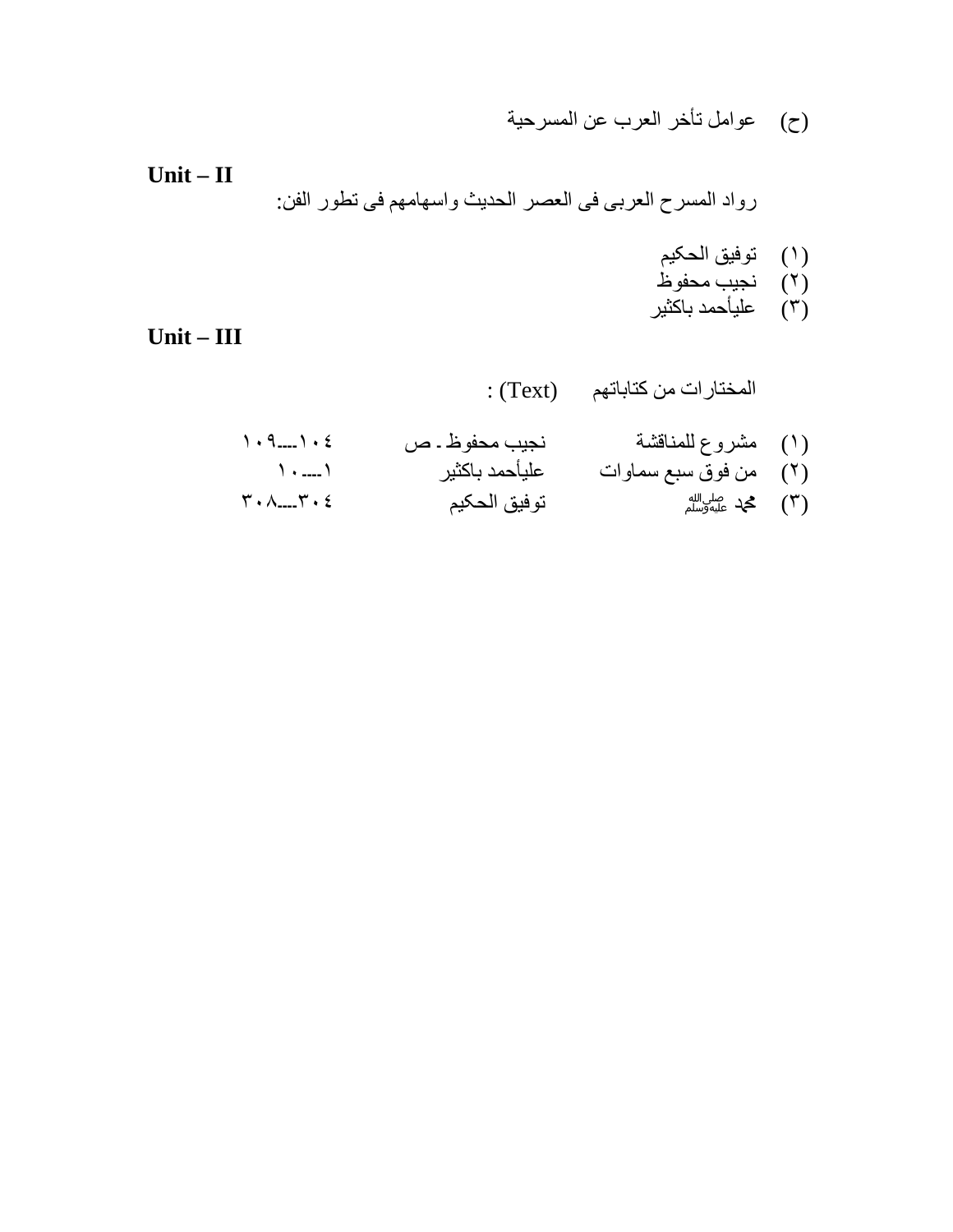# **B. A. (Hons.) Arabic Semester-V (Open Elective)**

Course No. ARB591 Credits: 02

# **Introduction to Arabic Classical Prose & Poetry**

| Sessional : 30<br>100                   | M. M.:  |
|-----------------------------------------|---------|
| End Term $: 70$<br>$\frac{1}{2}$ -hours | Time: 2 |

Course Outcomes:

- 1. To understand the history of Arabic and the contribution of select Pre-Islamic Poets
- 2. To gain insight into literature of the Islamic period
- 3. To describe the development of Arabic poetry during the Umayyad and Abbasid period

### **Unit – I**

1.A Brief History of Arabic language

2.Some important Poets of Pre-Islamic Period – Introduction

عمروبن کلثوم، زھیر بن أبی سلمی، إمرؤالقیس

### **Unit – II**

- 1. The Holy Quran and its Usloob
- 2. Hadith: Introduction & its literary value جوامع الکلم Introduction
- 3. Oratory-Introduction:

قس بن ساعدة/حجاج بن یوسف/زیاد بن ابیھ

### **Unit – III**

1. Introduction to Arabic Poetry during Umayyad Period

عمر بن أبی ربیعة، جریر، فرزدق

2. Introduction to Arabic Poetry in Abbasid Period

أبو تمام، المتنبی، أبوالعلاء المعری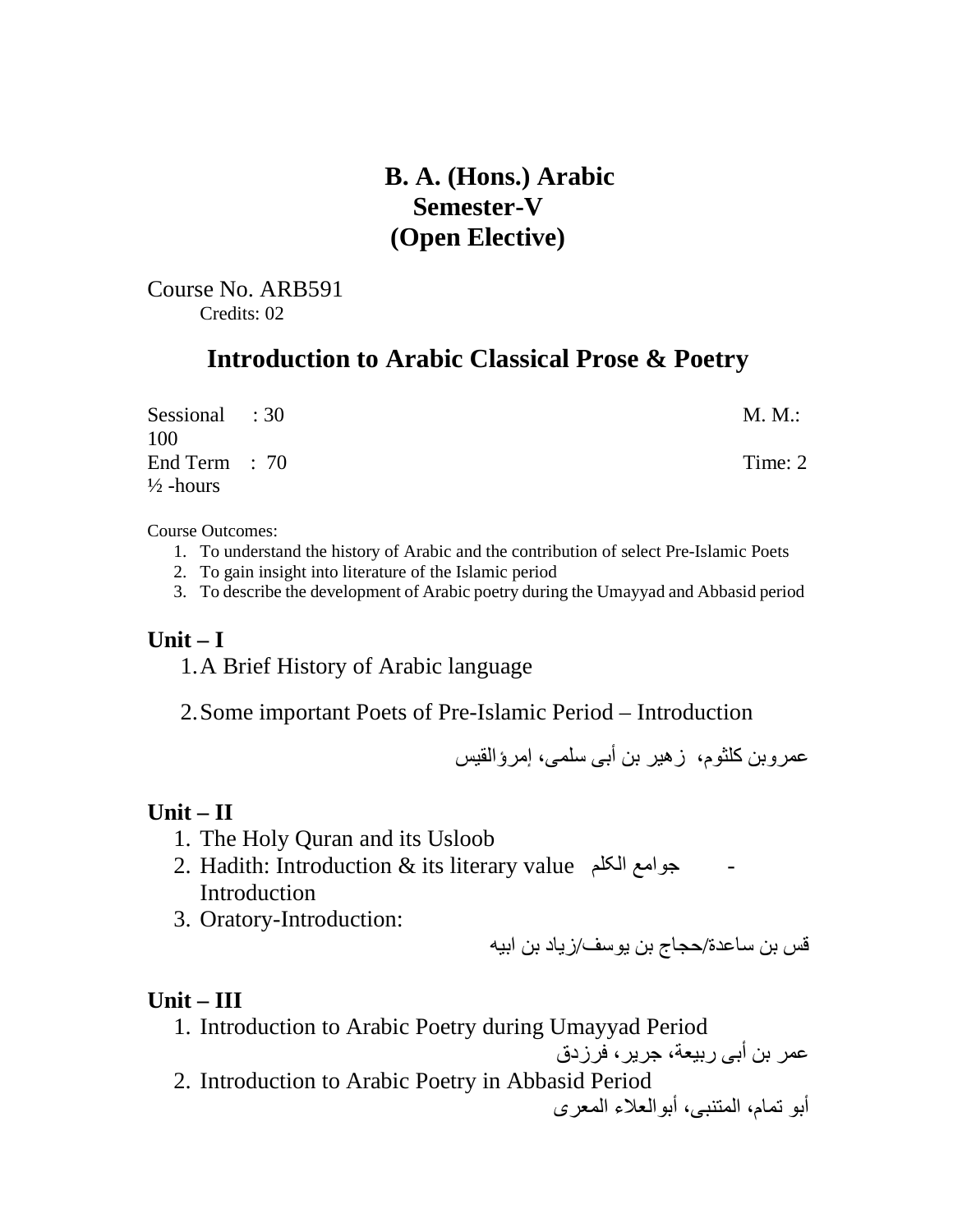# **(Books Recommended**) **المراجع**

- 
- 
- 
- R.A. Nickilson  $\overline{A}$  literary history of the Arabs  $\cdot \overline{z}$ 
	- ۵۔ عربی ادب کی تاریخ عبدالحلیم ندوی
- ١۔ تاریخ الادب العربی احمد حسن الزیات ٢۔ تاریخ الادب العربی شوقی ضیف P. K. Hitti History of the Arabia - ٣<br>R.A. Nickilson A literary history of the Arabs - ٤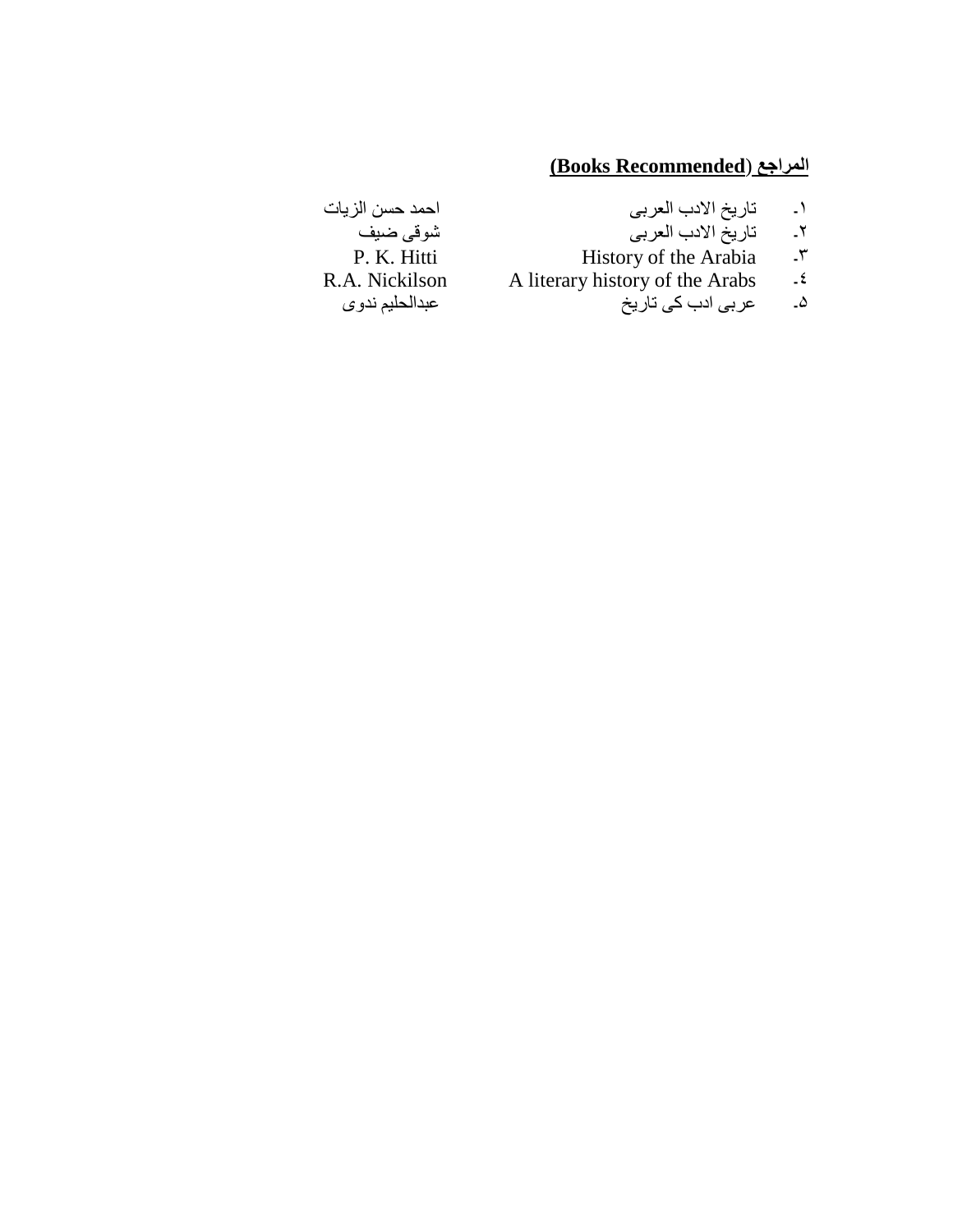Course No. ARB651 Credits: 4

| <b>History of Arabic Literature (B)</b> |  |                  |
|-----------------------------------------|--|------------------|
| Sessional : 30                          |  | M. M.:           |
| 100<br>End Term $: 70$                  |  | $2\frac{1}{2}$ – |
| hours                                   |  |                  |

Course Outcomes:

- 1. To describe the development of prose and poetry in the Abbasid period
- 2. To analyse the trends in literature of the Andalusian period
- 3. To outline the development of Arabic poets criticism and fiction in the modern period

| Unit-I   |                  | The Abbasid Period   |  |  |
|----------|------------------|----------------------|--|--|
|          | 1.               | Poetry               |  |  |
|          | ii.              | Prose                |  |  |
|          | iii.             | Religious Literature |  |  |
|          | iv.              | Historiography       |  |  |
| Unit-II  |                  | Spain & North Africa |  |  |
|          | i.               | Poetry               |  |  |
|          | ii.              | Prose                |  |  |
|          | iii.             | Historiography       |  |  |
| Unit-III |                  | Modern Period        |  |  |
|          | i.               | Poetry               |  |  |
|          | ii.<br>Criticism |                      |  |  |

iii. Fiction

### **(Books recommended**) **المراجع**

١۔ تاریخ آداب اللغة العربیة جرجي زیدان ٢۔ تاریخ الأدب العربي حنا الفاخوري ٣۔ تاریخ الأدب العربي أحمد حسن الزیات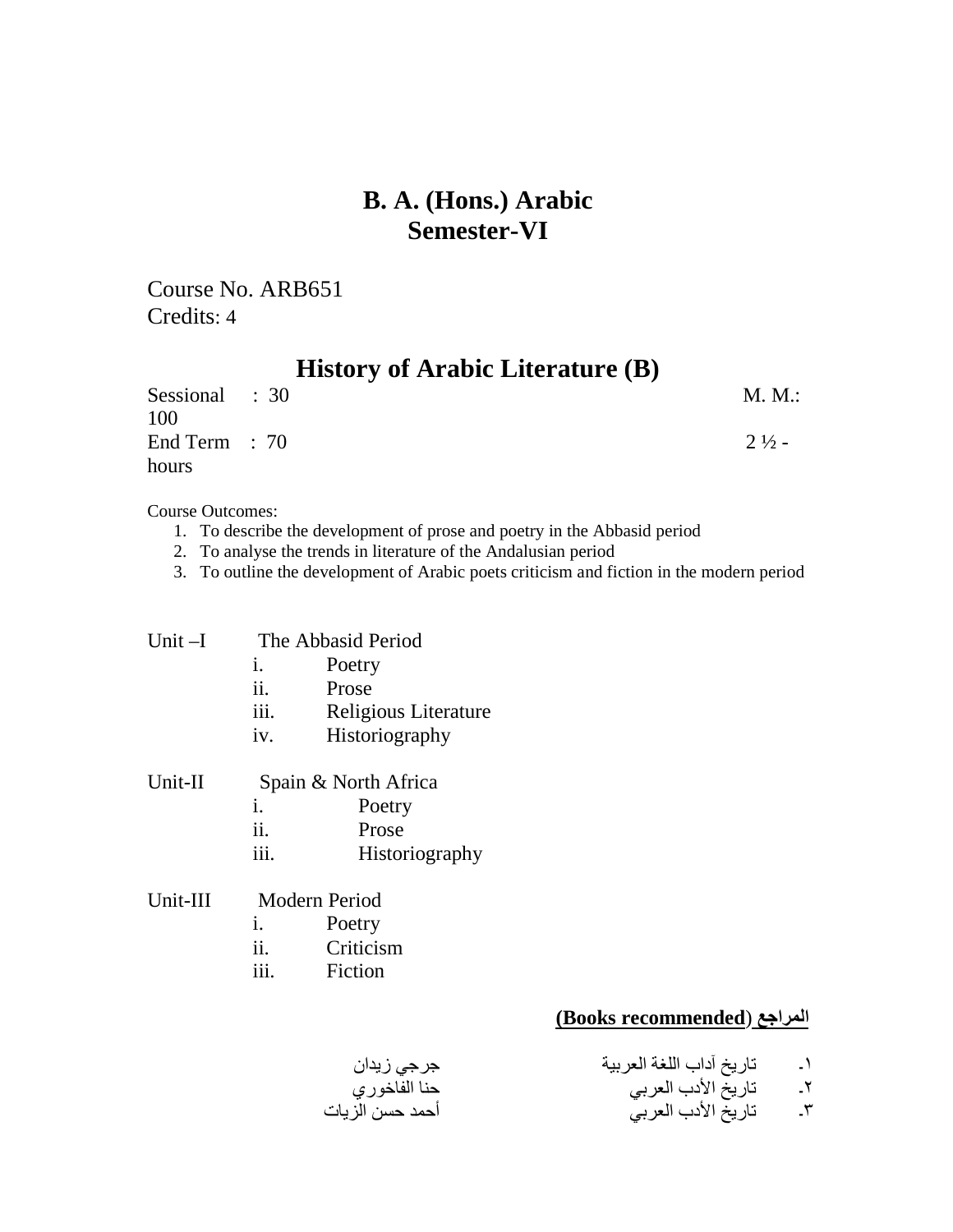ني البستا س بطر ضیف شوقي الرافعی ق صاد مصطفی

ب العر ء أدبا ۔ ٤ بي العر ب الأد یخ تار ۔ ٥ ب العر داب آ یخ تار ۔ ٦

A Literary History of the Arabs

8 . History of the Arabs

7 .

H. A. Nicholson P. K. Hitty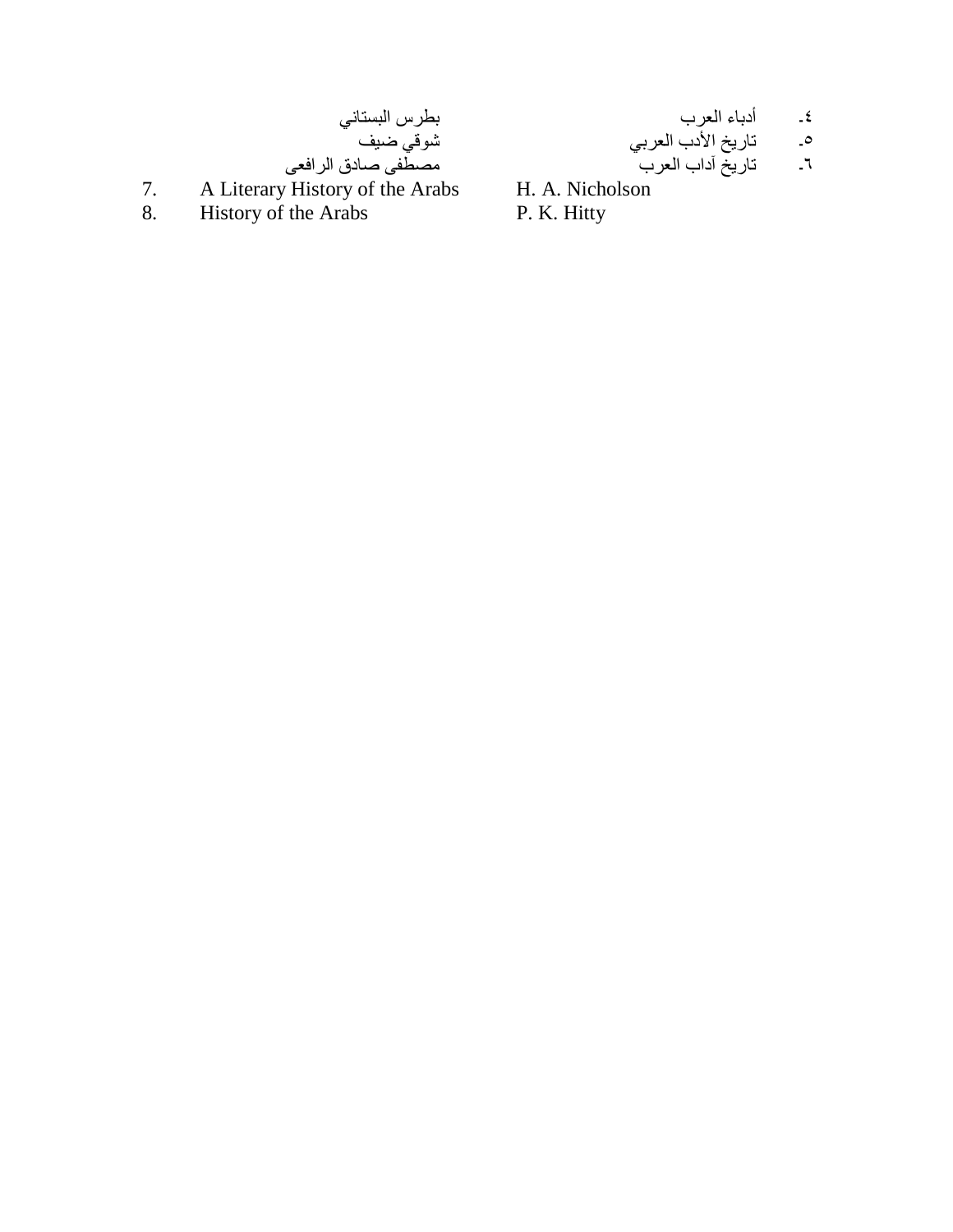Course No. ARB652 Credits: 4

# **Conversation & Composition in Arabic**

| Sessional : 30  | M. M.:           |
|-----------------|------------------|
| 100             |                  |
| End Term $: 70$ | $2\frac{1}{2}$ - |
| hours           |                  |

Course Outcomes:

- 1. To develop sound communication skills
- 2. To change a conversation in different forms and informal settings
- 3. To write descriptive essays on given topics

### **Unit I: Conversation I**

- 1. Conversation on a dining table with your parents, brother and sister.
- 2. Conversation with a friend about a book
- 3. Conversation in a bank
- 4. Conversation with an airline employee in the airport

### **Unit: II Conversation II**

- 1. Conversation with your teacher about classes
- 2. Conversation with the Chairman of the Department on some official matters
- 3. Conversation with the Vice-Chancellor on matters related to Students' welfare
- 4. Conversation with a police officer on law and order problems

### **Unit: III Composition**

- 1. Description of a lecture hall
- 2. Description of a computer
- 3. A good book
- 4. Sir Syed Ahmad Khan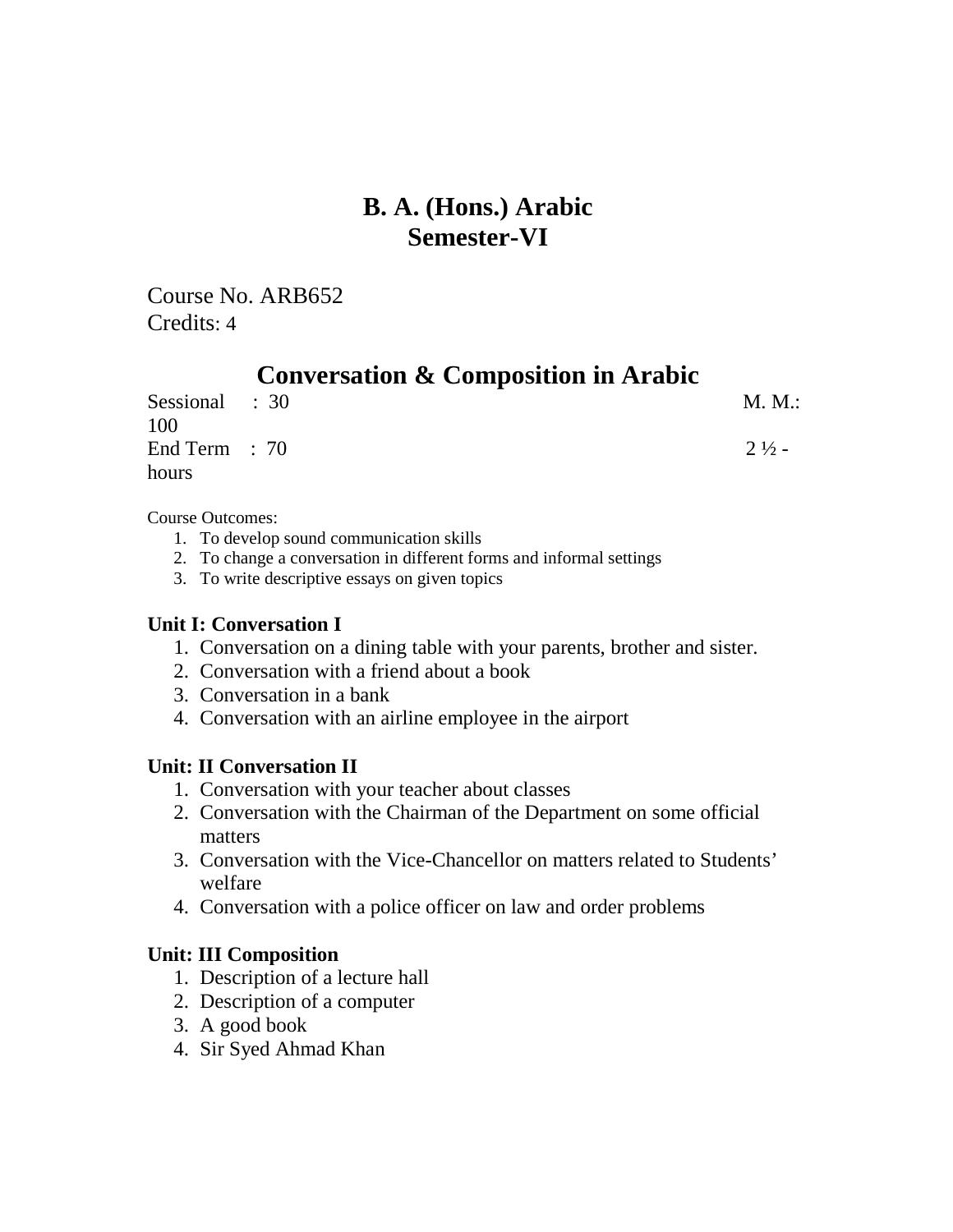Course No. ARB653 Credits: 4

### **Modern Arabic Poetry**

| Sessional : 30  | M. M.:           |
|-----------------|------------------|
| 100             |                  |
| End Term $: 70$ | $2\frac{1}{2}$ - |
| hours           |                  |

Course Outcomes:

- 1. To translate passages from Modern Arabic Poetry from Arabic into English
- 2. To explain select verses with reference to context
- 3. To elucidate the lives and times of the prescribed Modern Arabic Poets.

### **Unit-I**

١۔ خلیل مطران عروس ٢۔ إیلیا أبو ماضي یا رفیقي ٣۔ حافظ إبراھیم الشعر

### **Unit-II**

١۔ عبد الرحمن صدقي في الوحدة (25 أبیات) ٢۔ محمود سامي البارودي وقال في الحكمة ٣۔ أحمد شوقي الھمزیة النبویة (من 26أبیات إلى 50)

### **Unit-III**

Short Notes on the Poets and their age

# **Books Recommended**:

- ١۔ نخبة الأدب
- ٢۔ تاریخ الأدب العربي أحمد حسن الزیات

٣۔ تاریخ ادب عربي – عبد الحلیم ندوي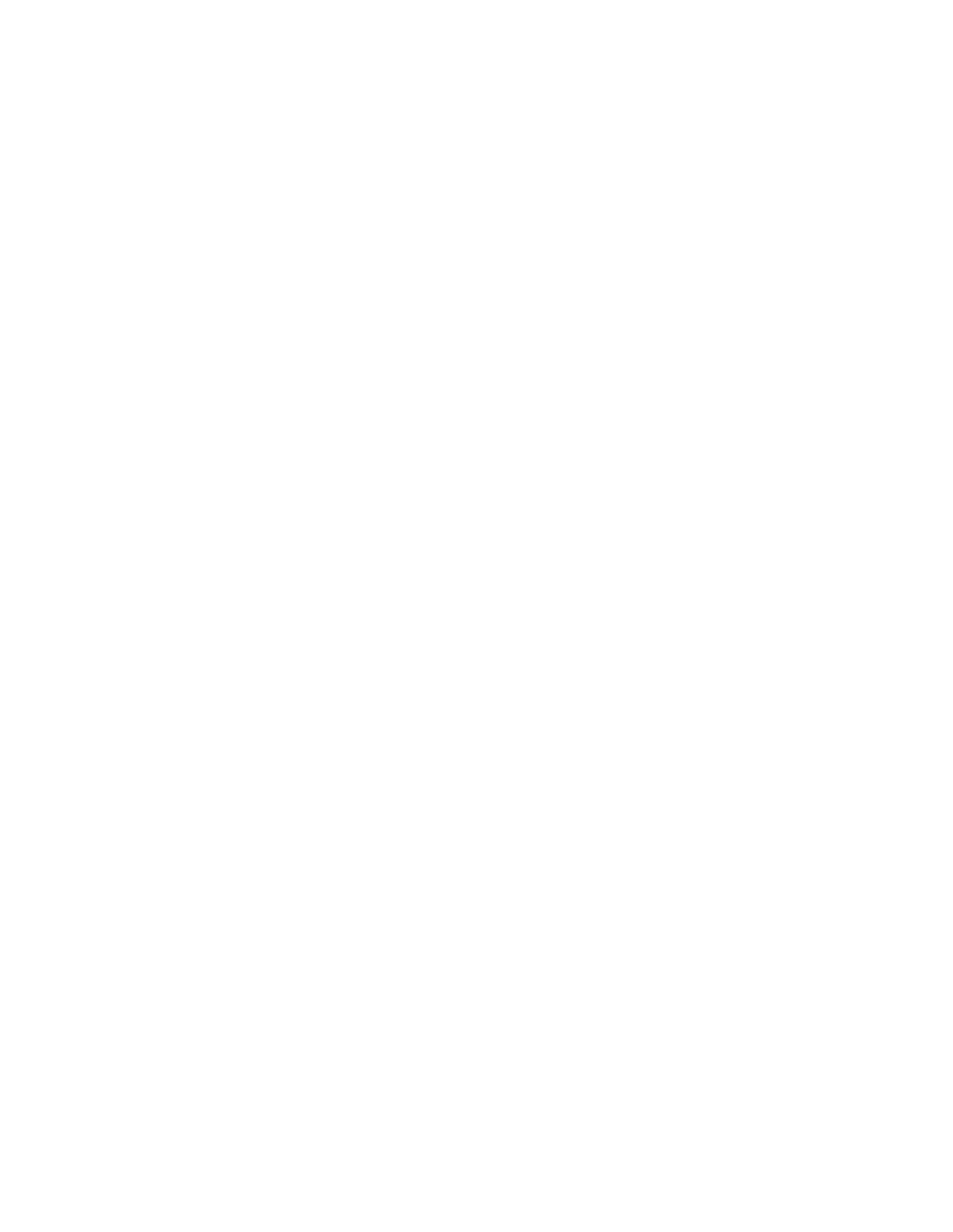Course No. ARB661 Credits: 4

# **Arabic Novel: Introduction & Text**

| Sessional : 30 | M. M.:           |
|----------------|------------------|
| 100            |                  |
| End Term : 70  | $2\frac{1}{2}$ - |
| hours          |                  |

Course Outcomes:

- 1. To understand the definitions, development, components and types of novels
- 2. To explain the contribution and impact of select Arabic novelists

3. To translate passagesfrom their novels and explain them with reference to their context

### **Unit-I**

- ١۔الروایة لغة واصطلاحا
	- ٢۔ نشاتھا و تطورھا
		- ۔<br>۳۔ عناصرہا<br>٤۔ اقسامھا
			- ٤۔ اقسامھا

**Unit-II** 

اھم الروأیین فی الأدب العربی الحدیث واسھا مھم فی تطور الفن ١۔ توفیق الحکیم ٢۔ نجیب الکیلانی

**Unit-III**

|                   |     | المختارات من انتا جاتهم الروائية |  |
|-------------------|-----|----------------------------------|--|
| 11.0              | ص ۔ | ١. قاتل حمز ه د -                |  |
| $Y$ $\cup$ $\cup$ | ص ۔ | ٢. عصفورمن الشرق                 |  |

### **Books Recommended:**

| ded:            |                                   |         |
|-----------------|-----------------------------------|---------|
| طه بدر          | تطور الرواية العربية              | $\cdot$ |
| محمود تيمور     | القصه في أدب العرب : ماضه و حاضره | ۲.      |
| محمود حامد شوكت | الفن القصص في الأدب المصرى الحديث | ۳.      |
| الدكتورطه وادى  | القصه ديوان العرب: قضا با و نماذج | - ٤     |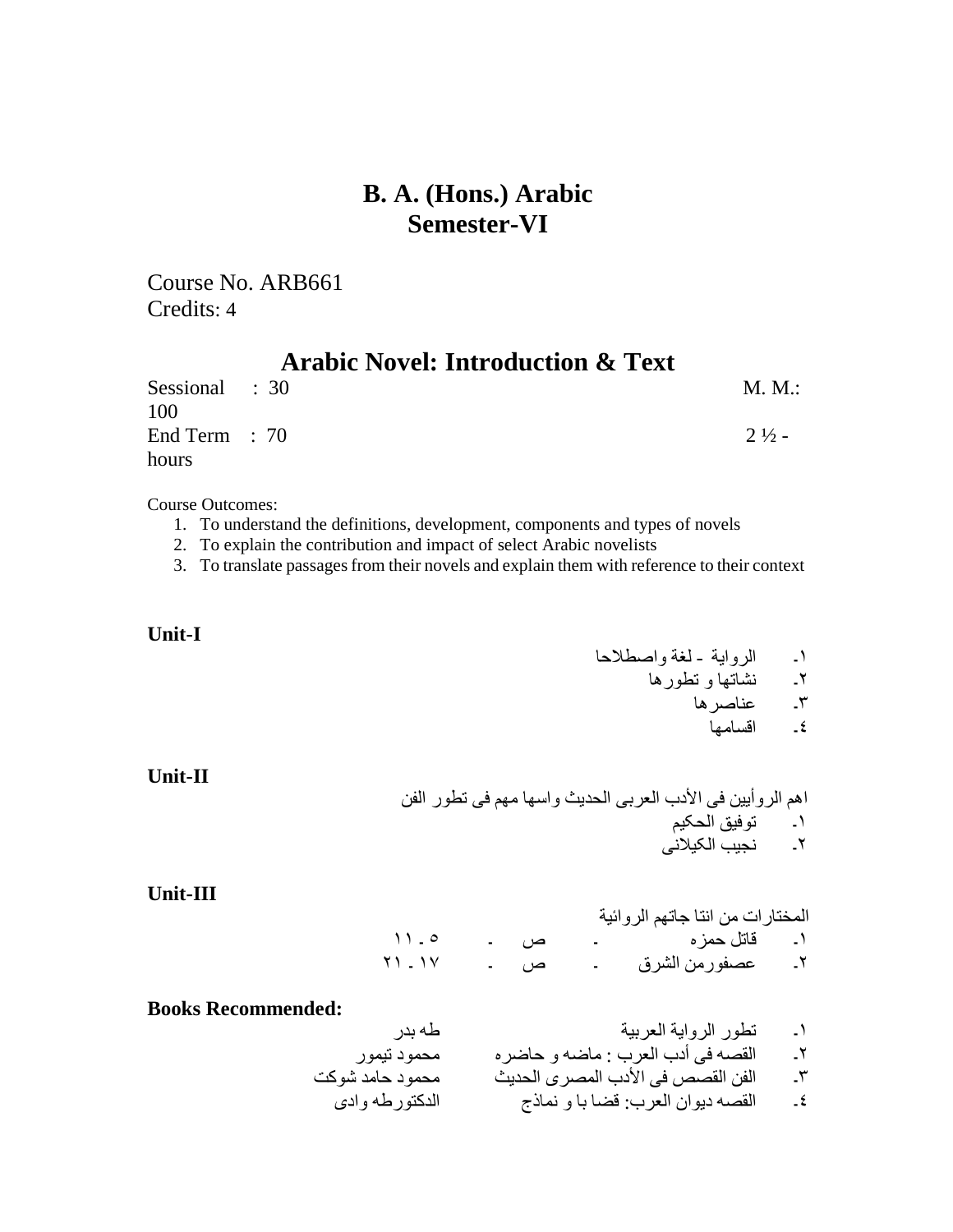| محد بوسف نجم  | فن القصه                          | $\overline{\phantom{a}}$ |
|---------------|-----------------------------------|--------------------------|
| احمد أبو سعد  | فن القصـه                         | $\mathcal{L}$            |
| نجيب الكيلاني | تجربتي الذاتيه في القصه الإسلامية | $\mathsf{V}$             |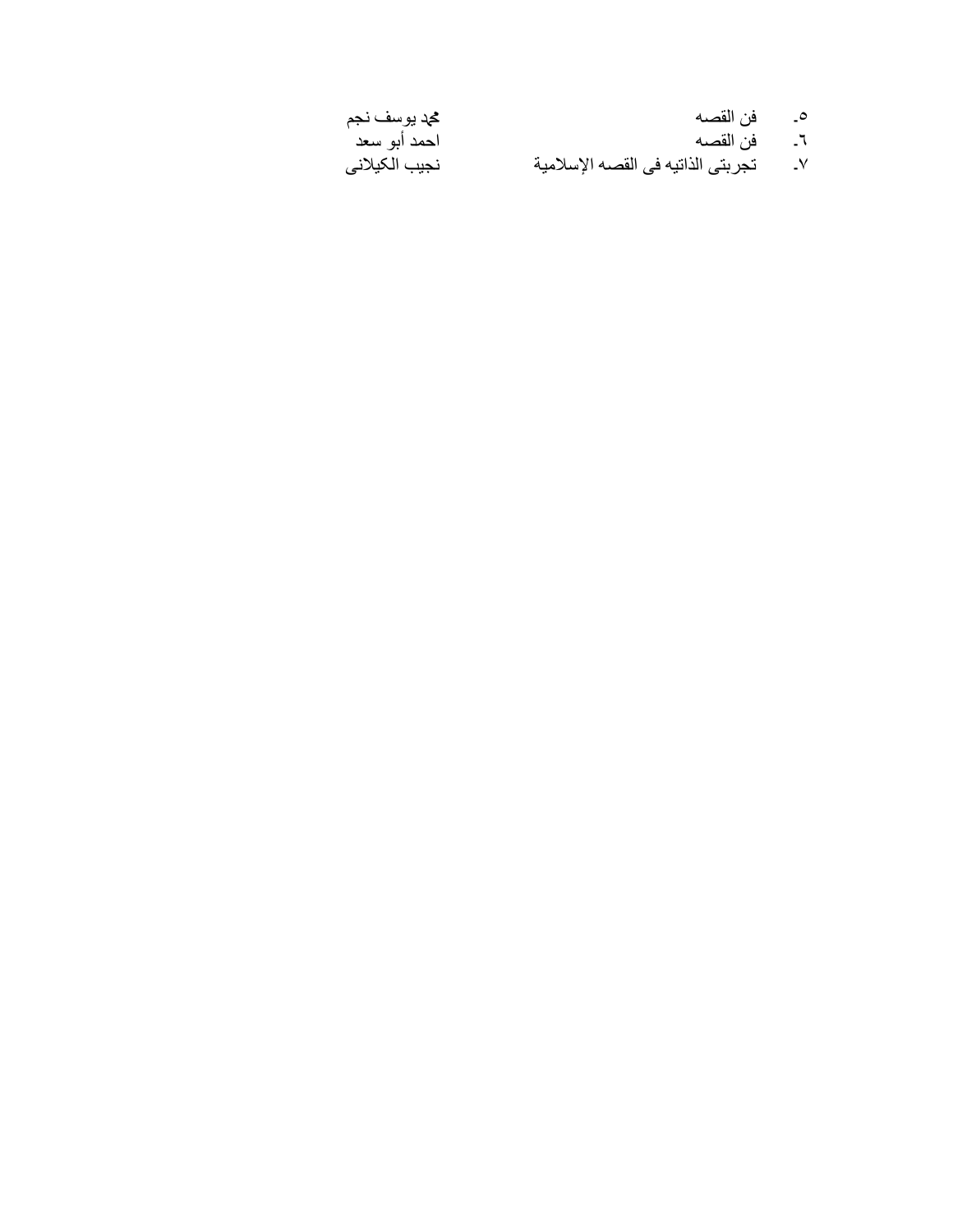Course No. ARB662 Credits: 4

### **Indo-Arab Literature: Introduction & Text**

| Sessional : 30  | M. M.:           |
|-----------------|------------------|
| 100             |                  |
| End Term $: 70$ | $2\frac{1}{2}$ - |
| hours           |                  |

Course Outcomes:

- 1. To develop familiarity with the key figures of Indo-Arab literature
- 2. To translate passages from select prose writing and explain them with reference to their context
- 3. To translate select verse of Indo-Arab Poetry and explain them with reference to their context

### **Unit-I : Introduction**

- ١۔ الأدب العربی في الھند النثر واعلامھ : عبدالحی الحسنی، فضل حق الخیرآبادی، مرتضٰی الزبیدي البلغرأمی ٢۔ الشعر العربی في الھند
- الشعر واعلامھ: أوحد ادین البلغرامی، انور شاه الکشمیري، فیض الحسن السھارنفوري

| Unit-II | : Prose |                                              |                          |               |
|---------|---------|----------------------------------------------|--------------------------|---------------|
|         |         | (عبدالعزيز الميمني)<br>(ابوالحسن على الندوي) | العاجز عبدالعزيز الميمني | $\rightarrow$ |
|         |         |                                              |                          |               |

**Unit-III : Poetry**

- ١۔ قصیدة للشیخ أحمد بن محمد التھانیسري ٢۔ قصیدة للشیخ و حید الدین العالي
- **Books Recommended:**  ١۔ نزھة الخواطر (عبدالحي الحسني)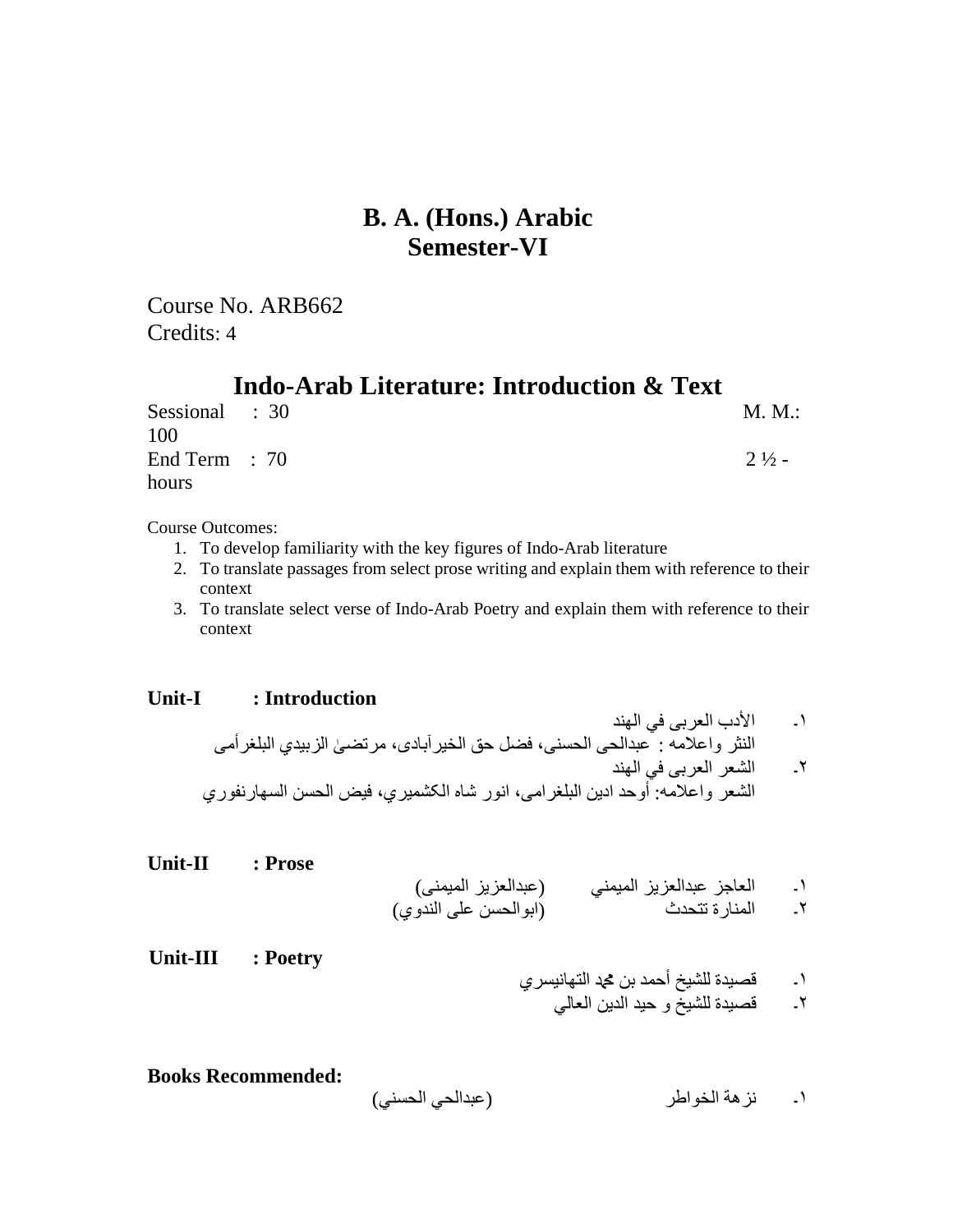٢۔ أبجد العلوم (صدیق حسن خاں) ٣۔ سبحة المرجان (غلام على آزاد البلغرامي)<br>٤۔ عربي ادب ميں اودھ كا حصه (مسعود أنور العلوي) عربی ادب میں اودھ کا حصـه (مسعود أنور العلوي)<br>عربی میں نعتیه شاعري ٥۔ عربي ميں نعتيه شاعري ٦۔ اللغة العربیة وأدابھا في شنھ القارة الھدیة الباکستانیة عبر القرون (رضوان علي الندوي)

7. The Contribution of India to Arabic Literature (Dr. M.G. Zubaid Ahmad)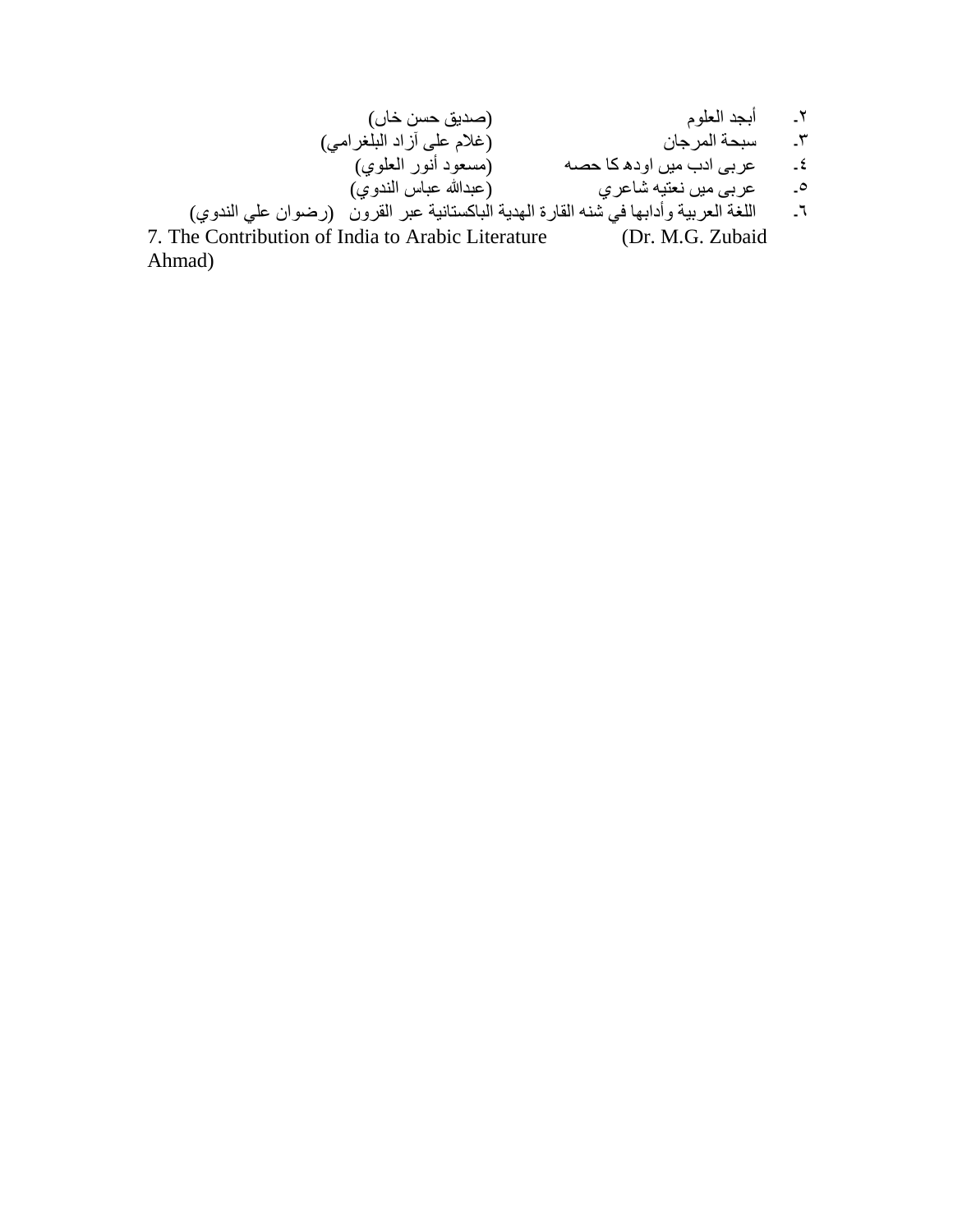Course No. ARB671 Credits: 4

# **Introduction of Arab World**

| Sessional : 30 | M. M.:           |
|----------------|------------------|
| 100            |                  |
| End Term : 70  | $2\frac{1}{2}$ - |
| hours          |                  |

Course Outcomes:

- 1. To be well versed in the historical background of the Arabs
- 2. To have a sound understanding of the geographical and economic aspects of the Arab world
- 3. To become familiar with select Arab countries

### **Unit – I Historical Background of Arab World**

- 1. Origin of Arabs
- 2. Habitat & Historical division of Arabs
- 3. Arabs in Pre Islam
- 4. Arabs in Post Islam

### **Unit – II Modern Arab World**

- 1. Definition of Arab World
- 2. Geographical position
- 3. Economy Sources

### **Unit – III Study of Some Countries**

- 1. Egypt
- 2. Palestine
- 3. Saudi Arabia

### **Books Recommended:**

- جلال یحیی ۔۔۔۔ العا لم العربی الحدیث
- د۔ عبدالرحیم عبد الرخمی ۔۔۔۔ تاریخ العرب الحدیث المعاصر
	- د۔محمد عبد الغنی سعودی ۔۔۔۔ الوطن العربی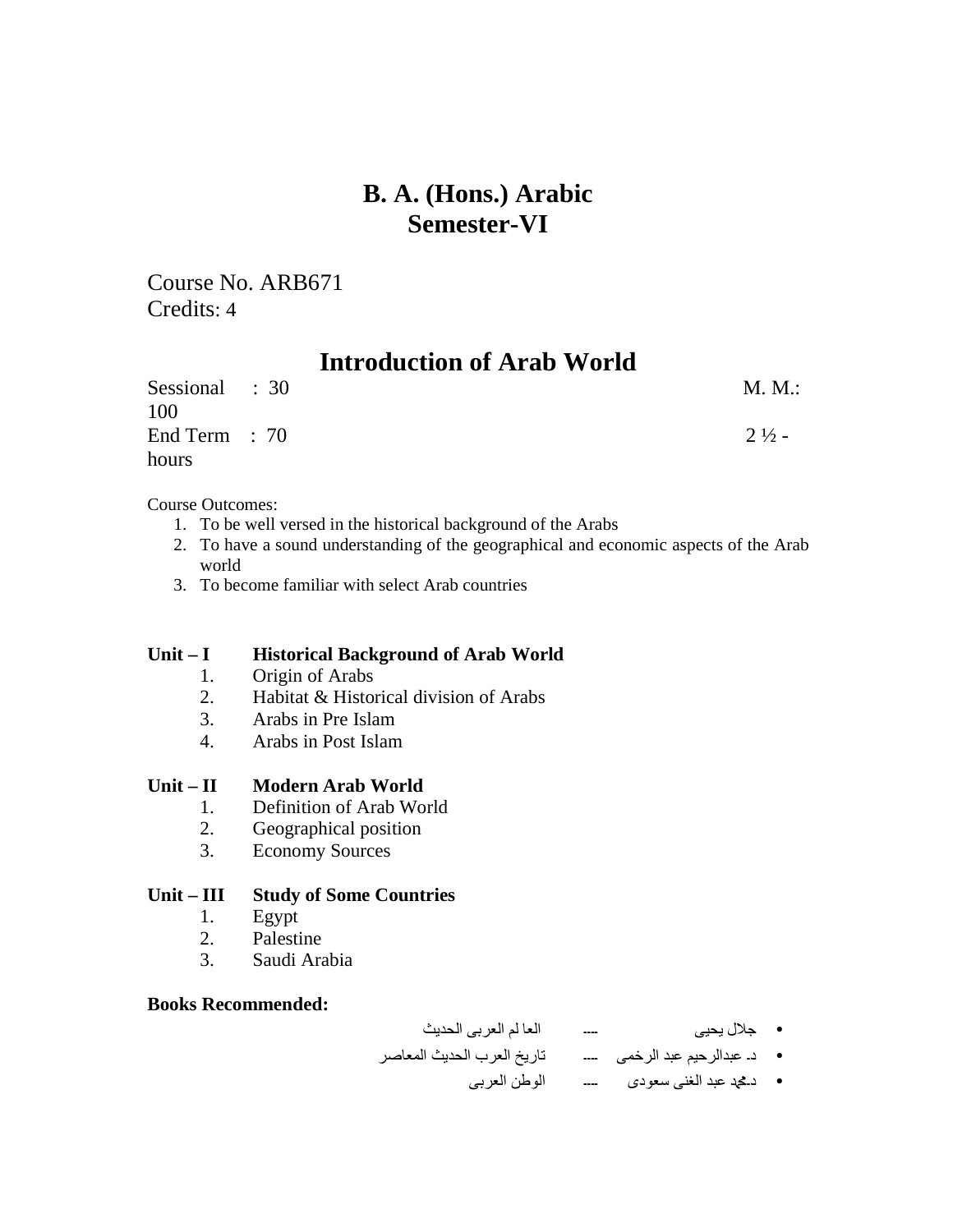- Hitti, P.K.: *History of the Arabs*
- Kazziha, W.W.: *Palestine in the Arab Dilemma*
- Iqbal S.M. :*The Emergence of Saudi Arabia*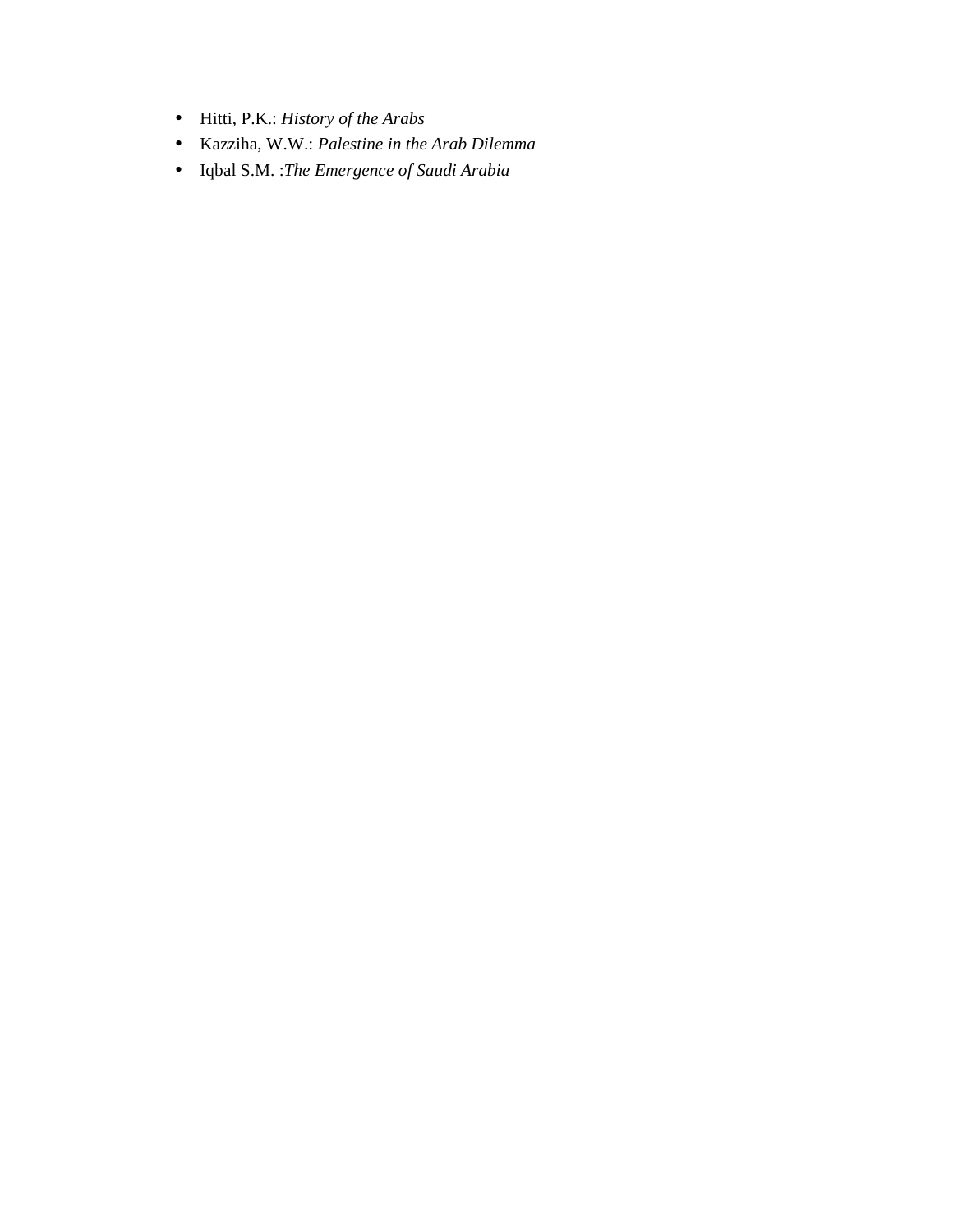Course No. ARB672 Credits: 4

|                          | <b>Modern Arabic Journalism with Text</b> |                  |
|--------------------------|-------------------------------------------|------------------|
| Sessional : 30<br>100    |                                           | M. M.:           |
| End Term $: 70$<br>hours |                                           | $2\frac{1}{2}$ - |

Course Outcomes:

- 1. To define Journalism and describe its fundamental principles
- 2. To understand the history and development of Journalism in the Arab World
- 3. To learn key Journalistic terminologies and translate passagesfrom Arabic to English and vice-versa

**الوحدة الاولی:**  تعریف الصحافة و أھمیتھا عناصر الصحافة مبادی الصحافة

**الوحدة الثانیة:**  بدایة الصحافة فی العالم تطور الصحافة العربیة أعلام الصحافة العربیة (رفاعة الطھطاوی، لطفی احمد السید، عبدالله ندیم)

# **الوحدة الثالثة:**

أھم مصطلحات الصحافة

Anchor, Assignment, Beat, Flag, Lead, Press Release, Sidebar, Source, Split Page, Tip, Verification, Caption

> ترجمة الفقرات الصحفیة (من العربیة الی الانجلیزیة) (I – Annexure ( ترجمة الفقرات الصحفیة (من الانجلیزیة الی العربیة) (II-Annexure(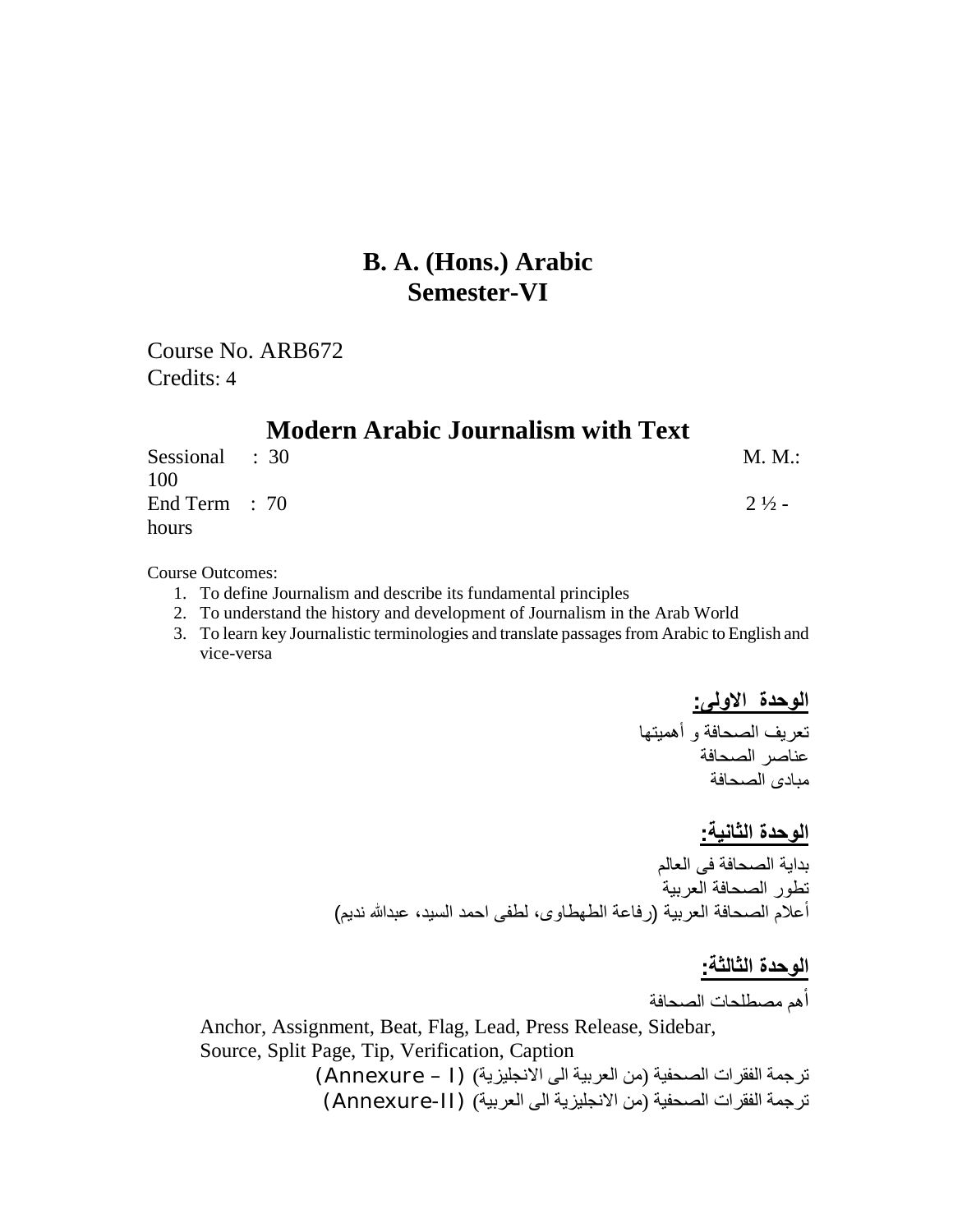# **الاکتب المساندة**

| الصحافة العربية نشأتها و تطورها       | أديب مروة     | $\cdot$ |
|---------------------------------------|---------------|---------|
| تاريخ الصحافة العربية نشأتها و تطورها | ثحد صالحه     | ـ۲.     |
| فن الصحافة                            | ر فيق المقدسي | -٣      |
| مجموعة من الصحافة العربية             | محد شاهد :    | ۴.      |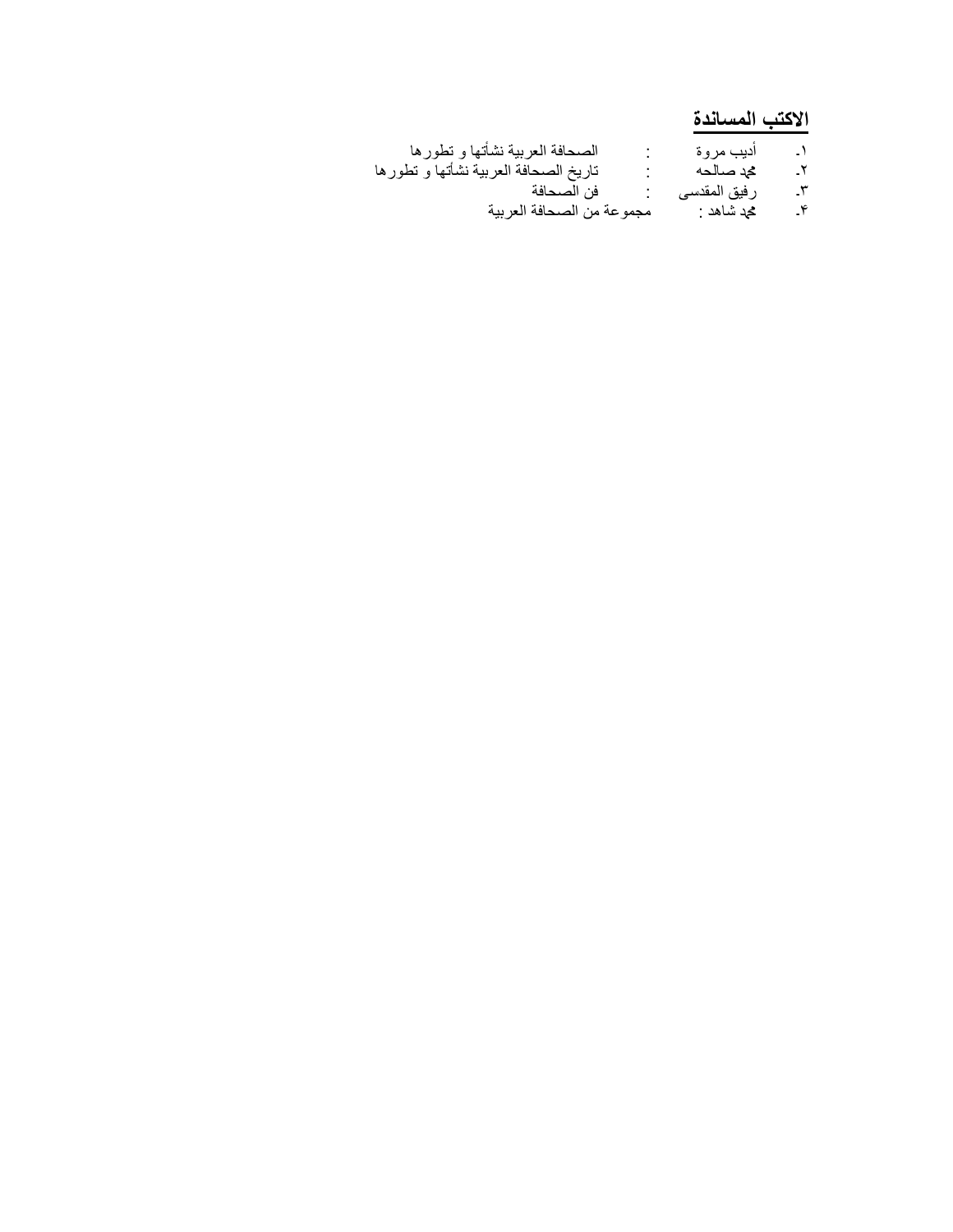### Annexure - I

### وزير الشؤون الخارجية يستقبل سفير سلطنة عمان، في زيارة توديع بمناسبة انتهاء مهامه بتونس.

استقبل السيد خميس الجهيناوي وزير الشؤون الخارجية يوم الاثنين ٢٣ ماي ٢٠١٢ السيد حسين بن عمر بن عبد الله آل ابراهيم

سفير سلطنة عمان بنونس، في زيارة توديع بمناسبة انتهاء مهامه بتونس.

ونوه السيد الوزير خلال اللقاء بالعلاقات المتميزة التي تجمع البلدين الشقيقين، مؤكدا حرص تونس على مزيد دعمها وتعزيزها في شتى المحالات من خلال تكثيف التواصل والزيارات المتبادلة .

من حانبه أشاد السفير العماني بمنانة الروابط الأخوية التي تحمع البلدين الشقيقين ميرزا عزم بلاده على مزيد تعزيز آفاق التعاون مع تونس في شتى المحالات.

### الغش التجاري من أخطر الجرائم التي تهدد التجارة الإلكترونية

أكد ثقنيون أن النحارة الإلكترونية من المستجدات المعاصرة التي تتطلب حماية جنائية من الجرائم الإلكترونية عموما، ومن الغش التجاري خصوصا، وتعد جريمة الغش التجاري من أخطر الجراثم التي تحدد التجارة الإلكترونية، لصعوبة التحصن منها، ولاعتمادها على النقة والسرعة والتخفي عند ارتكابتما، مشيرين إلى أن من أهم الحلول لتدارك الغش الإلكتروني تكمن في أهمية إجراء مزيد من البحوث في مجال التجارة الالكترونية.

وأوضحوا خلال حديثهم لـ«اليوم» ضمن الملف الشهري السادس عشر «الغش التحاري.. الاقتصاد الأسود» حول التحارة الإلكترونية التي أصبحت عاملا مهما في الاقتصاد عبر توفيرها الوقت والجهد، وأيضا اعتماد الشركات على الإنترنت في التسويق ما ينيح لها عرض منتحاتها وخدماتها للعالم طبلة ساعات اليوم.

لافتين إلى أن الكثير من عمليات التسوق الإلكتروني تحولت إلى النصب والاحتيال والغش التجاري يسبب ممارسات بعض الشركات الوهمية من أشخاص مجهولي الهوية يروجون بضائع وسلعا مقلدة ورديثة، وأحيانا وهمية عبر إعلانات تطارد المتسوقين على شبكات ومواقع التواصل الاجتماعي.

ونبهوا إلى وجود سوق ضخم يكون قيه العرض والطلب بعدد كبير حدا وهو ما يعزز فرص وجود حالات غش أو احتيال، وعدم وجود ضمانات لوصول للنتج للعميل بطريقة آمنة – سلسة – سهلة وبشكل هاجسا للمستخدمين.

### تقرير : حالة التجارة الإلكترونية في العالم العربي

أصدرت شركة بيفورت تقريرها السنوي الجديد عن حالة المدفوعات ٢٠١٦ الذي يرصد قطاع التحارة الإلكترونية والمدفوعات في العالم العربي. وقامت الشركة بجهد كبير لتقليم البيانات والإحصائيات حول هذا القطاع عربيٌّ بطريقة سهلة شيقة بصريئا، ولم تكتفي بعرض الأرقام بل حتى الإتحاهات الحالية والتحديات التي تواجه القطاع وأرفقتها بالحلول المقترحة.

ينفسم التقرير إلى أربعة أقسام رئيسة الأول الإتجاهات حيث يرصد ححم السوق الحالي وللتوقع وطبيعة الميعات الموحمية والمستردات، أما الثاني فيتعلق بالسكان من ناحية التعداد وعدد مستخدمي الإنترنت منهم وعدد المشترين على الإنترنت منهم ومستخدمي شبكات التواصل الاجتماعي وتفصيلاتها الليموغرافية.

ثانيًا نشرت بيفورت نتائج استطلاع الرأي حول التسوق الإلكتروي في العالم العربي، أنواع المنتحات الأكثر شرايما وطرق الدفع والأمان والخصوصية. رابع! وأخيرًا هناك استعراض للتحديات التي تواجه التحارة الإلكترونية عربيًا من حيث الإخفاق في استخدام أنظمة الحماية ومشاكل بطاقات الالتمان والمحاطر المصاحبة للعمل والثقة والدفع عبر الأجهزة المحمولة.

سنمر سريغ! هنا على أبرز فقرات التقرير الذي يمكنكم تحميله بالكامل من موقعه كملف PDF متاح باللغة العربية ومدعم بالرسوم السيانية، وأيضيًّا الدخول إلى موقع التقرير الذي يعرض المؤشرات بصورة تفاعلية.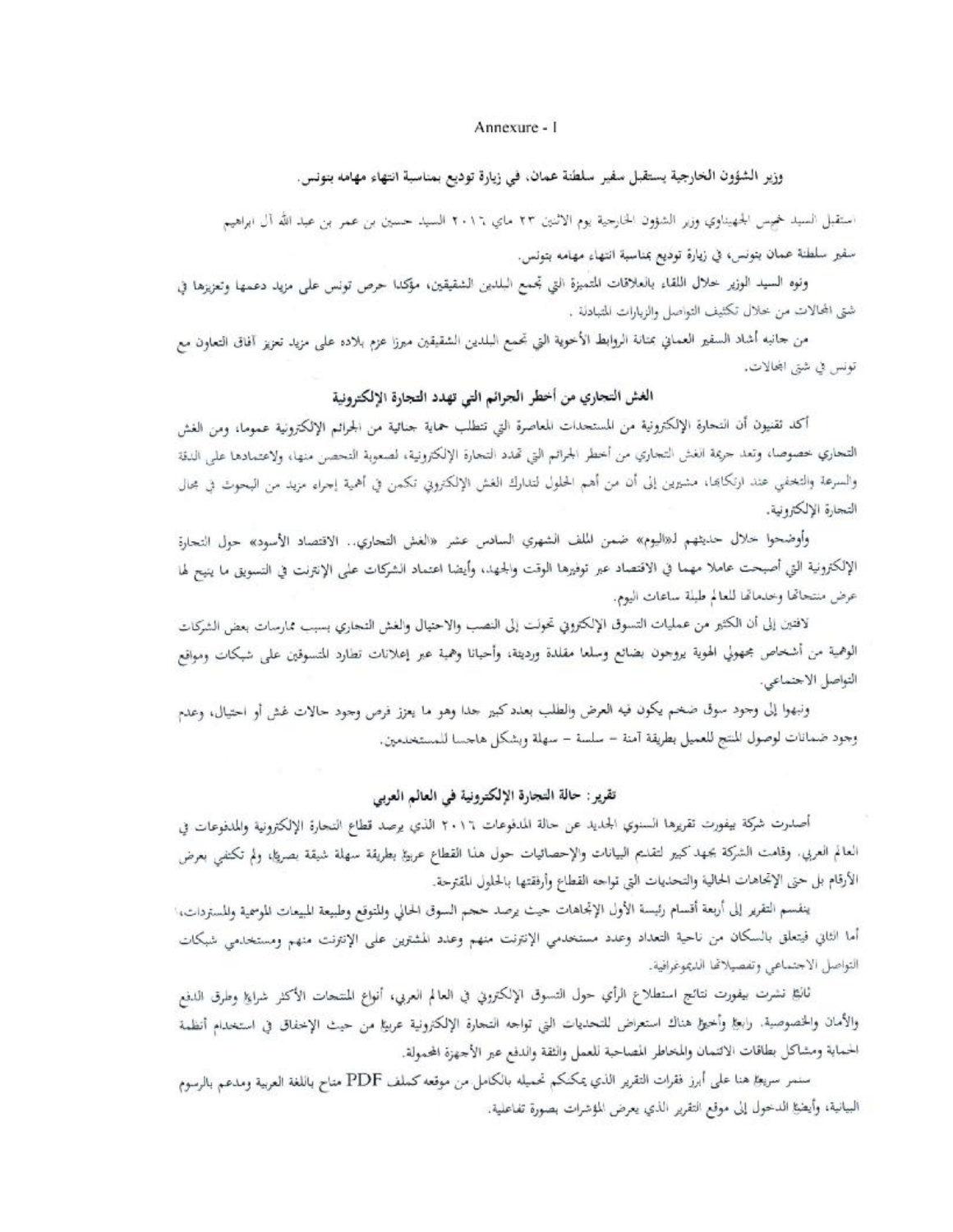### **Annexure – II**

### **The United nations and Change the Values**

United Nations Founded in 1945 for the maintenance of peace and security and international cooperation and the development of friendly relations among nations, and an umbrella to stop the bloodshed and the face of conflicts and wars.

But the United Nations has failed miserably in the face of wars, the security council is a tool used by the Big Five (Permanent members) to impose its sovereignty and interests on the rest of the world.

Cultural and social face of the United Nations is quite different from that prominent image in the media. It is a achieve a serious success, the less of turning them and cares about its dimensions. The United Nations is seeking to build a unity of cultural and social participation of all peoples and cultures.

\*\*\*\*\*

Finance minister and Governors of central banks in the countries of the Gulf Co-operation council in Oman recently, discussed the issuesrelated to the completion of the transitional phase of the customs union, including the distribution of revenue and customs protection of the goods and the protection of commercial customs agencies in addition to the vision of the country to support the march of the Gulf through the establishment of an investment bank to as it exists in European Union.

\*\*\*\*

### **Interest in the field of Research and Technology**

Technology has always played an essential and effective role in the promotion of the oil industry. With the decrease of international opportunities to explore new giant oil reservoirs, research and studies have been directed to use the latest technology in developing the meansfor extracting oil from explored reservoirs.

\*\*\*\*

Put visitors at ease, try to pacify the angry visitor and deal patiently with the difficult customers. Apologize if visitors have been unnecessarily delayed and have had to waitsome time, remember that your attitude to members of the public will have wide reflection. A bad impression may mean loss of business for a company, while a good impression may result in increase in orders.

\*\*\*\*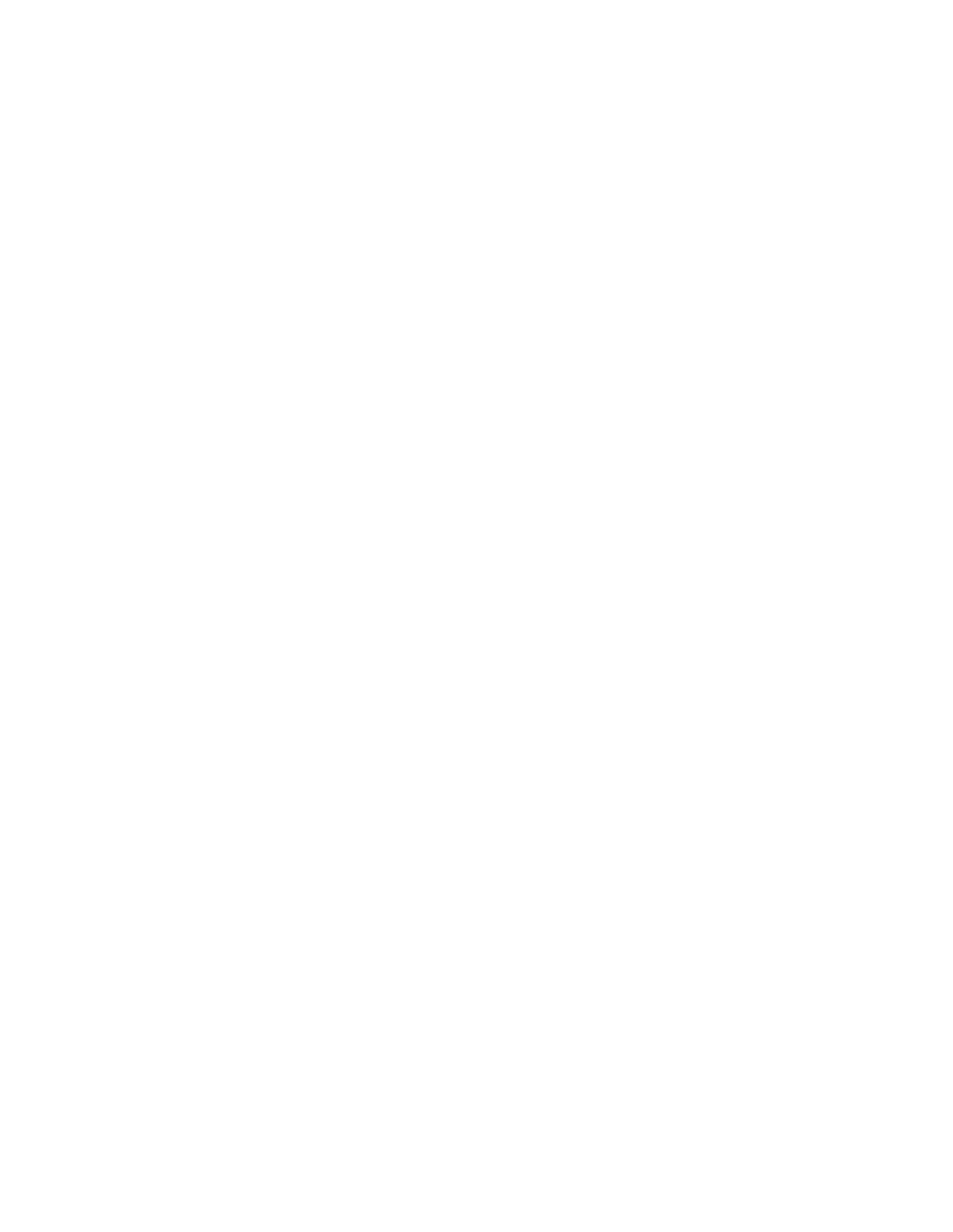# **B. A. (Arabic) Semester-IV**

| <b>Course No: ARB6S1</b>                       | <b>Credits</b> |  |
|------------------------------------------------|----------------|--|
| : 4<br>Title: Presentation and Grand Viva-Voce |                |  |
| <b>Sessional : 30</b>                          | M.             |  |

| Sessional : 30 | M.               |
|----------------|------------------|
| M.: 100        |                  |
| End Term : 70  | $2\frac{1}{2}$ - |
| hours          |                  |

Course Outcomes:

- 1. To exchange greetings and carry on a conversation in Arabic
- 2. To describe the contribution of Arab Novelists to Arabic Literature
- 3. To acquire familiarity with the development of Modern Arabic Journalism and its history

### **Unit-I**

- 1. Saying "Hello"
- 2. What is your name?
- 3. What is this?
- 4. The Family
- 5. What do you do?
- 6. In the Restaurant
- 7. Asking for Directions
- 8. At the Supermarket

### **Unit-II**

- 1. Important Arab Novelist and their contribution to Arabic Novels
- 2. Taufiq al-Hakim
- 3. Najeeb Mahfooz

### **Unit III**

- 1. Development of Modern Arabic Journalism
- 2. Rafaah Tahtawi
- 3. Abdullah Nadim
- 4. Lutfi Ahmed Syed

### **(Books Recommended**) **المراجع**